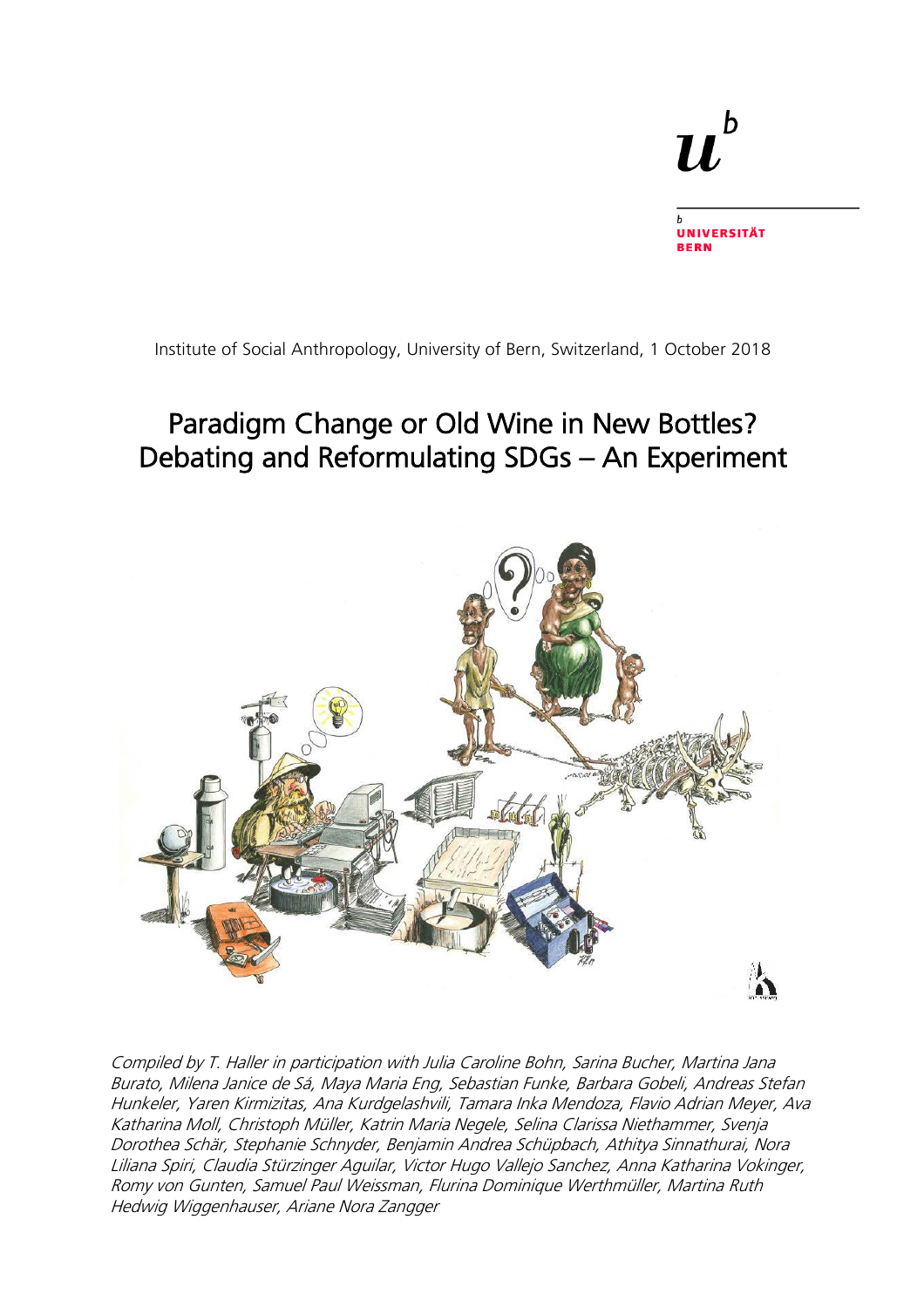## *Table of content:*

| 1) Introduction                                                        | $\mathbf{1}$ |
|------------------------------------------------------------------------|--------------|
| 2) Preambles for SDG-Target Debate                                     | 4            |
| 3) The question of the commons debate (SDGs 6, 7, 14, 15)              | 11           |
| 4) The landgrab/large-scale land aquisition debate (SDGs 7, 8, 9)      | 17           |
| 5) The climate change debate (SDGs 11, 12, 13)                         | 25           |
| 6) The distributional justice debate (SDGs 1, 2, 3, 4, 5)              | 27           |
| 7) The new institutional politics of distribution debate (SDGs 10, 16) | 30           |
| 8) The local initiatives and participation debate (SDG 17)             | 33           |
| 9) Synthesis and final conclusions                                     | 35           |
| Bibliography                                                           | 37           |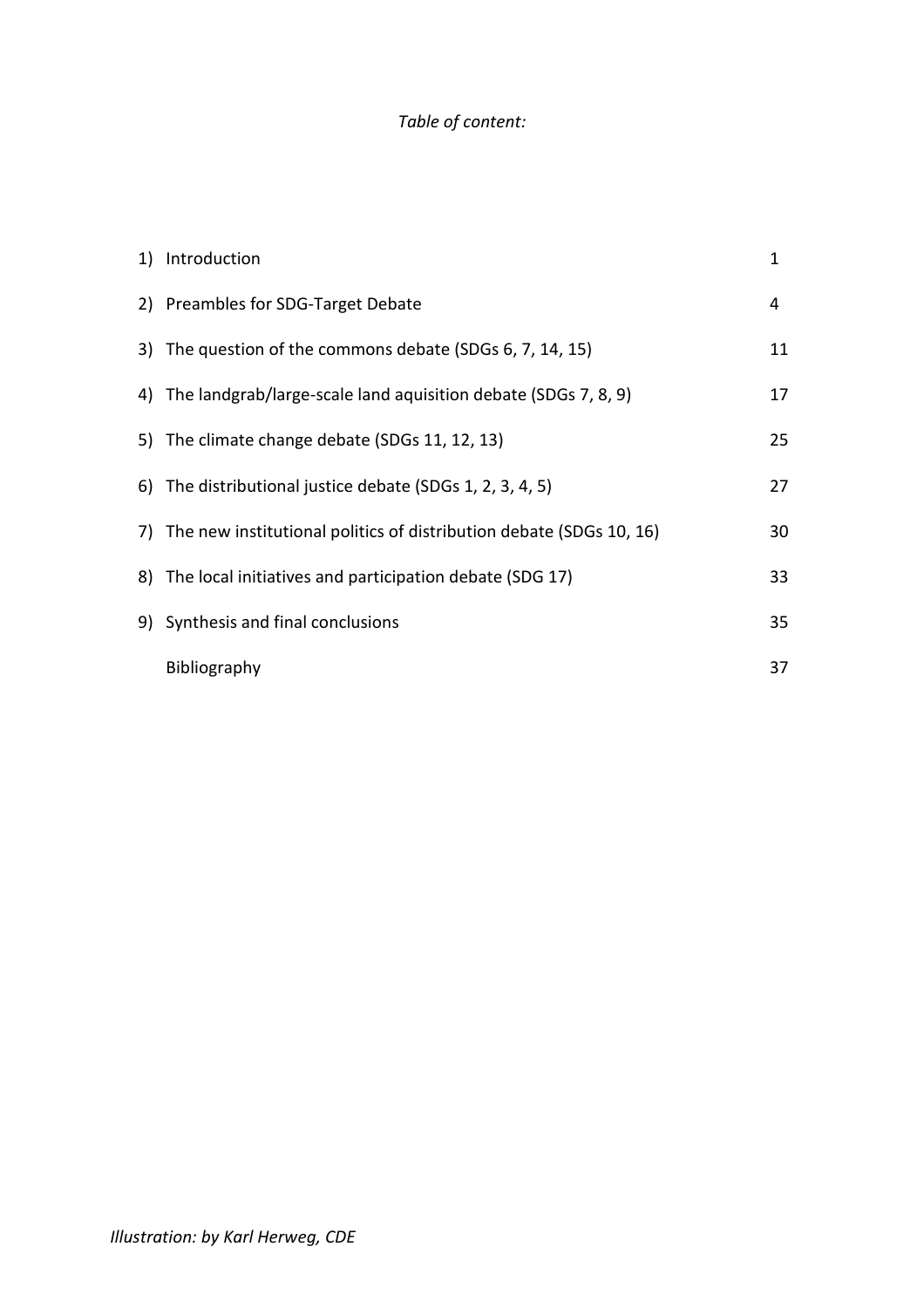## 1) Introduction

This paper contains the results of an experiment conducted at the Institute of Social Anthropology at the University of Bern, Switzerland, in a participatory seminar during the autumn semester of 2016. The seminar invited students in social anthropology and human geography (BA students from semester 5 onwards, as well as MA students) to reflect on the formulation of the United Nation's (UN) Sustainable Development Goals (SDGs) and their respective targets. The overall aim was to analyse the concepts by examining literature regarding issues of sustainable development in the fields of social anthropology and human geography (see literature list at the end of the paper). Inputs were gathered from more recent studies concerning the ways in which the SDGs mirror actual debates and issues regarding social-ecological relations in these disciplines. A particular question concerned whether SDGs, understood from a largely qualitative research perspective and based on concrete case studies, represent a real paradigm shift that is congruent with local realities, or if instead SDGs may be considered "old wine in new bottles?" as phrased in the title of the seminar.

The almost 30 students participated actively in the seminar and offered important contributions as part of nine working groups. They presented case studies based on new literature related to sustainable development in social anthropology and human geography and discussed on this basis the most relevant related SDGs and SDG sub-targets. This report is derived from these presentations and the discussion concluding the seminar, in which the working groups also proposed re-formulations of the selected SGD sub-targets. Thus, all of the students participated in the creation of this paper and so all are co-authors, as intended by the seminar. The literature was selected by the main author (the organiser of the seminar) but the students were free to substitute and include other literature as desired. The seminar represented a challenge because the literature selected can be considered just the tip of the iceberg, but we believe that the papers and case studies selected highlighted at least some of the critical reflections concerning the issues targeted by the SDGs.

In the fields of social anthropology and human geography, the literature concerning development and environmental issues is vast, discussing different ways of interacting with the environment, whether in terms of hunter-gatherer, pastoral and peasant or farming societies, or a combination. In addition, more and more industrial and post-industrial societies are being studied in European as well as non-European contexts with a more or less urban or peri-urban background. Furthermore, all so-called "traditional societies" are confronted with global change and some are more affected than others by the colonial and post-colonial expansion of Europe and other centres of globalisation. Nevertheless, these changes must be analysed using a cultural as well as historical lens, including political economy, ecology and institutional approaches. This will enable us to identify changes in the interaction between powerful and less powerful regions and actors that have been shaping this relationship for the last 500 years. In terms of SDGs, two elements are paramount. One is the notion of development and the question who has the power to define the term. Considerable literature critically analyses this concept, viewing the postindustrial world in Europe and the United States of America (USA), and to a lesser extent the former Soviet Union (USSR) and China, as leading players. Important scholars include Arturo Escobar (1995) and James Ferguson (1990), who are just two voices questioning whether development is first shared by all and second facilitates improvements at the local scale. Both authors claim that we must review hegemony in terms of what is and who defines development. Indeed, especially in his early work, Ferguson argues that the development discourse hides the power-specific control interests of the state, or the ways in which governments think about and attempt to control their people (Ferguson 199, see also James Scott 1985).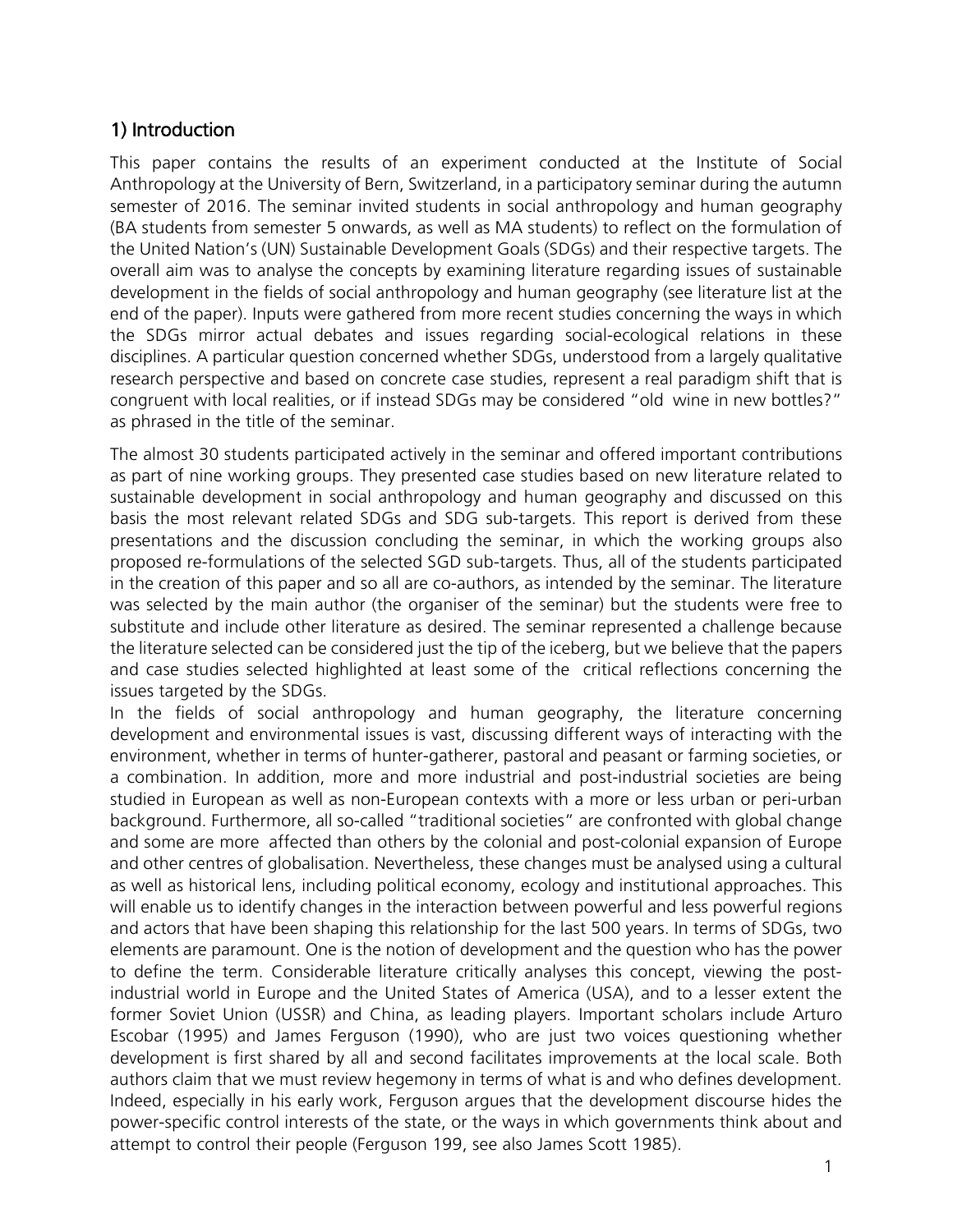The second is the notion of the environment. Indeed, the way in which we perceive the environment appears to be extremely narrow, considering the diversity of ways in which this may be seen globally by different societies. Nevertheless, one can empirically demonstrate that they differ from our general conceptualisations. In numerous societies, what we deem to constitute the environment is a combination of a living and strategically acting being with which humans must interact. Some authors such as Fikret Berkes (1999) have term this a spiritual relationship, but for local actors, the social anthropological literature indicates that there is often an additional notion that humans are not the only players, and that one must interact with other forces. Diverse totemistic and animistic belief systems including shamanistic societies incorporate this basic idea. It is not the argument that such belief systems stimulate a more sustainable way of living and that we can see a ritual human-environment homeostatic regulation (see Rappaport 1984). Rather, the argument is that people need to care for their surroundings and realise that their actions can trigger reactions within the spiritual world that are manifested in the "material" world (see Haller 2007 for a summary, but also look at the extensive debate on Roy Rappaport's work and reactions to ritual environment-human regulations). Consequently, one also needs to understand that the environment does not just incorporate the interaction of living and nonliving matter, but that all other neighbouring human societies constitute a political environment to which one must adapt. Such interactions help shape the way in which the environment is perceived and how its "natural" components are used.

Third is what Fairhead and Leach have called a misreading of nature. Powerful actors who have expanded their power over the last 400 years argue that the rest of the world is pure nature, unaffected by humans from Western nations, but endangered by local people. During the colonial period, this was considered justification for expelling local people from their land. However, this perspective is misleading because few landscapes have not been transformed by humans. Indeed, even managers of national parks must admit that human use is important to protecting the composition and interaction of ecosystems (see for example Yellowstone Park or the Serengeti and the issue of fire). Certainly, Fairhead and Leach (1996) demonstrate that small forests in Western Africa are not merely the remains of full forest coverage, but rather are culturally shaped agro-forest patches, based on much more human involvement than the adjacent savannahs, the opposite of what had been argued by colonial forestry administrators. This is not just a historical curiosity, but a basic issue, as it links to notions and ideologies of ownership. Today, states in Africa still market their environment as being pure nature, instead of highlighting how these landscapes are culturally shaped and maintained. Indeed, the former argument is seen as a way of expelling local people from their land and resources.

This third element leads to another argument: if the environment had constituted "perfect nature" in the time when colonial powers first occupied the Global South, we are thus challenged by the puzzle that all of these areas were inhabited and often used intensively BEFORE colonial times, and did not show signs of overuse but seem to have been well managed by local people. It is therefore difficult to understand why we have any legitimacy to "teach" these people the "right" way of using and preserving the environment. Planting forests and using fire, moving cattle and maintaining and reproducing a diversified agricultural system have for centuries represented sustainable means of creating what we term here cultural landscape ecosystems. Therefore, as much as gardeners can be considered the creators of botanical gardens, local groups need to be seen as creators of landscape ecosystems. Such creation and maintenance forces us to take another step in the analysis: behind such landscapes are not mere techniques, but also management rules and regulations (institutions). In terms of the typology of resources, we primarily consider what Elinor Ostrom and others labelled common-pool resources (CPRs) such as pasture, wildlife, fisheries, forestry, veldt products, land and water. These are resources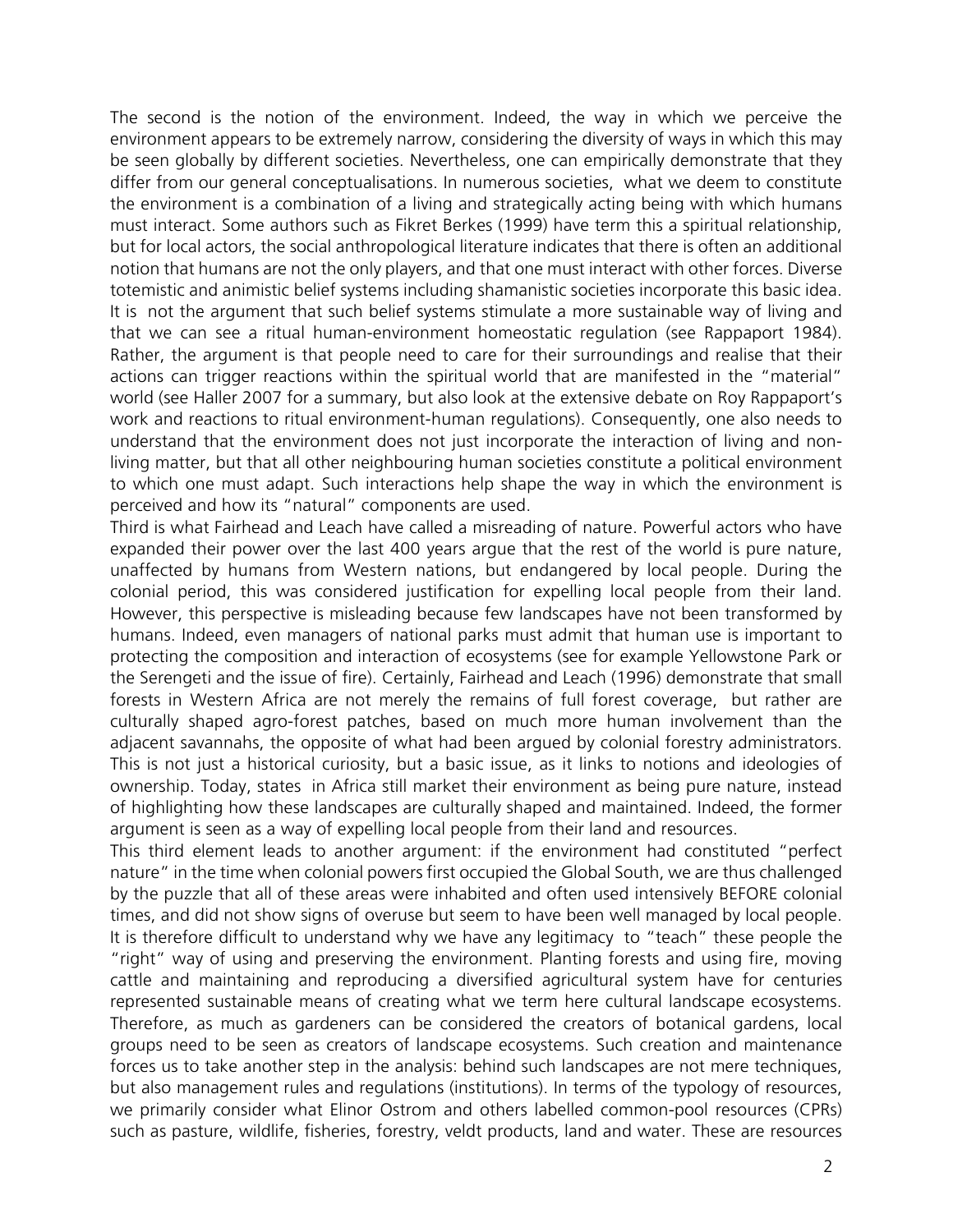for which defence is expensive, but possible by individuals who do cooperate, and that are also subtractable (what has been taken will have to be renewed as it is not currently available) (see Becker and Ostrom 1995). The underlying debate regarding the institutions that "own" these resources had for a long time been rooted in Garrett Hardin's "tragedy of the commons" (1968), which claimed that the common property of common-pool resources would lead to overuse because common property means open access.

The basic issue here is not only that evidence exists of cultural landscapes where scientific and environmental discourse highlights pure nature, but also that cultural landscapes have never been open access, and have instead generally comprised common property or a combination of property regimes. These common property institutions, which did regulate and coordinate resource use, were often based on local knowledge and adapted to seasonal and inter-seasonal changes. They were central to the management of numerous local groups who had used the resources for centuries. It is important to note here that these systems had always been changing and transforming, especially given that global trade networks existed even prior to colonial times, for example in African countries (see slave trade and trade of other goods as shown in the work of Eric Wolf, 1984). However, in all regions of the Global South, basic institutional change from colonial times comprised the transformation from local systems of communal property to state property, and subsequent adoption by post-colonial (so-called independent states) that are part of the capitalist system. This transformation went hand in hand with legal pluralism because colonial and postcolonial states institutionally separated interrelated cultural landscape ecosystems into different legal spheres (separate departments for resources, the legal systems of which were often poorly adapted). This resulted in chaotic management systems in which local people lost a sense of ownership, while elites were able to justify resource- and land-grabbing processes as investments in idle land. While state institutions should, as argued by Hardin, be able to manage common pool resources in a sustainable way, this became impossible as states increasingly encountered financial problems (true of many African states in terms of the payment of debts) and were no longer able to manage their resources (see Haller 2010, 2013). This led to either *de facto* open access or to privatisation by more powerful groups, and in conjunction with development were or still create many of the problems to which the SDGs are related.

However, as we will highlight, such underlying issues are not tackled in the SDGs, including in that related to so-called strong institutions. An associated issue is that the dismantling of communal rights to common-pool resources and the right to continue using and maintaining cultural landscapes has disconnected people from the land, while jobs have not been made available (see Haller 2010, 2016, Li 2010). Thus, the change has created so-called surplus people who are today unable to negotiate their problems (see also Ferguson 2015). Therefore, the basic assumption that many people in the Global South need to be educated and given opportunities misses the point that resource- and land-grabbing is occurring, resulting in commons-grabbing as well as the seizing of other options to building capacity and resilience. This in turn implicates SDGs such as food security, sustainable resource use, pollution and biodiversity loss, and especially those closely related to the undermining of local management institutions (Haller 2010, Haller et al 2013). Moreover, top-down approaches have been proven ineffective and excessively expensive, and in cases even harmful, as the debate on conservation indicates (Galvin and Haller 2008, Brockington et al 2008, Haller and Galvin 2011, Haller, Acciaioli and Rist 2016).

These basic reflections were further discussed by the participants during three sessions. Indeed, we focused on issues of: a) constrictions of development debates; b) new theoretical reflections on the issue of distribution; and c) possible alternatives or innovations that have recently been developed. These three topics were discussed based on the idea that they could serve as a sort of preamble for critical discussion regarding the SDGs.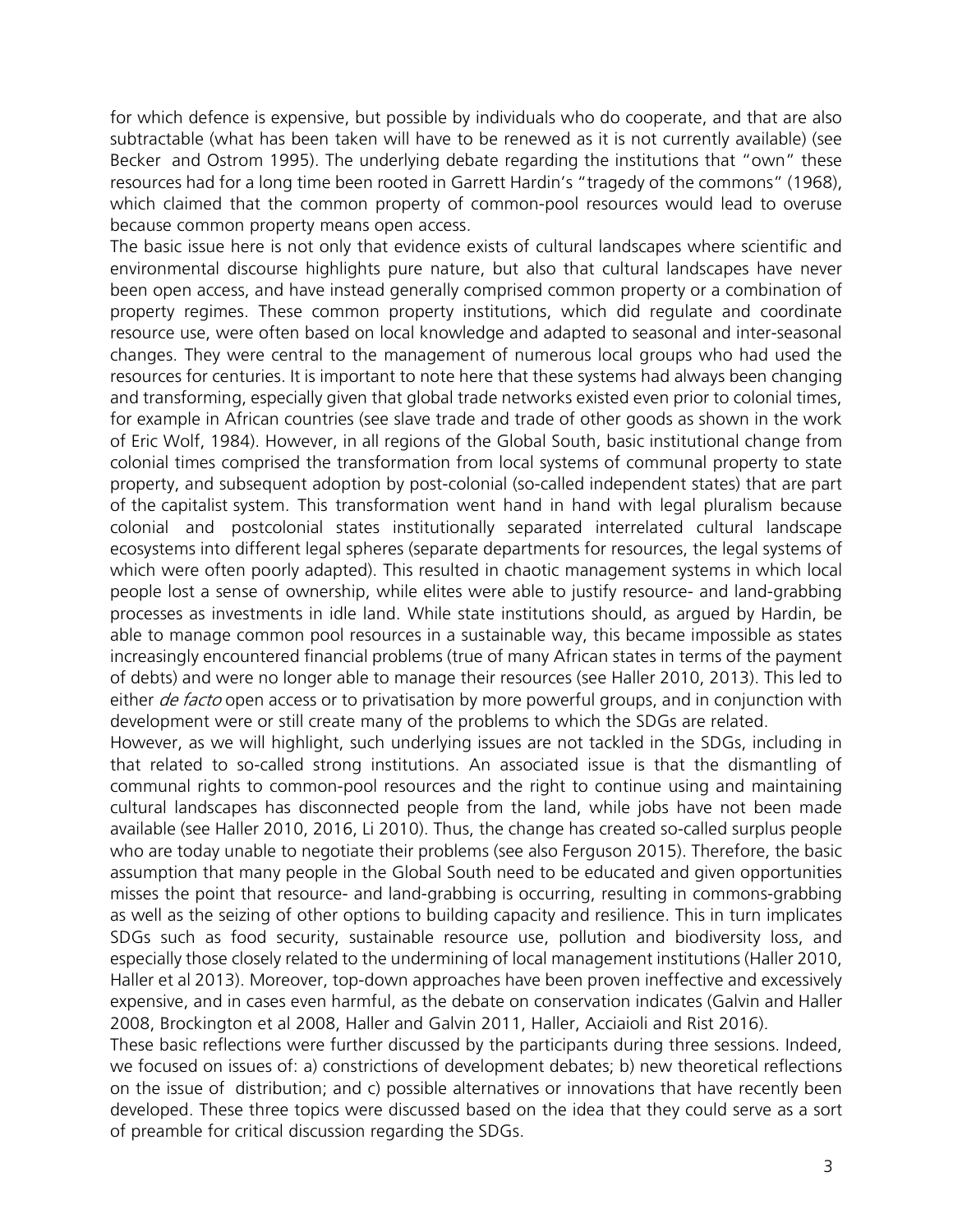## 2) Preambles for SGDs Target Debate

The team discussed three debates regarding the discourse on development, labelled as constructions (Preamble 1), distribution (Preamble 2) and innovation (Preamble 3). These then led to the formulation of three preambles to be proposed and understood, before the SDGs were discussed.

#### Preamble 1: Issues of the construction of development

Social anthropology is a discipline that critically examines the ways in which development is conceptualised, not just from our perspective but also from those of other societies with different cultures. This acts as a mirror to which our view of development is reflected and refers to the issue of how development is normatively constructed. Therefore, in this first step we focused on the work of James Ferguson (the concept of development as an Anti-Politics Machine, see Ferguson 1990) and especially Arturo Escobar, whose seminal book, *Encountering Development*, is central to our discipline (1995). Escobar refers to the hidden political notion of Western-like definitions of development, and how these hide notions of how the interests of more powerful actors (and especially those related to a specific state) are perceived. Development is then a normative positive label by which the interests of the state are pushed and justified. This work draws heavily upon Ferguson (1990) who, by describing the development discourse in Lesotho during apartheid in South Africa, shows that development goals in a country that was completely dependent on the South African government were not established for local people, but rather were constructed to reinforce the interests of the government. Thus, political issues, central to development issues, were hidden.

The Anti-Politics Machine is a metaphor that argues that development acted as a mechanism that failed to address the underlying political problems faced in Lesotho. In using this concept, Escobar goes one step further by indicating that the normative way in which development is conceptualised – what development means – not only stems from a Western cultural construct but is itself a construct. This, Escobar argues, is rarely based on a deep analysis of historical change through colonialisation, but rather on naturalising constellations in which local actors are described as being underdeveloped. This may not simply accord with foreign norms but also the general view that they are lacking behind, which is often either implicitly or explicitly perceived by advocates of development as their "own mistake". Developing countries are either unable or still seeking a route out of poverty. Escobar then illustrates in some topical cases how problems are constructed such that the problem of hunger (for instance) becomes naturalised rather than being considered an outcome of unequal power relations and enduring colonial and post-colonial power relations, as discussed in political ecology.

The issue is not simply that problems are misread, but that some individuals or groups have the power to construct something as real, affecting how it can be addressed. We subsequently discussed a core quantitative tool in development debates: measurement of gross domestic product (GDP) as a proxy for a state's level of development. In *Poor Numbers*, Jerven (2014) demonstrates that GDP and other data are often of very poor quality in African countries, distorting or even fabricating economic development, to the extent that the data can be considered constructions. One important element is the fact that African states do not generally have the means to gather sufficient acceptable quantitative data to make any claims regarding economic development. Indeed, data is often lacking or distorted. Different data baselines are thus mere constructions, but become 'real' because they are used and quantified by governments and donor agencies in planning and policy-making. For example, Jerven indicates that the three major database sets used worldwide rank African countries according to their GDP in a completely different way. Organisations such as the World Bank construct missing data of African countries in order to present a "best guess series of data", which no one can control and assess, but which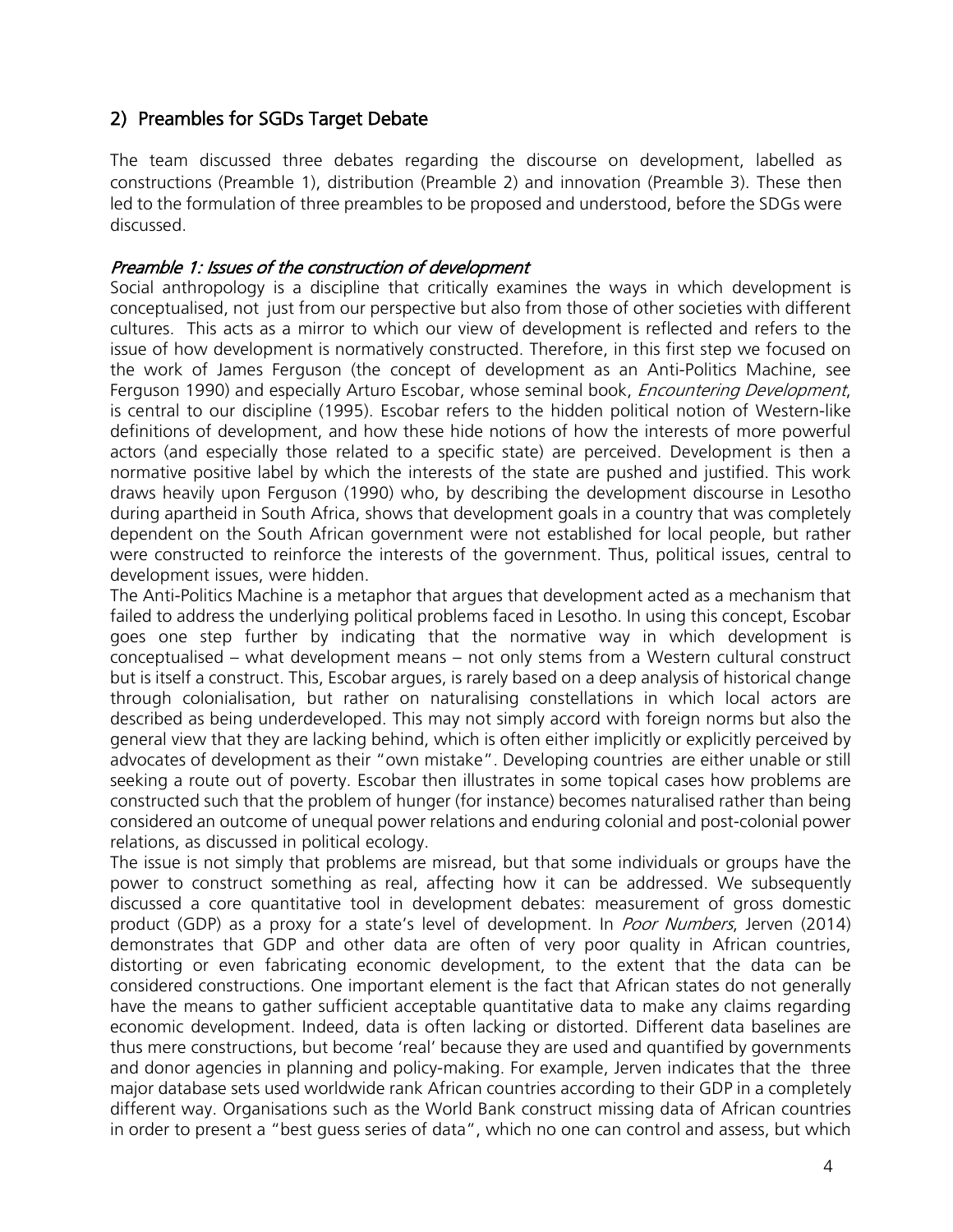becomes reality for the sake of policy considerations. If we cannot even trust GDP data for a continent that is the main focus of development debates, we must question how we are to assess development problems that require different types of quantitative data. This constitutes an enormous challenge for the academic community.

Moreover, we have not even yet discussed whether the variables selected are also shared by local people. Even more disturbing is the fact that statistical mistakes and distortions will in an aggregated way increase the overall distortion of the results. For example, if one tries to calculate economic growth from an incorrect baseline, the errors will continue to increase. One case in point is the traditional underestimation of informal and subsistence economies in African countries, as these countries are generally deemed as having very low growth at first, but very high growth later. In discussing these issues, the team formulated a first preamble for the SDGs as follows:

P1: Tackling discourses of environment and development: Being conscious of the fact that discourses of development can contribute to the continuation of colonial and post-colonial relations between countries and peoples, the United Nations and their member states call for the rejection of the differentiation of developed countries and countries on the way to development. Local knowledge and problem-oriented concept strategies for development, be these handed over from so-called tradition or be these newly developed, are from now on recognised adequately in order to maintain healthy and diverse ecosystems (or better cultural landscapes ecosystems, see below), protect human rights and eliminate what is locally perceived as poverty. In order to have guidelines on the ways in which development contexts are to be evaluated, it is problematic to assess development based on SDGs alone, as these might be misleading and often represent constructions of economic factors and others, and thus distort development dynamics by acting as Anti-Politics Machines. With the objective of a) maintaining and recreating the planet as a place of life, based on locally created cultural landscape ecosystems and accepting communal and private property in these landscapes, b) enabling a rightful share to the social, political and economic life of all humans and to connect communities in peripheries and centres in a just and productive environmental relationship, by c) levelling power asymmetries in a way that respects local concepts of life as long as they do not undermine d) basic elements of human rights and sustainability, the UN should promote participatory development goals.

#### Preamble 2: Issues of power asymmetries and justice stimulated discussion on the issue of distribution.

The following points represented central reflections based on the literature: First sustainable use of natural resource demand, as many debates conclude, some sense of ownership on resources as basic institutions. These can range from common to private property. But how are land and related resources distributed? This is a key question that is often poorly addressed, and especially not in an historical manner. It is difficult to provide a precise global overview on this issue, but some key publications in this debate indicate two major aspects: A) areas without notions of property do not exist (such as idle land); and B) the worldwide many forms of historical land and resource grabbing processes since the colonial period, left many social groups and individuals without property (Ellen 1982, Fairhead and Leach 1996; Galvin and Haller 2008).

In spite of the fact that the notion of property is a Western concept, it is widely acknowledged that there are many non-Western forms of relatedness of people to the land and its resources, such as indigenous concepts of relatedness or connectedness to the land, often embedded in spiritual belief systems (see Berkes 1999, Chanock 2005, Haller 2007, 2010, 2016). One issue is that locally, people may have very different perceptions regarding the land and related resources,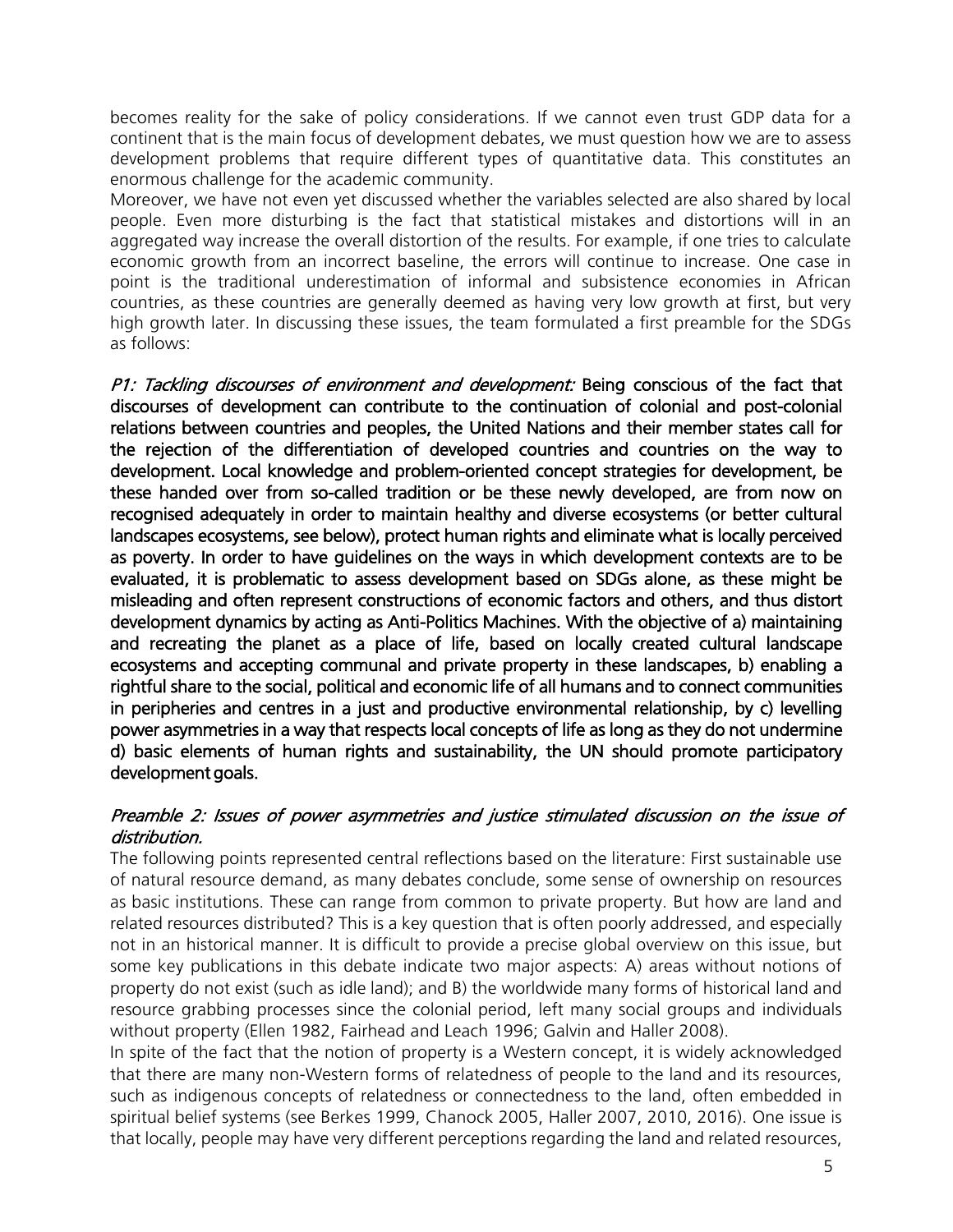while ownership as such may not exist. The latter is the discourse used by the more powerful to claim ownership over resources and thus violate local notions of use and management rights. Unfolding the numerous meanings of land and how land is related to other common-pool resources (water, pasture, forest, wildlife, fisheries, veldt and non-timber forest products) represents an important contribution from social anthropology and human geography. They reveal actually existing expertise in dealing with sustainable resources. It might be that indigenous and other cultures' ways of perceiving resources comprise a means of acting more sustainably with resources, or provide the basis to finding new means of coping with resource challenges. Nevertheless, in order to have the capacity to experiment, it is of greater pertinence to address the fact that many peoples and groups have lost their basic options to experiment as their basic rights to land and resources are being removed. Harvey (2003) calls this accumulation by dispossession, which is supported by Li (2009) in her work, in which she shows how global enclosures lead to dispossession.

This so-called agrarian transformation has left many people in the Global South without land and resources, while no jobs are provided as well. This stands in contrast to the situation promised by transition promoters from the World Bank, development non-governmental organisations (NGOs) and nation-states: jobs have not materialised as a substitute for land loss. Li argues that what we are facing today is not a very large number of a "proletarian army", but rather a large crowd of so-called "surplus people" who are uprooted and excluded from any means of survival and (quite reasonably) do not care for issues of sustainability. Regarding the economic development processes taking place in Europe and the USA, economists such as Thomas Piketty and colleagues (2005) are also alarmed, highlighting not the economic development of states but the increasing disparity in growth rates. This trend represents a considerable danger, as very few individuals or interest groups control any significant parts of the world's economy, leading to the development of a small minority of holders of global capital. This contributes to arguments on economic distribution processes, not just from the perspective of justice, but also from the perspective of economic processes. Indeed, where the growth of the few wealthy exceeds global economic growth, economists fear the manifestation of considerable global distortions. Fiscal and other redistribution techniques are not only being debated in leftist circles.

However, the question remains how to be able to install and enforce a new fiscal distributional system? As James Ferguson (2015) argues in *New Politics of Distribution*, there is a global need, especially for nation-states, to stimulate a new process of redistribution. Promises of development have not been met, but rather have created both dispossession and a lack of jobs. This might lead to a global economic crisis as the capitalist process does not create jobs; in fact, quite the contrary. By increasing capital gains via reducing jobs (capital) and increasing investment in machinery (constant capital), capitalists cut costs and create gains, a process that had been discussed in the nineteenth century by Karl Marx. Programmes have often attempted to reach the most vulnerable people, but they have faced high transaction costs. Based on empirical findings in South Africa, Ferguson argues that direct unconditional payments from states to citizens rather than development programmes may constitute a more effective means of mitigating poverty at low expense. Regarding the argument that this will make people more dependent and that such a process is just a "gift" to the poor, rendering them even more dependent, he uses the argument of the Russian economist Peter Kropotkin to highlight that everyone living in a state has in one way or another contributed to its construction and functioning, and so receiving money is not a gift; rather, it is a rightful share (as will be outlined below). We thus summarised the second preamble as follows: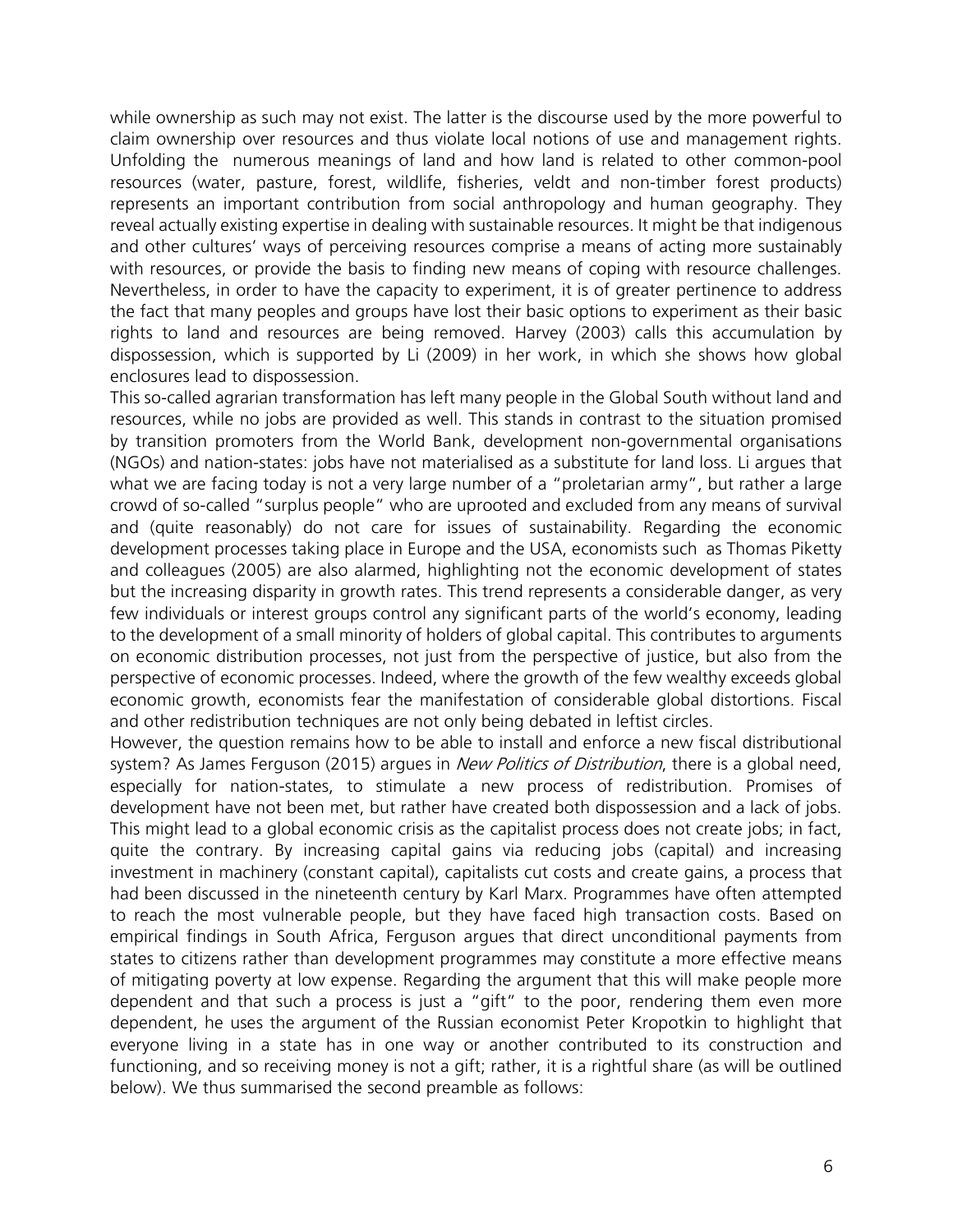P2: Reduction of accumulation by dispossession and capital concentration while pushing for a rightful share (new politics of distribution): There is a growing demand for a new politics of distribution as an answer to the increasingly accelerated development disparities regarding land, private property and capital. Indeed, these are increasingly in the hands of the few (including elites and state leaders), boosting their income while a growing number of people in rural as well as urban areas of the world live without possession or access to land and land-related common-pool resources, especially in the Global South. The high number of expelled people cannot be absorbed, as capital gains are invested to mechanise work processes and thus reduce jobs via new technologies. As a result, many people become unable to feed themselves. Thus, the question is not whether people can be fed, but whether they have the means to feed themselves.

Policies under current development do not constitute a remedy, but in fact reinforce the process and lead to even more surplus people, as the demand to reduce "the state" is pushed at every level in the context of neoliberal strategies. This process started during colonial times but continues even today, as elites in the Global North via their investments, and states in the Global South via processes of expropriation, must be considered significant factors explaining the existence of poverty and resource pressure in the environment (see Li 2010). This process also leads to increased disparities in global capital ownership and income growth. Higher properties generate growing average rents, hence the growth of unevenly owned capital may augment gains more than global economic growth. This further entrenches the concentration of capital and puts worldwide economic processes and developments in danger.

These processes must be countered by the increasingly progressive taxation of the very rich (Piketty). This might also constitute an effective strategy because the Global North's high level of access to the Global South's resources may be linked to such investments by a small number of owners of large capital. The two processes of disparity (large numbers of people without access and small numbers with extremely high capital wealth) and their negative impacts might be levelled by a new politics of distribution, which James Ferguson calls a rightful share, whereby the wealth of a nation and region shall be distributed more widely than merely by capital owners. In general, a new politics of redistribution does not simply constitute an issue of human rights, but one of sustainable development. Therefore, redistribution and halting huge capital accumulation is not just a development goal, but additionally one of sustainable development as a whole.

However, although these larger global dynamics need to be addressed, a question remains regarding alternatives to development via new innovations focusing on sustainable development. The following section explores this question and outlines a third and final preamble.

Preamble 3: Recognising potential and pitfalls through new innovations, extractivism and gender

Historically, numerous ideas regarding alternatives to development have been discussed, designed and tested. Mainstream development goals oriented along "the bigger the better" view (take-off industrialisation in the view of Rostow's modernisation approach in the 1960s) have been challenged by ideas such as "the small is beautiful" approach (see Schumacher), as well as decoupling ideas and strategies of "self-reliance", often combined with local version of socialism (African cases include Tanzania, Burkina Faso and Zambia between the 1970s and 1980s). All of these experiments became victims of the Cold War and post-colonial interests. They also suffered from a lack of active participation, being imposed by intellectual elites. Perhaps the case of Burkina Faso under Thomas Sankara would need to be studied again carefully, as it displayed a higher level of participation and an orientation towards curtailing elites and elite capture, but at the same time being at war with neo-traditional authorities.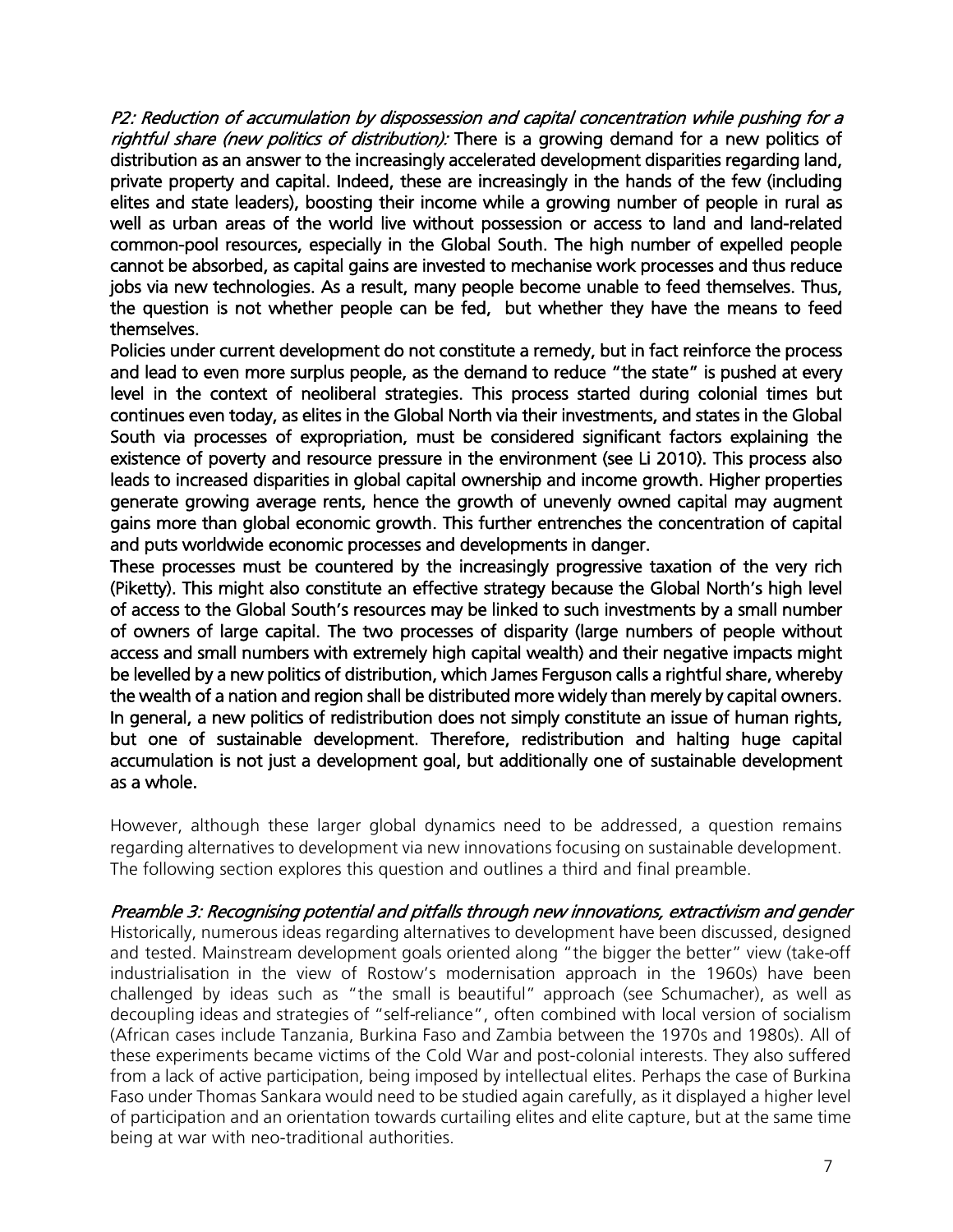Unfortunately, the murder of Sankara ended this experiment rather abruptly (see the work of Jean Ziegler). The way in which alternatives in Latin America and Asia have been discussed also suffered from intellectual elites and local versions of Marxism, and also faced troubles addressing a more participatory approach owing to Cold War-era geostrategic issues (such as in Cuba, Chile, Nicaragua, Venezuela, the Zapatista movement in Mexico, China, Vietnam and North Korea). The situation in Asia is difficult to assess: China's path is a strange but successful combination of topdown socialist capitalism on an enormous scale, with substantial state presence and social control, partially echoed by other socialist countries. However, we do not intend to provide an overview of any alternative, but to focus on two central developments in the past: one at the state level after an indigenous revolution, and the other as a more local-oriented approach. The first is the Vivir Bien or Bien Vivir approach enacted in Bolivia after indigenous organisations brought Eva Morales to power. The government in Ecuador, although not indigenous, was sympathetic to the Bolivian approach.

The approach of the "Good Life" is based on the highland's indigenous spiritual concepts of socalled Mother Earth (pachamama). It aimed to stimulate a process enabling the "Good Life" for everyone, based on respect for Mother Earth. Thus, there exists a state philosophy, which on first view deviates from development and growth-driven strategies and that in basic terms promotes unsustainable practices to boost the economy via extraction and industrial agriculture, harming nature and indigenous people simultaneously. A wide body of literature emphasises environmental and human rights problems related to oil and mining industries (see Haller et al 2007, Niederberger et al 2016 for summaries and comparisons). On the other hand, there is an argument and practice in Bolivia and Ecuador that in order to be able to reach the "Good Life" in terms of the distribution of goods and services, mineral use and extractivism is essential. Thus, a Good Life without initial extractivism and cash from these sectors appears to be impossible. The governments of these countries justify this interpretation of the "Good Life" approach by arguing that they can obtain a superior deal (a better share) by dealing with transnational companies upon which they must exert pressure to pay taxes and royalties. However, the same problems undermining sustainability and creating environmental and human rights violations, especially for lowland indigenous peoples in the Amazon, remain a pressing and contradictory issue, and clearly conflicts with the notion of the "Good Life". Therefore, these strategies in practice create and maintain the problems they aimed to solve in the first place (see also Gudynas 2016). The same is true for agricultural strategies, which in Bolivia focus on genetically modified monoculture soy production (ibid). This alternative, which is by no means an alternative, contradicts several SDGs, such as SDG 10: 'Reduce inequality within and among countries'; and SDG 15 'Protect, restore and promote sustainable use of terrestrial ecosystems, sustainably manage forests, combat desertification, and halt and reverse land degradation and halt biodiversity loss.

Therefore, for preamble 3, we addressed the question of there being no real alternatives, and focused a renewed and serious debate on which development goals exist for whom and how should they be discussed in the context of path-dependent developments. One important approach that emerged through our discussions in the seminar was the following formula, which stems less from a spiritual than from a political feminist ecology and institutional perspective, addressing issues of who might enable gender-sensitive platforms for locally alternative developments. Such alternatives can be seen in the eco-village approach, which are experiments conducted by local, communally driven developments at the village level (and potentially also extended to urban areas) that based on the local use of resources and collective production attempt to create a local sphere of working and living. Considerable research still needs to be undertaken in order to attain positive lessons out of numerous failures in this approach. Indeed, it is too early to draw conclusions. What is important to note at this stage is that external conditions render it extremely difficult to establish a successful experiment, and that poor people in the Global South, who gain more security through livelihoods in ecovillages, seem to be much more motivated than actors in the Global North who try to engage themselves in ecovillages. Having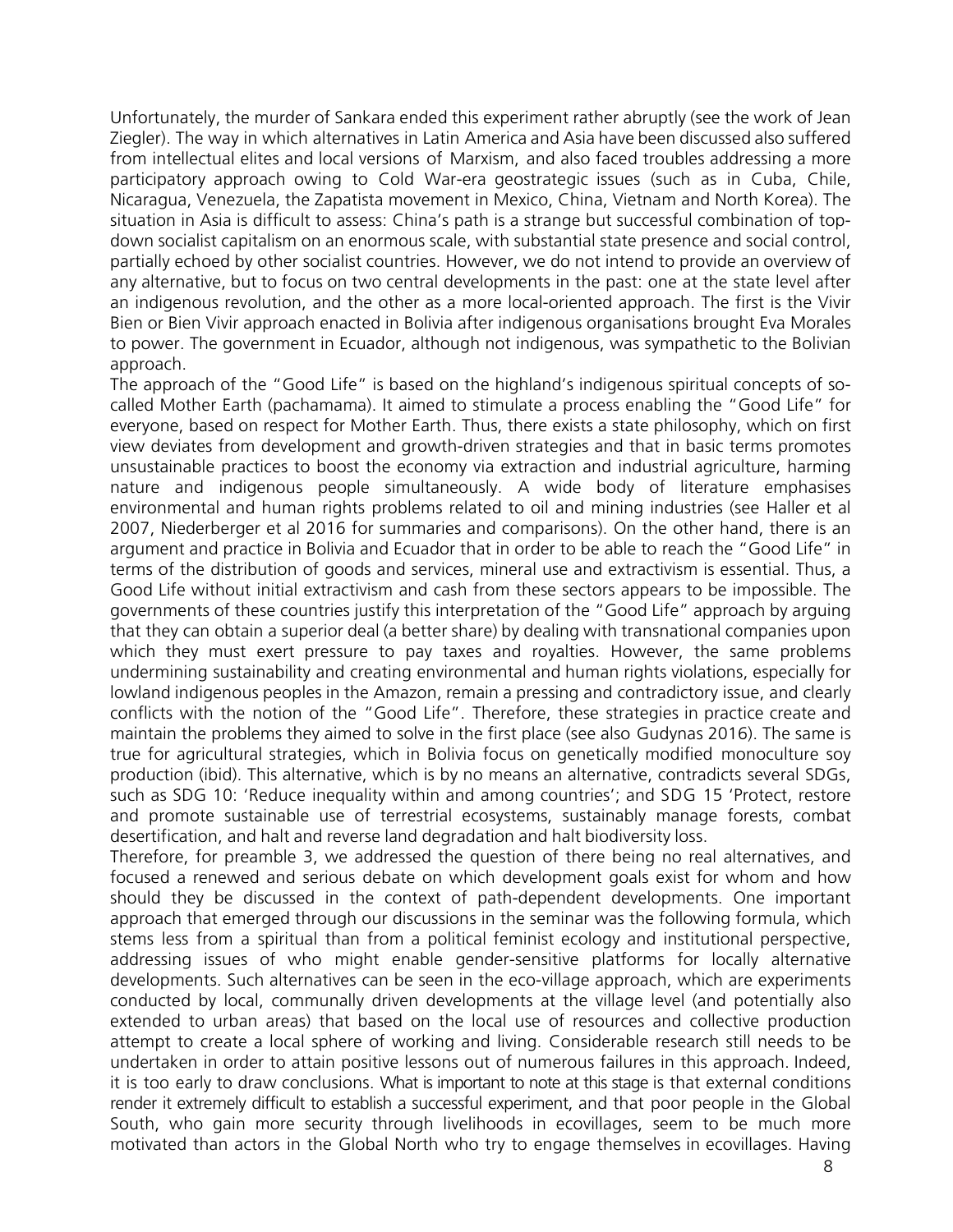enjoyed materially far superior backgrounds, they have suffered from the contradictions they face in practice. Nevertheless, the approach is very interesting and needs to be studied carefully (see also Veteto and Lockyer, 2015). Preamble 3 thus reads as follows:

P3: Fostering alternatives, creating room for local participatory experiments: Being convinced that there is no such thing as the single right way (similar to the claim of Elinor Ostrom regarding No Panaceas), that development concepts and ideas must be locally defined by all actors (and hence gender- and minority-sensitive), and that scholars and elites are unjustified in deciding what is best in any specific case, we think that academics can help compare and discuss elements of the ways in which problems are solved in specific contexts. One result from global overviews and exploratory cases studies is that governments and elites should provide enough liberty in their interests for control to enable the space for local debate and experimentation. At the same time, it is important to work towards multiple democratic ways in limiting global economic and politically negative impacts. One interesting and locally driven initiative is the development of ecovillages, which merit further research in order to understand the conditions for working cases and to address the challenges of capitalist and monetary as well as individualistic contexts.

The following section of this report is focused on the discussion of our debates regarding the SDGs as well as possible reformulations that came as a result. If is first important to state that we were not discussing SDGs by numbers, but by scientific orientations and topics, as reflected in social anthropology and human geography regarding the commons, land-grabbing/largescale land acquisition, climate change, distributional justice, new institutional politics of distribution, local initiatives and participation as well as a final conclusion.

#### - The question of the commons debate

We first regroup the SDGs that are most intimately related to the debate on the commons. We discuss two aspects, the first dealing with water, oceans and ecosystems (SDGs 6 'Clean Water and Sanitation' and 14 'Life Below Water'), and the second looking at soil, desertification, biodiversity and forests (SDGs 7 'Affordable and Clean Energy' (here the first two sub-targets on the question of energy is related to use and destruction within commons (for example forests via fuel wood and extractivism generally) and 15 'Life on Land').

- The land-grab/large-scale land acquisition debate

This debate focuses on studies of cases of LSLS from global as well as local investors and related SDGs on questions regarding energy, economic growth, industrialisation and infrastructure: SDGs 7 (Affordable and Clean Energy) and 8 (Decent Work and Economic Growth) and 9 (Industry, Innovation and Infrastructure)

- The climate change debate

This debate encompasses more than is typical, and we propose a discussion of consumption and urbanisation related to climate change issues, as well as climate change per se, is required. We therefore do not only discuss SDG 13 (Climate Action), but also SDG 11 (Sustainable Cities and Communities) and 12 (Responsible Consumption and Production), as we are convinced that the interrelationships between these topics are central in order to a) understand and b) reflect on the issue for policy recommendations regarding climate change.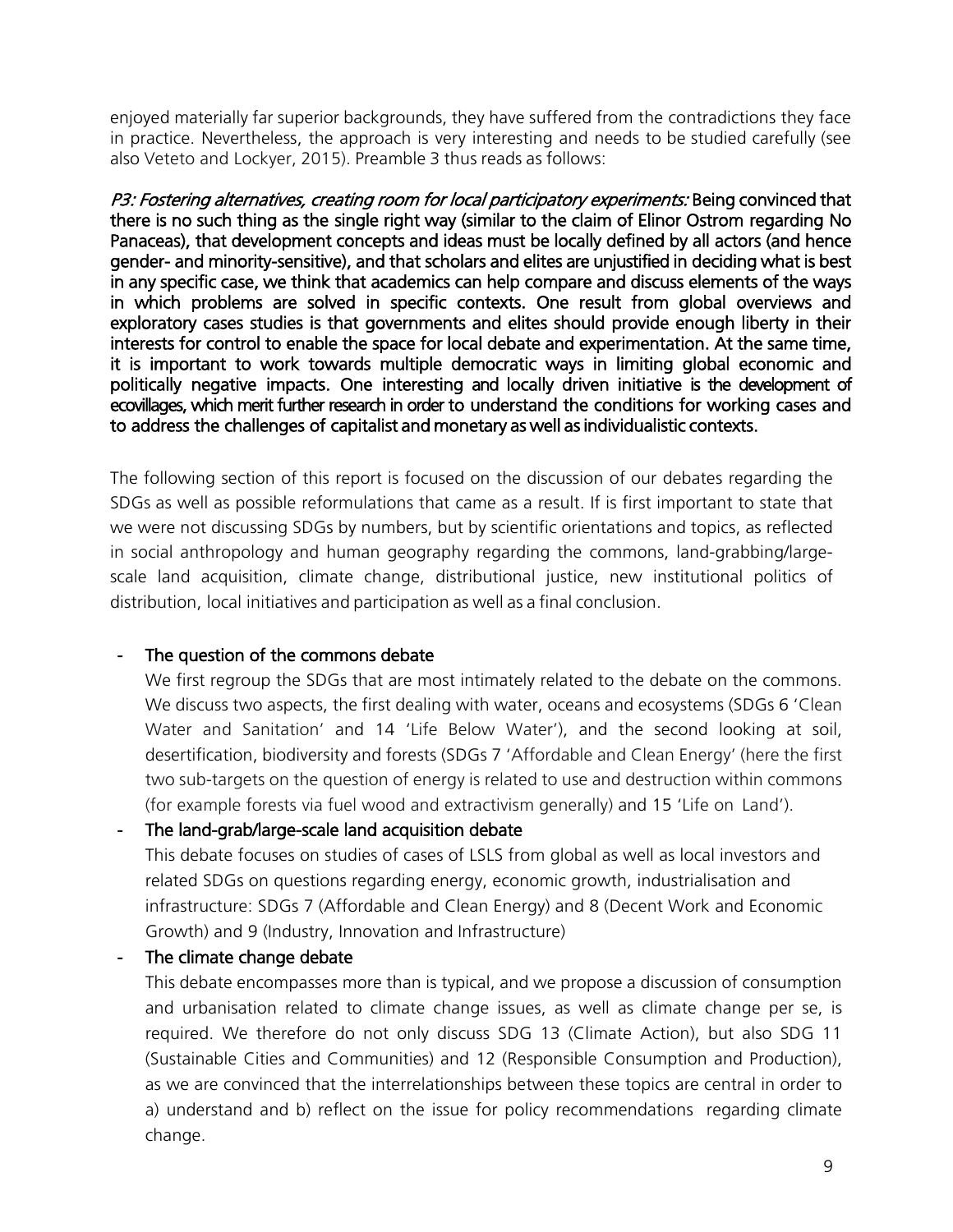#### - The distributional justice debate

We combine the SDGs pertaining to poverty, hunger and health as they are all related to debates in social anthropology and human geography concerning food security, resilience and strategies to cope with challenges of health and sickness and local perceptions of these issues. It seems obvious that poverty leads to hunger and health issues, yet the aspiration of "ending these problems", which often comes in a top-down way and misreads the causes of these issues, is seldom discussed. We thus focus on related institutional issues regarding access and distribution from the levels of gender, generation and household up to the regional, national and international scales. Therefore, SDG 1 (No Poverty), SDG 2 (Zero Hunger), SDG 3 (Good Health and Wellbeing) were fused and additionally included SDG 4 (Quality Education) and SDG 5 (Gender Equity).

#### - New institutional politics of distribution debate

The debate on fair access, peace and strong formal institutions comprises a policy-related follow-up of debate D. We discuss these elements based on the institutional approach used in social anthropology and human geography, related to SDG 10 (Reduced Inequalities) and SDG 16 (Peace, Justice and strong institutions). We argued that local resource ownership systems and new developments of local institutions are central and that the acceptance and defence of these institutions at a higher level (state and international law) is crucial.

#### The local initiatives and participation debate

In this section we reflect on SDG 17 (Partnerships for the Goals), which we claim as being one of the single most important SDG. Indeed, most of the issues related to SDGs and the various sub-targets generally comprise a participatory dimension, to which policies should pay attention. However, participatory approaches are challenging owing to related issues of power, inclusion and exclusion, as well as ideologies (discourses of being local or not, and so forth). In addition, this SDG is affected by who defines the rules of participation and how one must deal with related power issues. We focused on literature analysing local collective processes of crafting institutions for the management of common-pool resources under situations of asymmetric power constellations and means of ensuring a fair, bottom-up process of participation.

#### - Synthesis and final conclusions

Finally, in this section we conclude by summarising the most important claims for reformulation, which lie exactly in the realm of participation and challenge the role of states, development NGOs and transnational companies.

Each chapter provides a short summary of the literature discussed, followed by a more general discussion section, and then the original formulation and reformulation of the respective SDG sub-goals. We must stress that owing to time constraints in the seminar, we were not able to discuss all of the sub-targets. Nevertheless, we think that we can contribute to an overall debate because the central issues affect other sub-targets.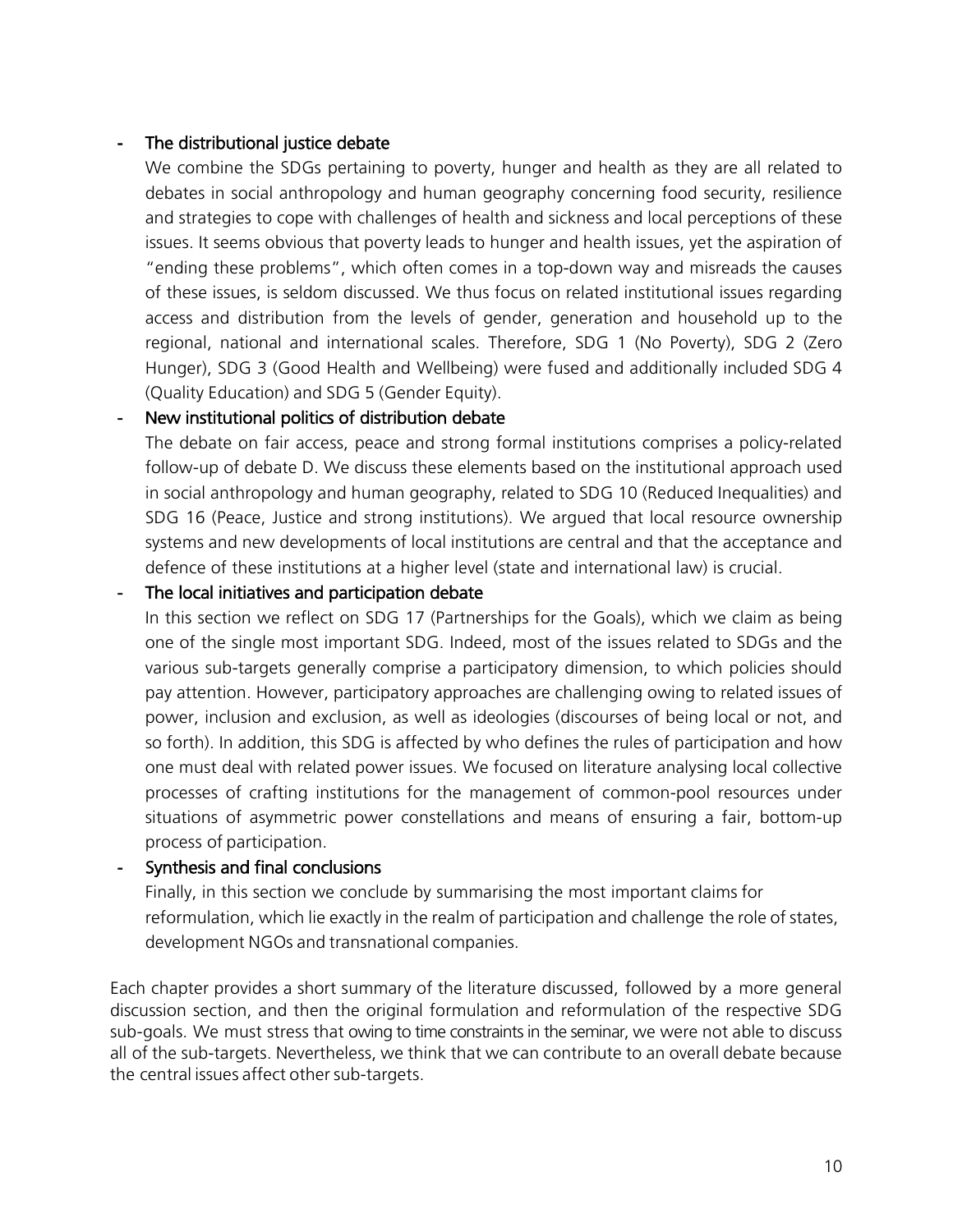## 3) The question of the commons debate:

The basis of this chapter comprised literature on the commons, in which more structural and rather apolitical approaches of collective action (see Ostrom 1990) were combined with a new institutionalist (Ensminger 1992) and political ecology approach (Escobar, Blaikie, Zimmerer) to form a New Institutional Political Ecology (Haller 2010, 2013, 2017, Haller et al 2013). This suggests that we must analyse external factors, which change the value of a resource or region both economically and politically (changes in relative prices). Moreover, this influences the bargaining power of local actors, their selection of existing institutional designs (norms, rules, laws and property rights) based on legitimising ideologies (discourses and narratives), and also structures their organisations accordingly. The way in which common-pool resource ownership and management has undergone an institutional change is at the heart of the reflections. One basic change in many parts of the Global South is that before the expansion of European common-pool resources (such as water, pasture, forests, fisheries and forestry), they were managed in common property institutions (in combination with local notions of the "family or household property"). During and following colonialization, CPRs were transformed into state property as well as private property or open access, often following a commodification of such resources (see Haller 2010, 2016). Bakker (2011) highlights how this commodification developed, with actors gaining greater power in market constellations and thus profiting from this institutional change, pursuing a more intensive use of CPRs as their value rose, while at the same time excluding former commoners. Mansfield (2011) provides evidence from privatisation processes in the international fisheries following a process of overcapitalisation, often based on subsidies, instigating overuse and ultimately harming local industries and the biodiversity of fisheries. The clue here is that capital concentration processes and increases in ship size led to a) pushing smaller producers to the side, while b) increasing overall extraction. Last but not least, the big vessels do not just cause overfishing, reacting to increasing market prices and lower catches, but are stimulated to continue as their investment in technology demands greater returns in order to pay debts and higher interest rates. Downsizing would thus mean reducing pressure while by maintaining small scale fisheries, more jobs and more salaries could be created. Regarding water management on the land, two papers discussed in the seminar, one based in Bangladesh (Afroz et al 2016) and the other in Spain (Ruiz-Ballesteros 2014), reveal interesting results regarding how local solutions may help tackle issues of water distribution and usage, often *because* the state did not take any interest. There is of course a wide literature on water use and irrigation (see Ostrom 1990; Rogers and Hall 2003), but these two papers are of central interest because they offer insights into social processes that are important for local institutions facing issues of water management.

Finally, we discussed research in African floodplain areas arguing that water and other CPRs are highly interrelated and can provide a basis of considerable diversity in these water-driven cultural landscape ecosystems, which can only be understood by long-term local uses and regulations. This use of resources were based on local actors' risk reduction and other local strategies, but with the consequence of developing the diversity of plants and animals as well as differences in soil conditions (Haller 2016). We selected two sub-targets of SDG 14 (4 and 6) and one of SDG 6 (Water and Sanitation Management). A major aspect of our discussion was placed on the issue of the disrespect of institutions and local knowledge and the excessive focus on natural science and state interests and regulations. All of the papers highlighted the issue of mistakes related to focusing on natural science and state-related data alone, hence the popular call for the incorporation of local knowledge (see also Berkes 1999). We thus looked at 14:4 and reformulated this as follows: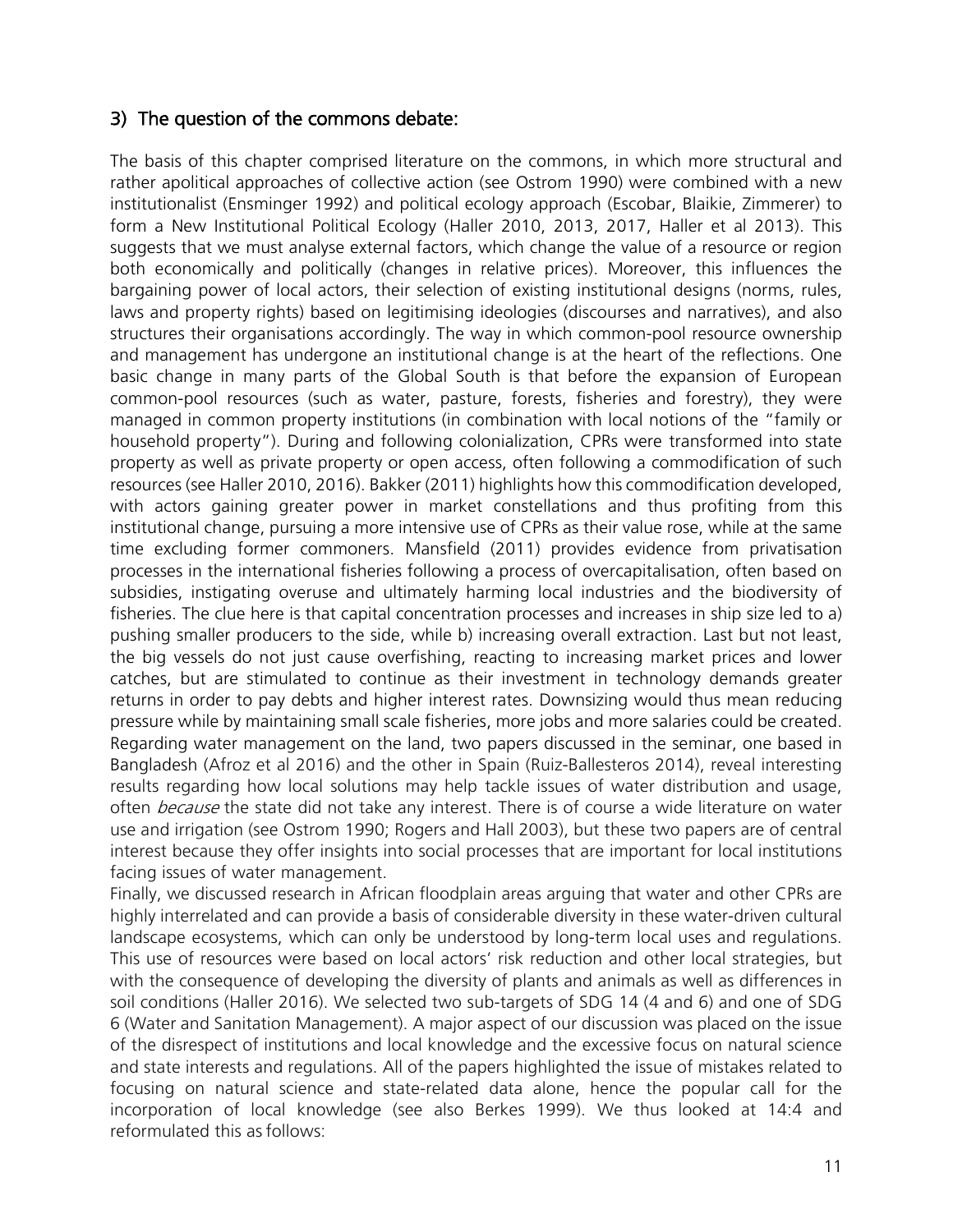SDG 14. 4: By 2020, effectively regulate harvesting and end overfishing, illegal, unreported and unregulated fishing and destructive fishing practices and implement science-based management plans, in order to restore fish stocks in the shortest time feasible, at least to levels that can produce maximum sustainable yields as determined by their biological characteristics.

SDG 14.4: Reformulated: By 2020, effectively regulate harvesting and end overfishing, illegal, unreported and unregulated fishing and destructive fishing practices and implement a science-based management plans, science-including social and cultural science and local ecological knowledge in order to restore fish stocks in the shortest time feasible, at least to levels that can produce maximum sustainable yields as determined by their biological characteristics

Following the issue discussed by Mansfield, the question focused on how to deal with the growth of the industrial fishery sector and how to strengthen the small-scale fisheries. We found that the issue of "certain forms of fisheries" was too unclear as a formulation and that large-scale fisheries needed to be addressed as follows. In addition, a country's focus is often not according to the interests of local, small-scale fisheries, hence we erased the part on World Trade Organization (WTO) arrangements, as the basic problem is not countries' but industrial fishery strategies and technologies. In addition, countries in the South will always suffer from inferior bargaining power and therefore special and differentiated treatments will act as anti-politics machines hiding power differences.

SDG 14.6: By 2020, prohibit certain forms of fisheries subsidies that contribute to overcapacity and overfishing, eliminate subsidies that contribute to illegal, unreported and unregulated fishing and refrain from introducing new such subsidies, recognising that appropriate and effective special and differential treatment for developing and less developed countries should be an integral part of the World Trade Organization fisheries subsidies negotiation.

We reformulated as follows:

SDG 14.6: By 2020, prohibit certain all forms of fisheries subsidies related to industrial fisheries which contribute to overcapacity and overfishing, eliminate subsidies that contribute to illegal, unreported and unregulated fishing and refrain from introducing new such subsidies, recognizing that appropriate and effective special and differential treatment for developing and least developed countries should be an integral part of the World Trade Organization fisheries subsidies negotiation and support small scale fisheries and promote a discussion among local small-scale fishery industry on how to manage the fisheries and discuss plans of how to incorporate workers of the industrial fishery fleet to provide them with alternative employment opportunities.

We had a long and intensive debate on the issue of water management and were inspired by the two cases studied that we read. We thus only focused on a key sub-target of SDG 6, pertaining to participation in water projects. We believed that this offered a key insight regarding the sustainable use of water in general. This goal is a general sub-goal and is not numbered. It refers to participators' issues, and we discussed the centrality of the issue of local empowerment,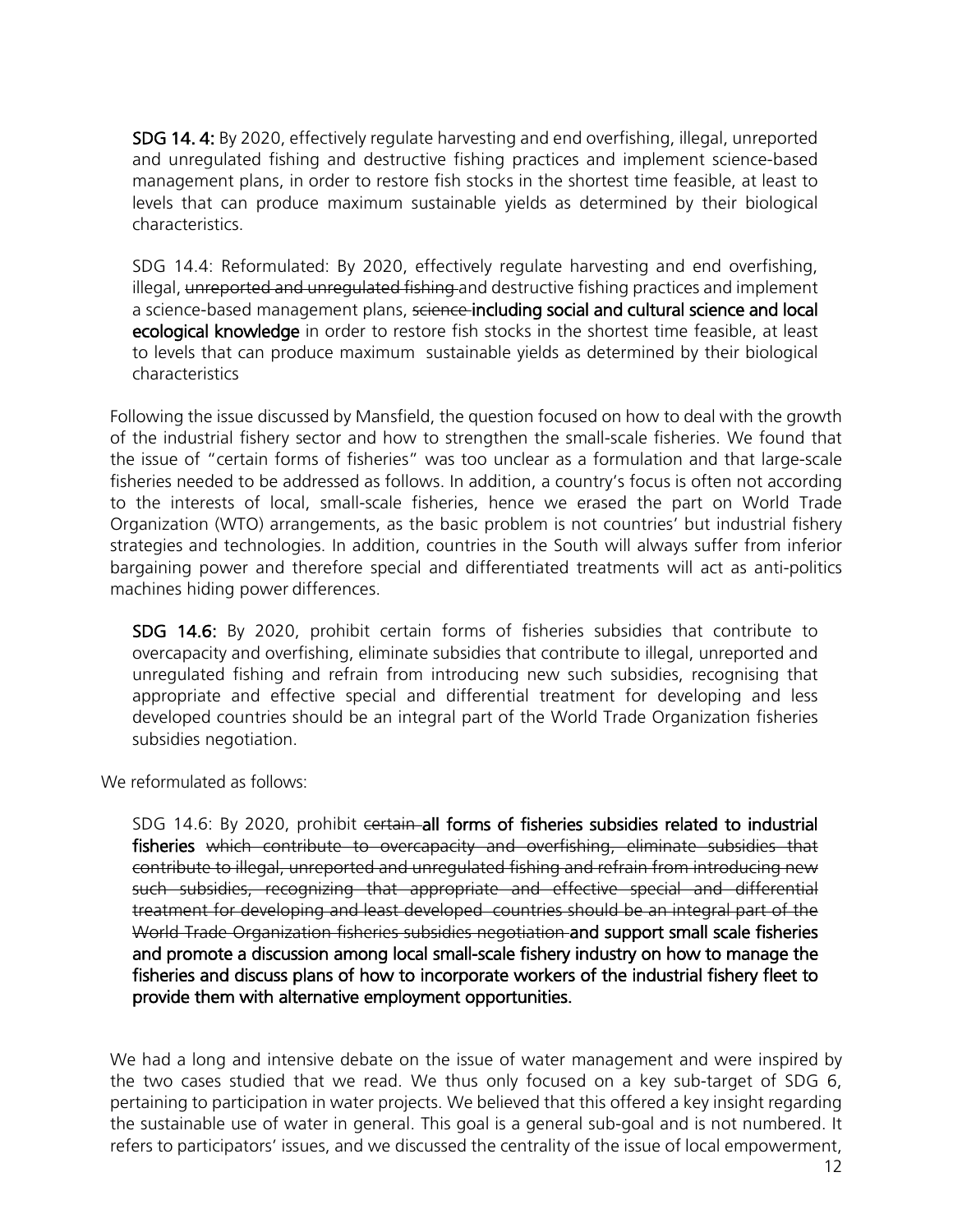strategies and institutions because otherwise participation does not take place and is not perceived locally as such. It is also not (and again we refer to the issue of local knowledge) embedded in local ways of managing water. Thus, the original SDG 6

SDG 6: sub-target: support and strengthen the participation of local communities in improving water and sanitation management, was rewritten as follows:

SDG 6: Support and strengthen the participation of local communities by empowering and embedding traditional water and sanitation management strategies and institutions.

The second commons debate focused on issues of desertification, soil and biodiversity on land. In this section we mostly concentrated on SDG 15 (Life on Land) focusing on terrestrial ecosystems in order to protect, restore and foster their sustainable use, as well as the sustainable use of forests, contesting the desertification and degradation of soils, and halting soil biodiversity loss. To a lesser extent we discussed (but did not reformulate) the sub-goals of SDG 7. We read and discussed considerable literature regarding this issue. We started with the input paper by Mortimer (2003), who addressed the issue that (similar to the debate on fisheries) local knowledge is not recognized, while (and especially in African countries) a general threat to pure nature caused by the local people is narrated. Although Mortimer focuses on the African continent, one could argue that similar narratives exist in Latin America and Asia as well (see Brockington et al 2008, Haller and Galvin 2011). For example, Mortimer argues that in the Sahel area, people were incredibly resilient to the challenging local ecology and soil, as well as climatic conditions in the pre-colonial era. They sought efficiency in an unpredictable environment, pursuing a mini-max strategy (minimising maximal losses), conserving resources (such as fallow periods, diversification and soil conservation methods) and utilising long-term planning (not just the season but beyond via organising reserves and so forth). Mortimer also focuses on local institutions, including land tenure systems and related systems of cooperation that buffer risks (from common property to reciprocal labour arrangements).

The second point is key, as Mortimer and others (see Haller 2016) argue that these institutions, including land and land-related CPRs, are central to solving the problems highlighted by the SDGs: the sustainable, highly coordinated and enduring management of these renewable resources. It also needs to be reflect if and how these problems of the SDGs ascribed to local people are also discourses and narratives stemming from misreading soil erosion, desertification and degradation of forests since colonial times.

Regarding forests, Fairhead and Leach (1996) have already highlighted that forest islands in Central Guinea (Africa) are *not* remains of deforestation, but rather human-created forests in a savannah environment. Thus, the authors argue that most ecosystems are cultural landscapes. Fairhead and Scoones (2005) claim that the natural sciences do not sufficiently recognise local knowledge on spoils and their dynamics and view problems in a way that conflicts with local perspectives, echoing Mortimer's (2003) arguments regarding the discourse of environmentally sound development interventions.

On desertification, a new edited volume by Behnke and Mortimer (2016) declares that the notion of desertification was created by natural scientists, and that newer data contradict the idea that desertification is occurring in Africa. As regards the problem of unsustainable rangeland management, Haller et al (2013) show in a comparative paper from Cameroon, Tanzania and Zambia that pastoral actors suffer from institutional changes in landscapes by which they lose regular access to pasture. Former access was regulated often by common property institutions and flexible arrangements with sedentary people, including also access to water and dry seasons pastures important to buffer risks of drought under changing climate conditions. Signs of the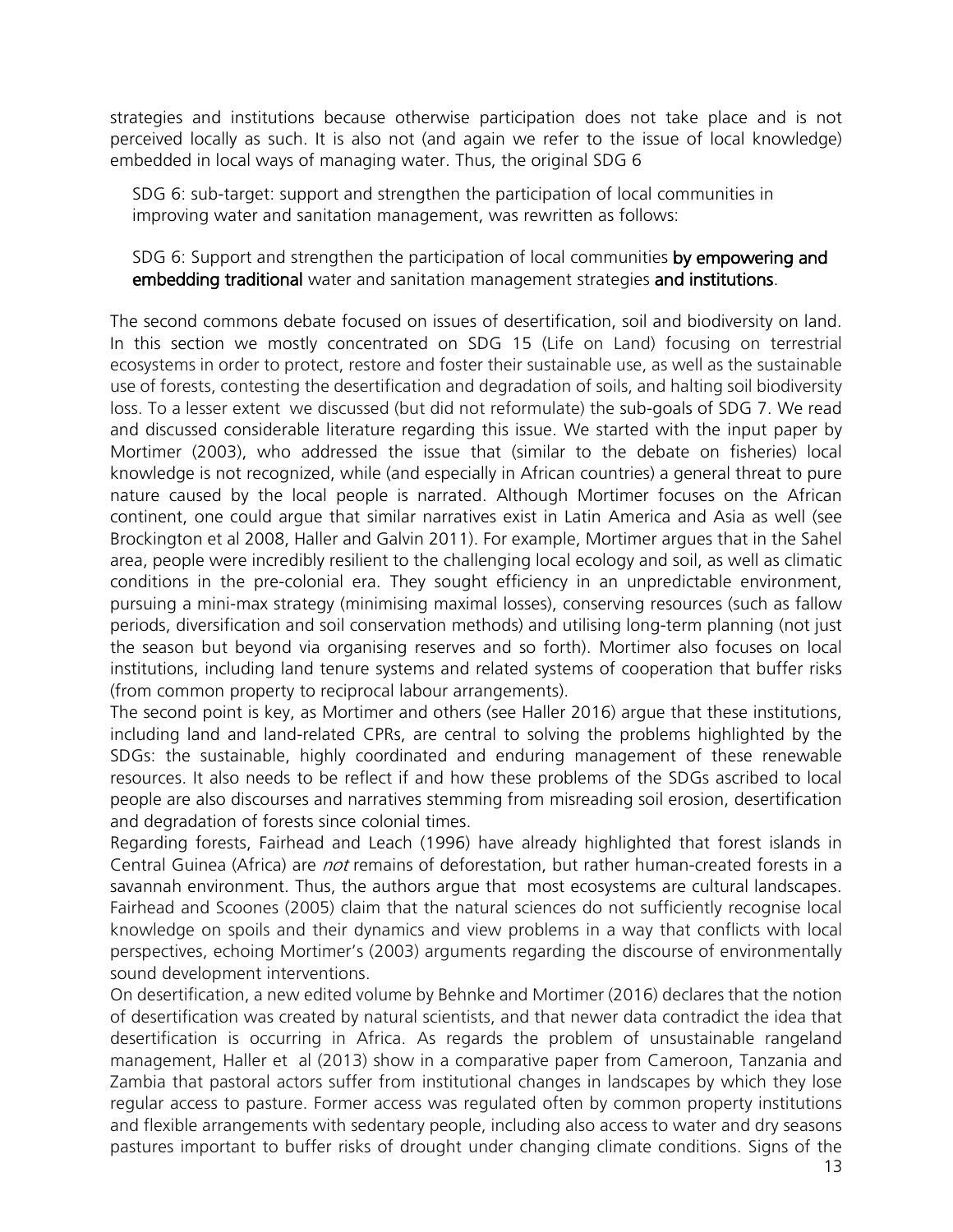overuse of pastures can be observed, but these stem from institutional changes from common to state property and subsequent open access or privatisation, hindering the coordination of mobility, a position that is also discussed by Abink et al (2014), Haller et al (2013) and Haller and van Dijk (2016). These papers additionally discuss how pastoralists are hindered in their mobility, with Haller et al highlighting the ways in which the building of new institutions from below may help in the management of drylands perceived as being vulnerable cultural landscape ecosystems. Haller (2013) and Stump (2010) argue that one needs to look at historical changes in the conservation of soils and the construction of ecosystems, and study the conditions under which the sustainable, long-term use of soils for agriculture has developed.

This not only enhances soils, but also crop biodiversity and mosaic landscapes. Common here is the fact that these are not top-down but bottom-up approaches, developed in a specific political context during a specific period. Thus, awareness of the history of a landscape is crucial in order to understand its dynamics and rebuild it after degradation. Cooperation with local actors is also crucial, drawing on their perspectives and interests, as Chabwela and Haller show in a study on participatory wildlife conservation in Southern Province, Zambia. Indeed, state and NGO projects for the co-management of wildlife (for example those initiated by the WWF) failed because local people could not share their views and knowledge, were marginally compensated and ultimately lost a sense of ownership. Thus, what was once their common property was transferred into state or private property with touristic inclinations. Similar examples from other parts in Africa indicate that if local people call wildlife "government animals", one cannot expect them to contribute to participatory conservation (see Gibson 1999, Jones and Murphree 2001, Haller 2013). Thus, it might be preferable to kill all of the animals in order that a local area does not appear attractive as a potential conservation site (ibid). In contrast to such a perception leading to negative impacts, examples from forestry resource management show that local people's perspectives differ, and lead to more sustainable strategies if they perceive the resource as their own. Certainly, the literature suggests that in Africa (Fairhead and Leach 1996) and Latin America (see DiGiano 2013), traditional and modern notions of communal tenure systems result in higher levels of diversity in communal than in private or state forests. The main reason for this is that the diversity of collectively accepted bundles of rights and obligations reduces market forces otherwise leading individual actors to free-ride due to *de facto* open-access constellations following failed state property right enforcement.

From these background papers we re-discussed the following sub-targets of SDG 15 as follows. We fielded general comments on the overall SDG, which claims to: "Protect, restore and promote sustainable use of terrestrial ecosystems, sustainably manage forests, combat desertification, and halt and reverse land degradation and halt diversity loss". Our reformulation focuses on the issue of a) perceiving ecosystems as cultural landscape ecosystems containing b) common-pool resources that are often managed by common property institutions and on c) the issue that more powerful actors causing destructions have to be held responsible and pay. The potential for destruction often stems from institutional changes from common to state property as well as open access in states incapable of monitoring and sanctioning their institutions while undermining local institutions or privatisation, both oriented towards pure market goals. On the other hand, states and science were quick to blame local actors for degradation without any proof (see for example the work of Brockington 2002). We also argue that the local institutions and local knowledge that helped create these landscapes and their maintenance must be acknowledged, rewarded and supported. The SDG 15 is therefore reformulated as follows:

SDG 15: Protect, restore and remedy the sustainable use of terrestrial cultural landscape ecosystems and their land and interrelated common-pool resources, and recognise that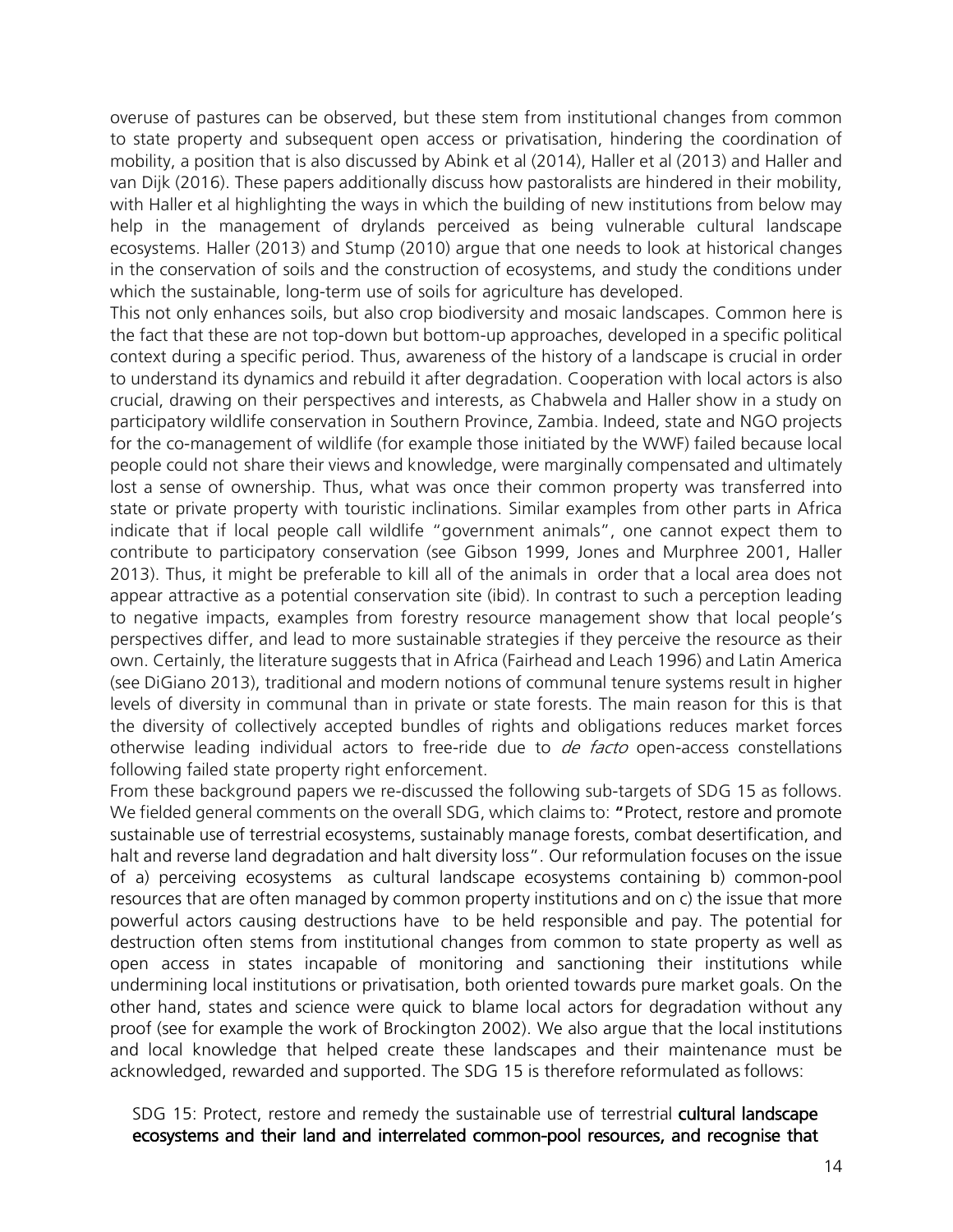these have been managed by local common property institutions while acknowledging property rights' change and loss of access for local actors. This should be achieved by recognising scientific and local ecological knowledge, by cross-checking and securing degradation history and by charging responsible actors (especially state and powerful market-oriented actors) for processes of unsustainable land use. Halt and reverse degradation and halt diversity loss by creating new locally participatory developed institutions and technologies to generate collective ownership and more sustainable land use.

15.1 was then rewritten as follows in order to stress the importance of recognising the investments made by local people with regard to landscapes and institutions, and indicating that participation is required for the management of complex ecosystems in the form of common property institutions, while international agreements on conservation excluding local views, ownership and participation shall be critically discussed, as seen in the case of the UN:

SDG 15.1: By 2020, ensure the conservation, restoration and sustainable use of terrestrial and inland freshwater ecosystems and their services in understanding them as cultural landscapes of local and indigenous communities and groups that have been managed by their institutions. Conservation would mean enabling them to participatory device institutions and legal systems (commons) to manage particular forests, wetlands, mountains and drylands by incorporating their local ecological knowledge and perceptions, in line with obligations under international agreements. International obligations have to be critically re-discussed (see i.e. special rapporteur of the UN on Biodiversity Conservation and Human Rights.

Sub-target 15.2 would then connect the sustainable management of forests to locally involved processes of institution-building for a fair and sustainable distribution of gains. If these are not perceived as being in line with local interests and have the potential to be undermined (see discussions on extractivism in Bolivia), the goal is threatened. Thus, the sustainable use of complex ecosystems must strike a balance between fortress conservation and extraction, rendering the future for local actors very uncertain. There is also a danger that this sub-target can be used by governments to evict people from their forests while acting in the noble cause of sustainable development, and hence representing an anti-politics machine (Ferguson 1990): This, however, additionally requires that all different groups involved are recognised in order to avoid the grabbing of such processes by internal elites. At present, 15.2 reads:

SDG 15.2: By 2020, promote the implementation of sustainable management of all types of forests, halt deforestation, restore degraded forests and substantially increase afforestation and reforestation globally.

It shall thus be revised as:

SDG 15.2: By 2020, promote the local discussion and implementation of bottom-up institution-building, including local property rights for the sustainable management of all types of forests, halt deforestation, restore degraded forests and substantially increase afforestation and reforestation globally based on the fair distribution of costs and benefits without being used by governments and NGOs for conservation and to blame and evict local people.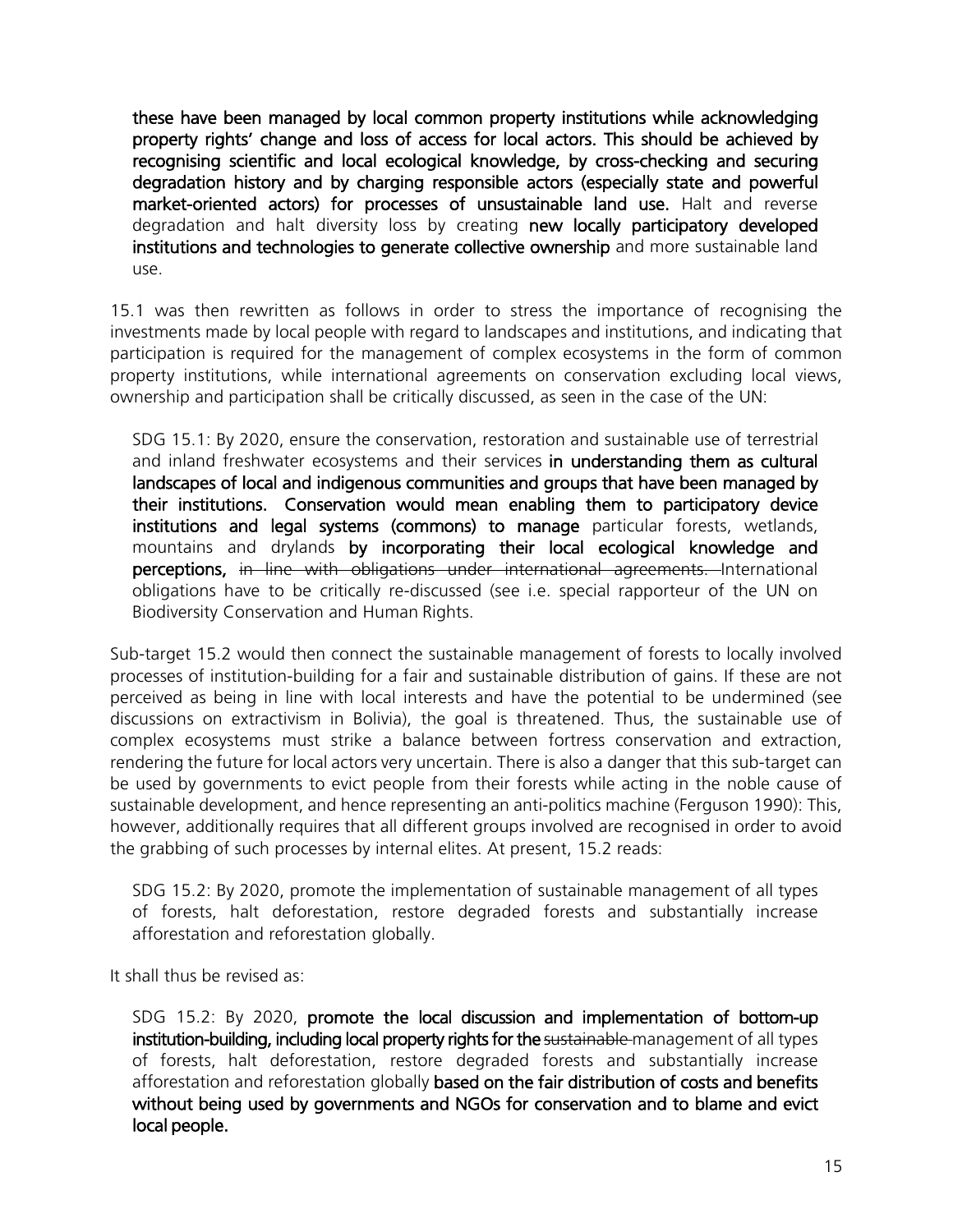Sub-target 3 was also revised in order to incorporate local knowledge and local views:

SDG 15.3: By 2030, combat desertification, restore degraded land and soil, including land affected by desertification, drought and floods, and strive to achieve a land degradationneutral world.

This was rewritten as:

SDG 15.3: By 2030, combat desertification; restore degraded soil, which encompasses all of the physical components of the term as well as all local knowledge and socially constructed aspects, including areas affected by desertification, drought and flood. Strive to achieve adequate productivity with regard to local people and the environment, and evenness in combining land use and restoration.

Sub-targets 4, 5, 6 and 8 were changed to enhance local views and participation and by leading to a paradigm change from "pure nature" or "natural habitats" of cultural landscape ecosystems:

SDG 15.4: By 2030, ensure the conservation of mountain ecosystems, including their biodiversity, in order to enhance their capacity to provide benefits that are essential for sustainable development by evaluating the impact of large-scale tourism and participatory measures to reduce negative impacts.

SDG 15.5: Take urgent and significant action to reduce the degradation of natural habitats cultural landscape ecosystems, halt the loss of culturally coproduced biodiversity and, by 2020, protect and prevent the extinction of threatened species.

SDG 15.6: Promote fair and equitable sharing of the benefits arising from the utilisation of genetic resources often based on local management of the cultural landscape as well as cultivation practices as indigenous intellectual collective property rights, and promote appropriate control, ownership and access to such resources as internationally agreed. TRIPS (Trade Related Intellectual Property Rights) agreements shall be re-discussed and revised based on acknowledging the role that farmers, peasants and indigenous people play in the development and conservation of genetic diversity.

SDG 15.8: By 2020, introduce participatory (with local groups) developed measures to prevent the introduction of or significantly reduce the impact of invasive alien species on land and water ecosystems and control or eradicate the priority species.

Sub-target 9 dealing with ecosystem values is formulated as follows:

SDG 9: By 2020, integrate ecosystem and biodiversity values into national and local planning, development processes, poverty reduction strategies and accounts.

The reformulations discussed read: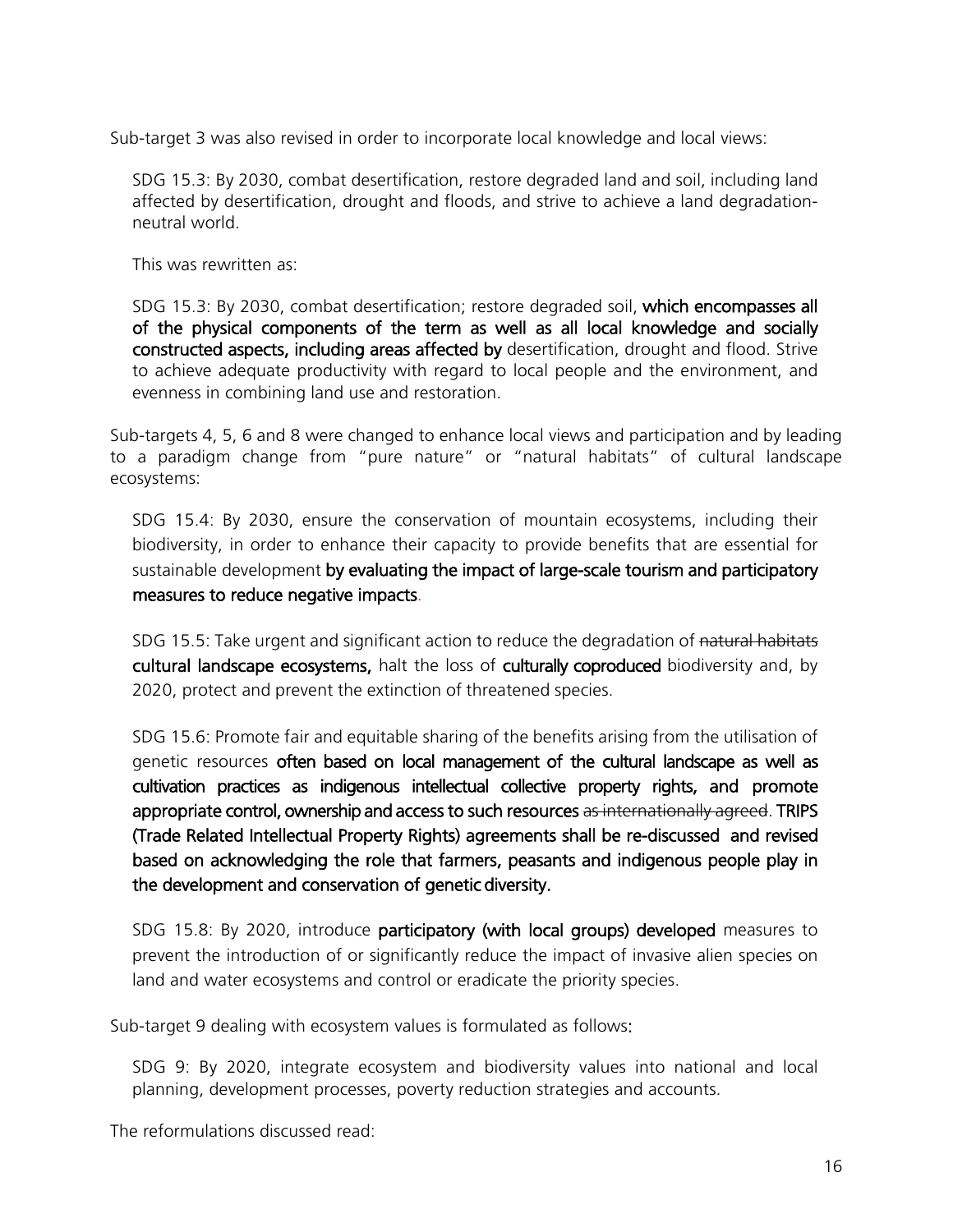SDG 9: By 2020, integrate ecosystem and biodiversity values, integrating the ecological knowledge and spiritual view of groups living nearby as well as knowledge from scientists as an important means of avoiding bias towards flag-species, into national, local and global planning, development processes, poverty-reducing strategies and accounts. All factors mentioned above should be defined by a committee combining locals and scientists, to ensure benefits for areas to which a programme should be applied.

SDG 15 also has three further major sub-targets (a, b and c), which focus on the financial means for biodiversity, forest and protected species conservation and protection. If the issue of who will obtain access to these financial resources is not discussed, it is possible that governments and NGOs will acquire this money and either evict or marginalise local people in the name of conservation in the form of an anti-politics machine while performing what is called "green grabbing" (see Fairhead et al 2012). This is often hidden in participatory forms, which are not bottom-up but hidden top-down strategies (Haller and Galvin 2011, Chabwela and Haller 2010). Therefore the targets should be reformulated as follows:

15.a: Mobilise and significantly increase financial resources from all sources to conserve and sustainably use biodiversity and ecosystems. However, this must respect processes of participation and the human rights of local people, and should not lead to green grabbing.

15.b: Mobilise significant resources from all sources and at all levels to finance sustainable forest management and provide adequate incentives to developing countries to advance such management, including for conservation and reforestation the return to common property arrangements as a basis and to facilitate a local bottom-up institutional process for the management of the commons of forest and biodiversity.

15.c: Enhance global support for efforts to combat poaching and trafficking discuss local needs and related problems of protected species and protected areas, including by increasing the capacity of local communities to craft their own resource management institutions in order to pursue sustainable livelihood opportunities.

## 4) The land-grab/large-scale land acquisition debate:

In this section, we examined papers linking SDGs 7 (Affordable and Clean Energy), 8 (Decent Work and Economic Growth) and 9 (Industry, Innovation and Infrastructure) with the debate on large-scale- land acquisitions or land-grabbing. We began with a debate on the basic demand of SDG 7 regarding affordable and clean energy. This is related to the question, who defines reliable and clean energy and its possible social and environmental costs, which are externalised if one does not pay attention to formulations. Similarly, a clear focus on economic growth mechanisms is required, which investors put at the forefront of their investment justifications. This is similar to the discourse arguing that countries should attract successful industry via a reduction in taxes and promises of high gains from their operations in order to receive appropriate innovations and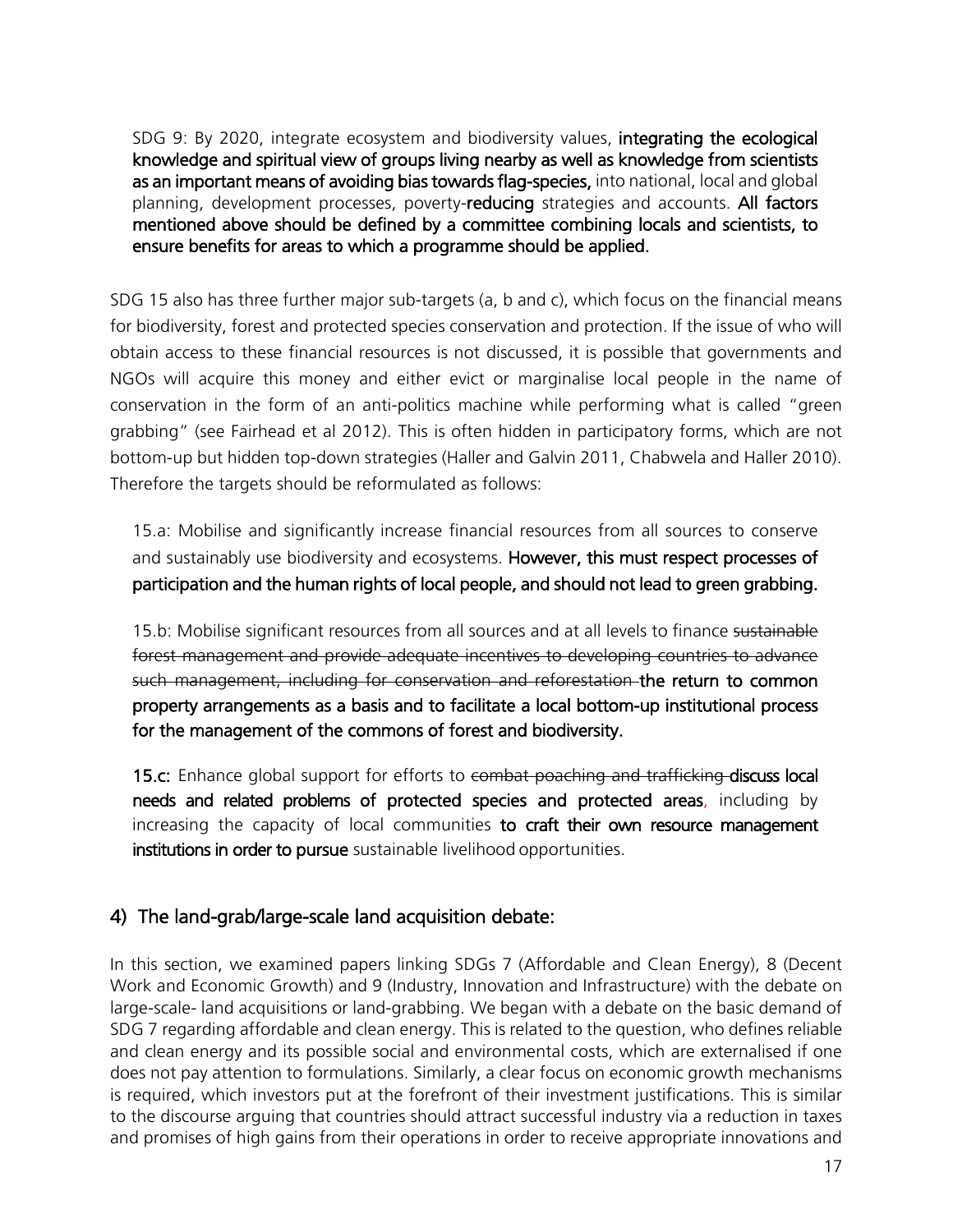infrastructure. It appeared that all of these claims and demands are regularly linked to largescale projects, which can combine all the mentioned development services. Indeed, large-scale investments in land can be used to produce energy via mining or commercial agriculture for biofuel production, while these same investments are legitimised in order to provide adequate jobs and economic growth to these governments, as well as infrastructure for mobility and communications.

We critically discussed newer publications on the so-called large-scale land acquisition with all of these discursive claims. It was astonishing to see how well these SDGs could have been used by all of the enterprises in the literature presented to justify status quo investments without basic violations of the SDGs. Certainly, the companies described in the papers by White et al (2012) gave a general overview of investments as new enclosures, while Marfurt et al (2016) focused on a Swiss case of a company called ADDAX in Sierra Leone. Both are examples of literature that indicate how well sustainable energy production is argued to be at the same time providing economic growth for the countries and local people as well as providing job opportunities and infrastructure and still be labelled to be ecologically and socially sustainable.

One of the central problems with the SDGs in this context is that they do not discuss negative repercussions or externalised costs related to these investments. On the other hand, they pursue a crisis ideology, arguing that the world must be sustainably fed while at the same time local peoples' options to produce for their own benefit is removed through an institutional transformation of the commons to state or private property (see While et al 2012, Marfurt et al 2016).

These authors also reveal that there are six basic mechanisms at work with a basis in the crisis discourse:

A) Global anticipation of food insecurity: This argues that the world has to be fed and that smallholders are unable to do so, instigating a rush for land in order to secure strategic aspects of food security in specific countries, while at the same time claiming that other countries have idle land available for investment. This is a basic ideological discourse legitimising evictions and land-grabbing processes.

B) *Global energy deficiency*: Linked to the aforementioned discourse is the panic regarding food and energy scarcity, which requires each country to have energy investments at home and abroad, leading to biofuel projects, which are often subverted by governments and international agencies. This investment idea contains a double-edged strategy in order to be a) independent from the Middle East's oil-producing countries and b) at the same time be able to produce renewable and sustainable energy. These two categories begin to blur the boundaries of food, feed and fuel in vertically integrated, large agro-businesses (see White et al 2012).

C) New environmental imperatives and tools as green grabbing. This links nicely to the third issue, which is the discourse to define the way in which production shall be achieved in a sustainable way, based on regrowth and sound criteria of production regarding climate change issues and followed by governments and intergovernmental agencies. The European Union (EU) as well as NGOs and investors have envisioned a field of action as well as a market for their involvement.

D) Extensive infrastructure corridors and Special Economic Zones: Such zones are proposed in order to link economic growth and innovations with investments so as to create special areas of appeal, as these initiatives need to secure profit from the global rush from the side of the provider of land. This means that investments shall profit from low taxes (if any) from special zones with special infrastructure funded by the World Bank, Inter-American Development Banks, international monetary fund (IMF), Chinese investors and other international investments. Interestingly, it is argued that these developments can benefit local countries in the long run, without reducing insecure investments, for which the risk is placed on donors and local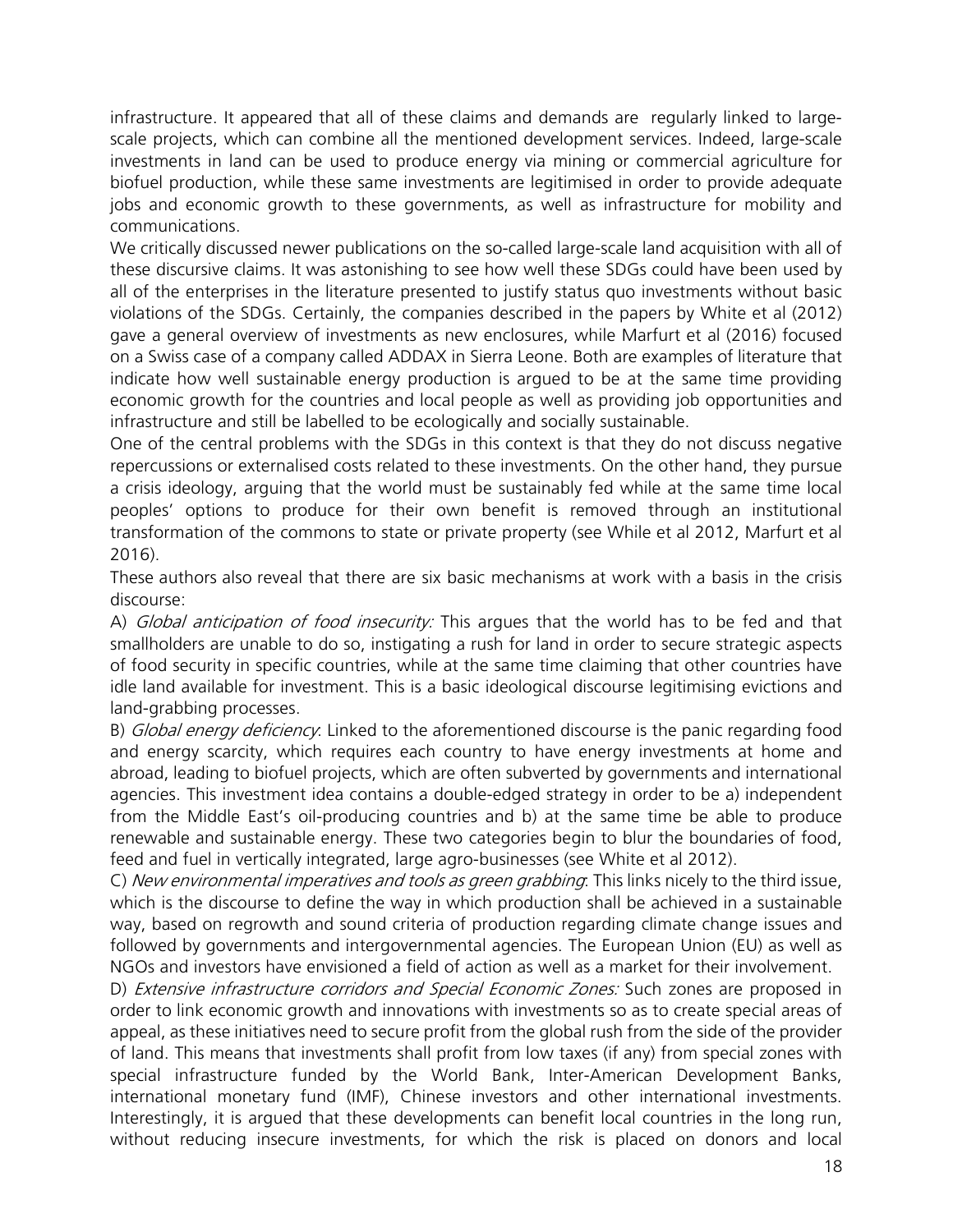governments, but not on the investors. Under the argument of economic growth and sustainable development, costs and risks for investors are substantially reduced. What is not secured is a cash flow to local people and local governments. Neither hospitals and clinics nor roads or water and sanitation networks are constructed for local people; these merely exist for qualified workers and local elites, as is true of numerous oil and mining companies (see Haller et al 2007, Niederberger et al 2016). In addition, we discussed two cases that demonstrated how road and dam constructions are linked to the issue of infrastructure (Granada 2012) and energy production (Abbink 2012), instigating land-grabbing activities.

E) Creation of new financial instruments. Crucially, these investments have to be secured and financed. Increasing pension funds from which everyone in Europe and the Americas contributes and profits from these investment contexts, meaning that we all in the Global North are indirectly participating in this process for our own livelihoods in old age. Decisions regarding investments via these funds are not taken by local people, but by experts. Interestingly, not all experts are considered accountable if the investment fails. We would argue that this is redistribution from the bottom to the top and not vice versa. Furthermore, local people are not alone in suffering from enclosures accompanying these developments; average people in the Global North will also suffer if the pension money is not sustainably invested and thus we can see another global antipolitics machine.

F) Set of rules, regulations and incentives provided by the international community: White et al. (2012) illustrate several examples whereby the processes described above take place through the IMF and World Bank, which often fail to address issues of access to land and related resources, especially water. In fact, they often provide unlimited access to companies and powerful elites. Moreover, the SDGs must be checked if they are not part of such developments. SDGs might also correspond with this way of thinking and can be tapped through these discourses (White et al 2012). Many of these points are additionally illustrated by the case study of Marfurt et al. (2016) on the ADDAX company in Switzerland. This investment in a sugar cane plantation in Sierra Leone had been celebrated at the international scale for bringing green development (biofuel), jobs and infrastructure, and hence development for all. However, although some compensation was provided for local elites (so-called land owners), many landusers were forced to leave to make space for sugar cane investments, which do not bring many jobs. Thus, numerous people lost access to the land and land-related common-pool resources such as water and fruit trees. Many people in this country, which only recently came out of a civil war, gained hope due to the promise of company jobs. However, they are becoming increasingly aware of the fact that they have gained little benefit from the company, while they are encountering huge losses in access to the commons such as water, land and veldt products important for food and cash generation (Marfurt et al 2016). The example illustrates how the three aforementioned SDGs are linked with the land-grabbing issue. Similarly, energy companies in the mining industries (Niederberger et al 2016, see for example Howald and Boscan, 2016,) use the same discourse regarding sustainable development while producing huge externalised costs.

Such processes also trigger reactions: Hall et al (2012) as well as Marfurt et al (2016) provide us with interesting findings regarding local resistance strategies, which seem to emerge as the impacts of these developments increasingly become unsustainable in the view of local people. The basic issue in this discussion is that externalised costs on local people and their landscapes are considerable, while the authority to challenge the driving forces remains extremely low. Nevertheless, local collective action to regain resource rights and claims for higher benefits and reducing impacts are taking place. Interestingly in such cases as in Sierra Leone local people who are excluded from the former commons make use of a combination of customary law and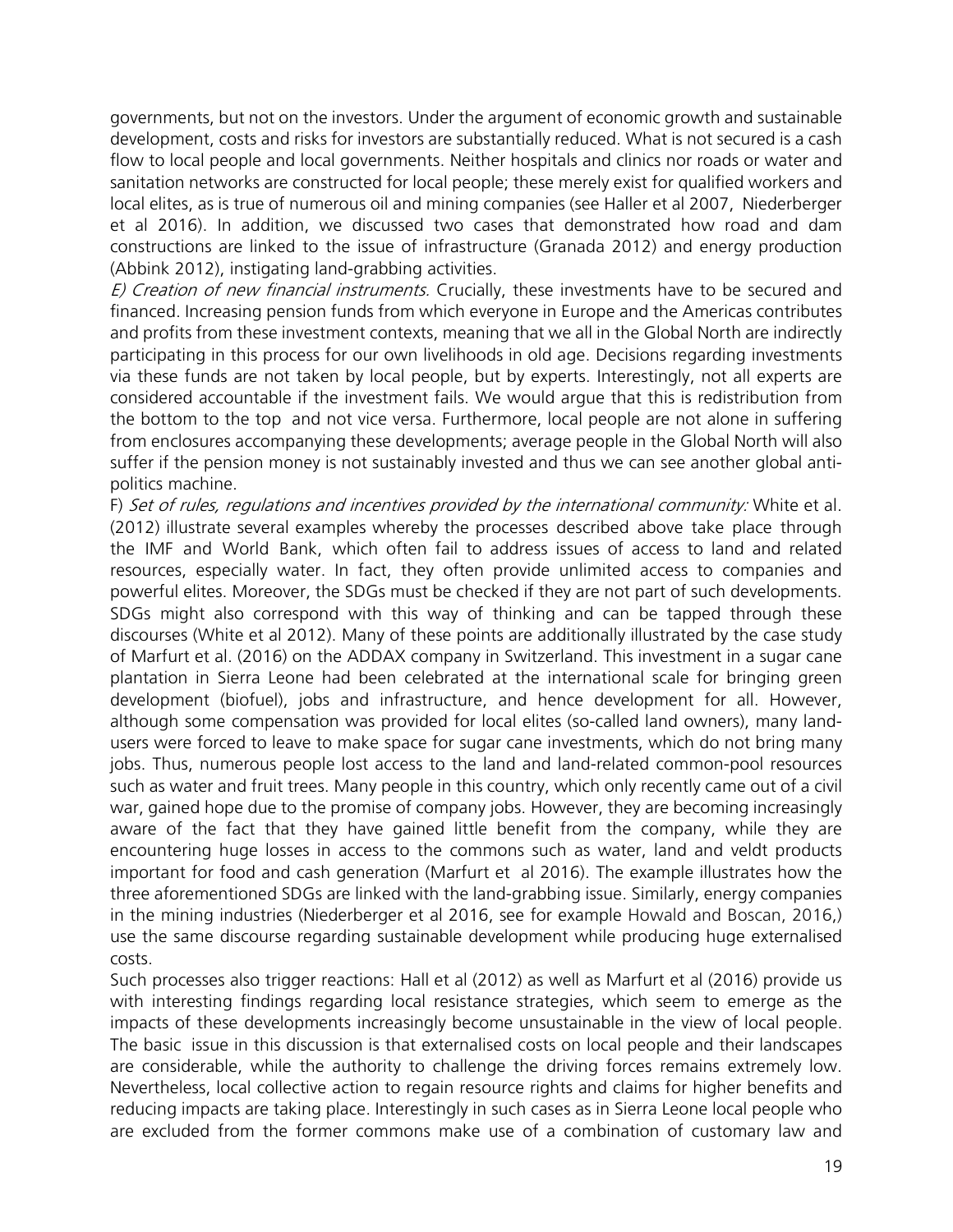national as well as international law as a strategy of multiple institution shopping from below (see Marfurt 2017). From this perspective, reformulating SDGs can serve to highlight a political ecology and new institutionalism perspective by including local views from below. These are challenging state and company powers in large-scale investment contexts, which is of central importance. Perhaps a new form of alliance between smallholders of capital in the North and smallholders in the South should be considered.

Based on these reflections, this section's targets and sub-targets are discussed alongside one another as follows:

## SDG 7 is described as: `Ensure access to affordable, reliable, sustainable and modern energy for all`.

There is an unclear definition as to what affordable means and who defines affordability, as well as who defines what is sustainable and what is modern in this context. We thus propose as participatory processes and the challenging of decision power and cost externalisation constellations as a basic issue by which SDG 7 should be reformulated as follows:

## SDG 7: Ensure access to energy and the reliability thereof for all, and based on participatory processes so that more powerful actors (transnational companies and states) are not able to externalise costs.

This formulation reflects the problems related to the issue of who decides on which energy to be used and provided. The issue to be tackled here is also related to the type of energy used and who makes the payments for it. So-called renewable energy such as biofuel can be highly problematic, hence the EU has now stopped funding it, yet extensions to water and solar energy on a large scale suffer from similar land-grabbing problems (see Ryser forthcoming). The problem is also that the different sectors are increasingly placed in price competition with each other, encouraging more large-scale solutions rather than environmentally and user-friendly small-scale solutions. Thus, there is a need to push for more decentralised and democratic energy use systems, which, however, still have to be set up in a participatory way. We thus also opt for the reformulation of sub-target 7.2, which claims to increase the global part of renewable energy in the global energy mix. We therefore propose that the sub-target shall be changed asfollows:

#### SDG 7.2: Until 2030 the share of the global fossil energy produced shall be reduced to 1/5 and renewable energies that have a large-scale negative impact on local people and smallholders shall be ceased. A critical and transparent participatory social and environmental impact assessment is required for the evaluation of such processes.

We discussed the importance of substantially reducing fossil fuel usage, including uranium as a long-term energy. We also deliberated over who is empowered to decide on the renewable energy combination and how decentralised energy provision can be facilitated. In all cases, we argue, a sustainable cost-benefit analysis is required. Mitigating issues related to increasing energy demand was also a subject of conversation, requiring greater efficiency.

#### SDG 7.3: thus proposes: Until 2030 to double the worldwide rate of energy efficiency

We discussed the notion that everyone must do something to reduce energy consumption. However, whether such a reduction would bring considerable new energy-efficient technology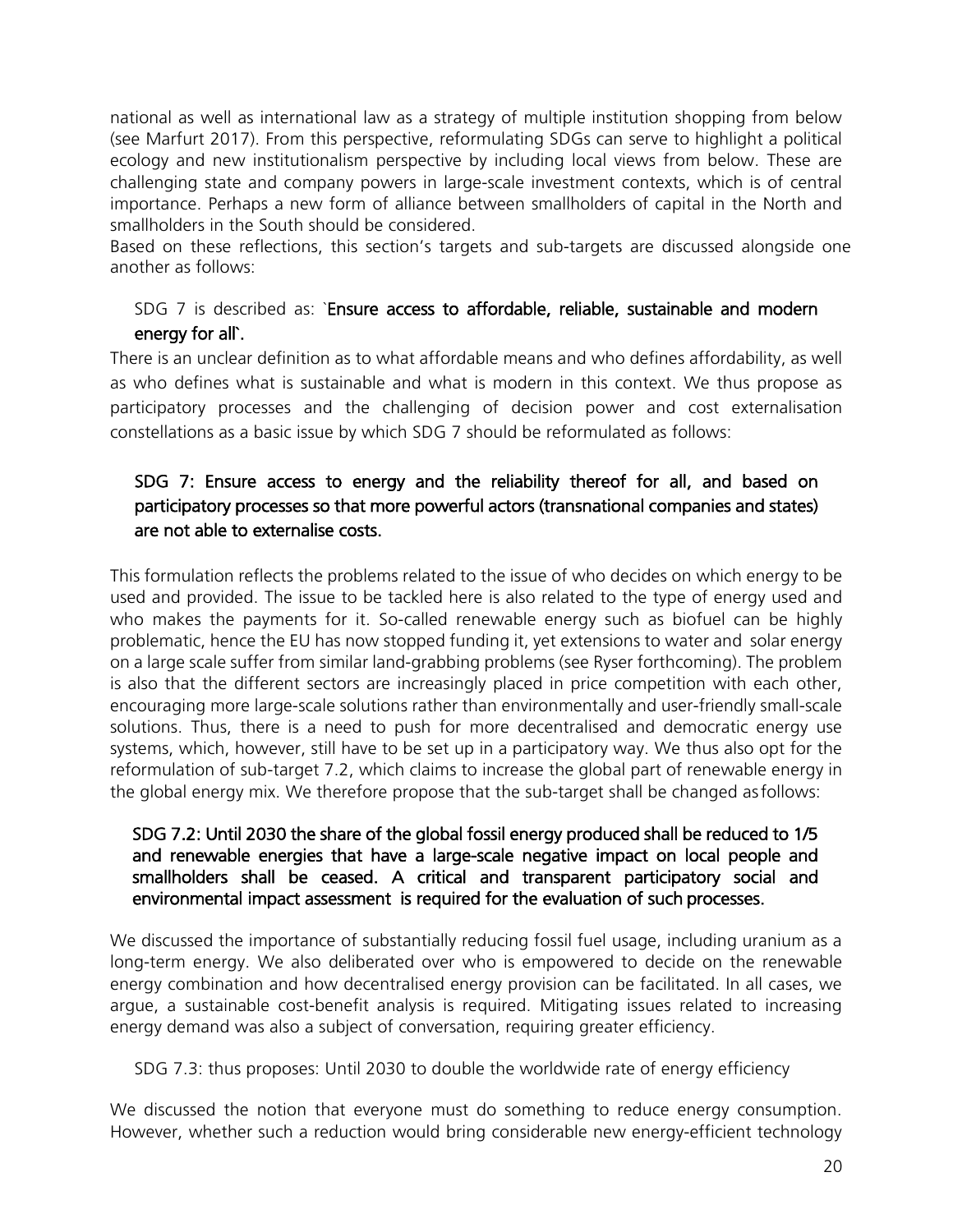can be contested. Indeed, it is more likely that if the majority of official or commercial buildings were to be heated by a superior energy-saving system, the gains would be greater than for smallholders shifting to non-fossil fuel heating. Thus, we propose to reformulate the sub-target:

#### SDG 7.3: Until 2030 to double the worldwide rate energy efficiency of primarily commercially used large-scale buildings (energy consumers)

#### SDG 8: then asks to:

Promote inclusive and sustainable economic growth, full and productive employment and decent work for all.

This was reformulated as:

#### SDG 8: Promote sustainable economic wellbeing to reduce unemployment and degrading work.

We are critical of the question of growth not only owing to the critique of economic growth per se but also because it seems to create too many losers. We argued that continued growth often means growth of capital accumulation (as we have indicated in the preamble) and that this is at odds with the ecological as well as social criteria of sustainability. It would mean that we try to promote work conditions, which reduce the exploitation of the workforce and resources. The quality of work is important in the Global North, where more and more people want to work part-time, while there is a lack of jobs in the Global South, which is also threatened by mechanization processes. Therefore, if the global division of labour did not provide work for all but promoted greater land- and resource-grabbing as well as "resilience grabbing", then stopping and banning enclosures should be a basic principle as land and related CPRs remain the only asset people have. Furthermore, and in line with the work of Escobar and Ferguson, research shows that subsistence production might be sufficient to a certain degree if combined with a system of redistribution as Ferguson has outlined (2015).

In addition, it can be shown that common-pool resources do provide sustainable cash generation options if access rights, collective ownership and related local management institutions exist in local hands, and if local elites are challenged in their will to generate a larger offtake. It also seems that common-pool resources provide more robust access to local cash need than the few jobs and low compensations paid from investments. Furthermore, the proposed market-company logic does not seem to be resilient: Companies also fail and go bankrupt, which then erodes any final hope for long enduring cash gains (see cases in Sierra Leone, Kenya and Ghana from researchers linked to several research projects at the University of Bern, Switzerland). An important notion to promoting well-being would be that mining or oil companies ensure that locally demanded social and environmental criteria are met and that gains are shared with locals, considering gender and other groups as well as class power asymmetries. Tax payments should cover at least 50% of the gains and enable the financing of public services (see also Ferguson 2015). The Vivir Bien approach is a step in this direction, but relies too heavily on extractivism. If there is local disagreement to extractivism, it should be stopped. This debate is related to the debate on SDG 8, especially sub-targets 1 and 2, the first of which reads:

SDG 8.1: Sustain per capita economic growth in accordance with national circumstances and, in particular, at least 7 per cent gross domestic product growth per annum in the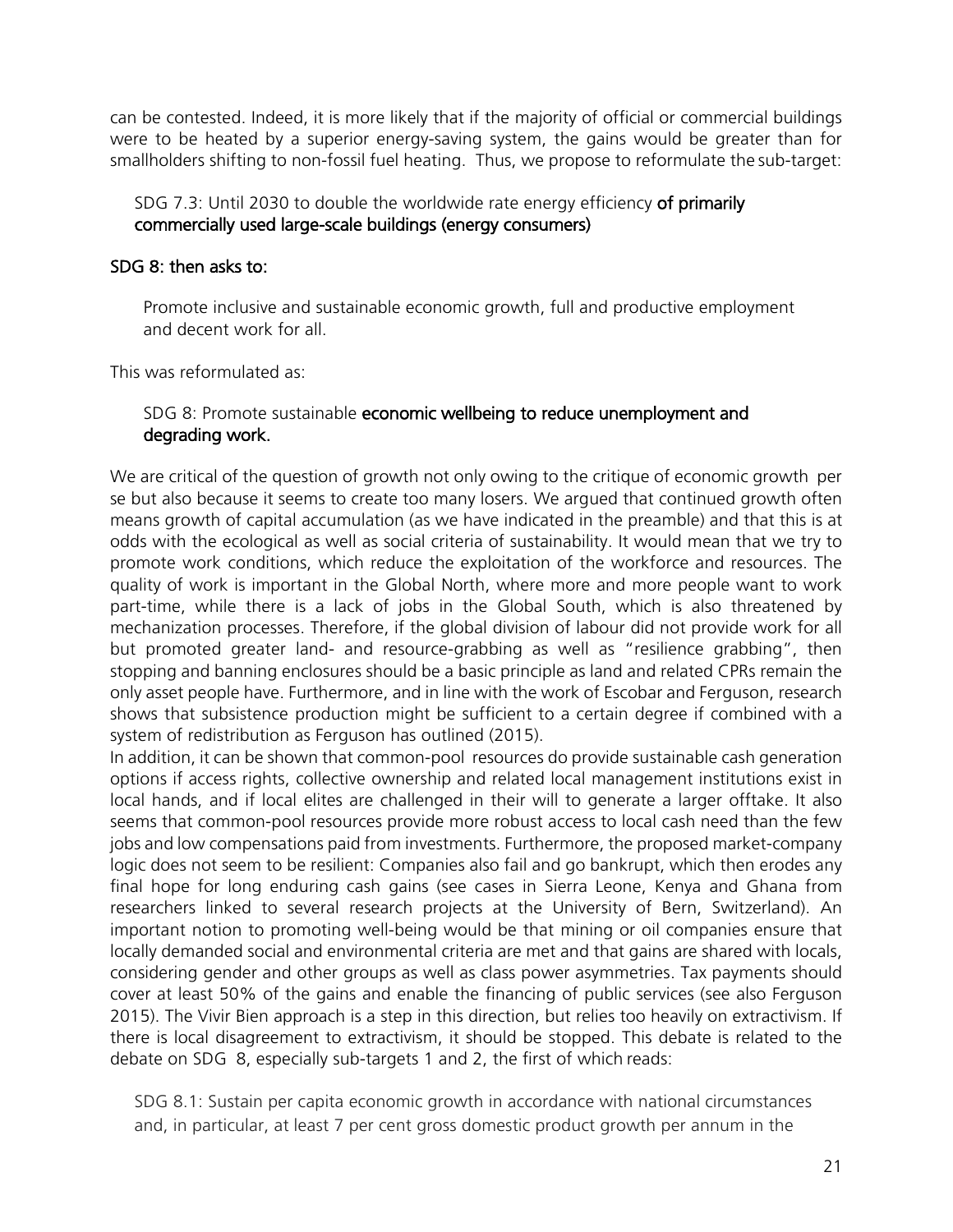least developed countries.

Reformulated based on our discussions it reads:

#### SDG 8.1: Sustain an economic wellbeing in accordance with national circumstances and based on variables that are relevant to local contexts.

This is a critical and central reformulation based on the preamble, as well as fact that per capita economic growth is in an African context – and possibly also in other regional contexts - a highly misleading construction because the quality of data is so at odds and hides real local level values, as we have seen with the land as a commons-grabbing issue. Thus, investments might create strong GDP growth, while hiding the loss of local value from the land and related commons and leaving behind high levels of poverty based on enclosure and eviction processes. Moreover, the promise of long-term employment may not materialise, as demonstrated in numerous case studies and what is needed is a fair payment for basic work and provision of raw materials. This refers to Sub-target 8.2 which related to this issue reads:

SDG 8.2: Achieve higher levels of economic productivity through diversification, technological upgrading and innovation, including through a focus on high-value added and labour-intensive sectors.

Based on the above-mentioned arguments, we propose the following formulation:

#### SDG 8.2. Achieve more balanced payment and compensation for work done and by locally adapted diversifications as well as innovations that allow sustainable part-time jobs, without merely providing cheap labour and raw materials for middlemen organisations, large retailers and the global market.

This sub-goal has been reformulated to additionally address the needs of the Global South, but it will work both ways. In the contemporary Global South, work is worth literally nothing, whereas in the Global North it is too expensive, especially for services such as retailing. These, as well as economic profit expectations, are far too high compared to the real productivity processes of so-called raw materials and manufacturing. If highly valued in the Global South, high costs of manufacturing in the Global North will be reduced and rebalance the global division of labour. In addition, producers of agrarian products are not well-compensated in either hemisphere, and for achieving sustainable development, middlemen who profit from large gains on the value chain shall be restricted, as gains are to be shared between producers and consumers.

Furthermore, sub-target 3 caught our attention, which reads:

SDG 8.3: Promote development-oriented policies that support productive activities, decent job creation, entrepreneurship, creativity and innovation, and encourage the formalization and growth of micro-, small- and medium-sized enterprises, including through access to financialservices.

The promotion of small enterprises is an option in itself, but it needs to be recognised that many people who have lost their land or who need cash are already engaged in this sector, stimulated by the land- and resource-grabbing processes we have described. Thus, supporting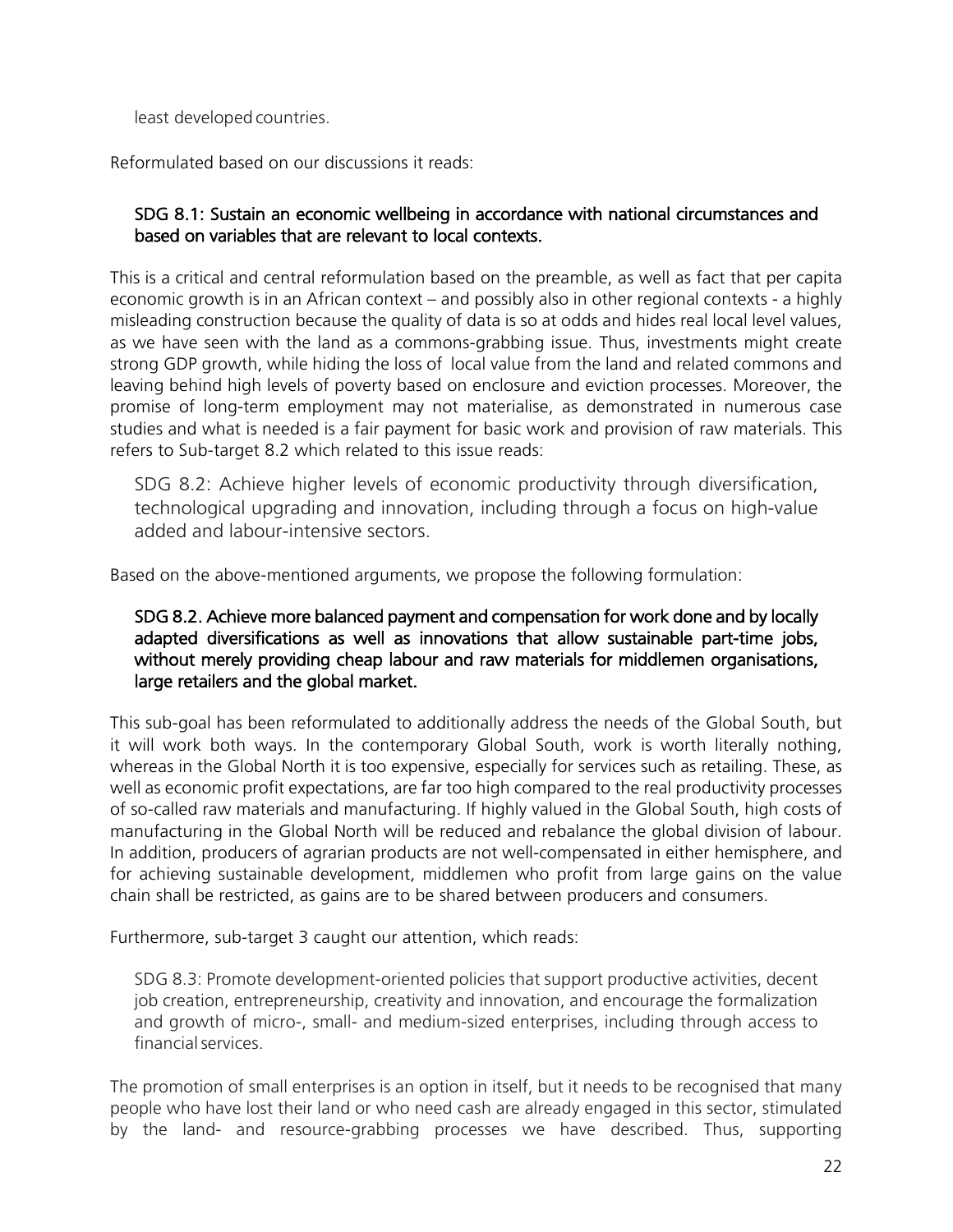entrepreneurship must first be understood in terms of its meaning and conditions for development. Furthermore, a participatory process is required in order to develop locally adapted support systems. Access to financial services without any differentiation will only lead to small entrepreneurs becoming indebted, as one-size-fits-all solutions result in the overproduction of one sector (for example, too many small shops, too many service providers, etc.). The reformulation thus reads:

#### SDG 8.3: Engage in a process of fact-finding and participatory research on entrepreneurship, as well as a process of how to support such systems by promoting the diversity of cash-generating activities and financial support that will not lead to debts.

The next sub-target encapsulates the debate on the decoupling of economic development growth and environmental issues, and thus reads as follows:

SDG 8.4 Improve progressively, through 2030, global resource efficiency in consumption and production and endeavour to decouple economic growth from environmental degradation, in accordance with the 10- year framework of programmes on sustainable consumption and production, with developed countries taking the lead.

This is based on a complete misunderstanding. Economic growth cannot be decoupled as it is always linked, and talking of decoupling is again one of the major anti-politics machine at stake. It is not about efficiency; rather, it is about exploitation and the economic interests of powerful retailors and companies. Once again, sustainable consumption and production in developing countries constitute the wrong focus, as prices for raw materials are too low and prices for services in the value chains are too unevenly distributed. This is related to power issues in the institutional process of retail companies and multinationals in the field, rather than with "wrong" consumption. We would argue that consumers have too little bargaining power to change this situation. Of course, one is able to consume goods that are said to be produced in a more just way. However, studies on, for example, coffee and cacao, show that the price paid to local producers for Fairtrade coffee and chocolate is still too low, because more powerful actors in the chain demand a higher share (see Ludi et al. 2011). The higher price for Fairtrade products is added onto the consumer price, and no company is willing to accept a fairer share of the gains (see the example of Coop). We thus propose the following re-formulation:

#### SDG 8.4. Promote economic truth of costs and benefits of produced raw materials and stop externalising costs. So-called developed countries have to take the lead by controlling large food and chemical companies and large retailing companies.

The overall SDG 9 is related to SDGs 7 and 8 as it also focuses on large-scale development and the way in which impacts should be handled. Infrastructure does not merely bring communication and foster trade; it also has major repercussions as it uses large tracts of land and land-related resources, and has a huge impact on property rights at the local level. It additionally transforms the market value of land adjacent to the an area before and after the construction and it is related to land alienation and "grabbing" processes, given that it often places the overall right of mobility or energy production higher up than local level people's rights to a decent lievelihood. In addition, included in this SDG is the huge complex of industrialisation, through which the building of large industries is reflected, which are said to be sustainable and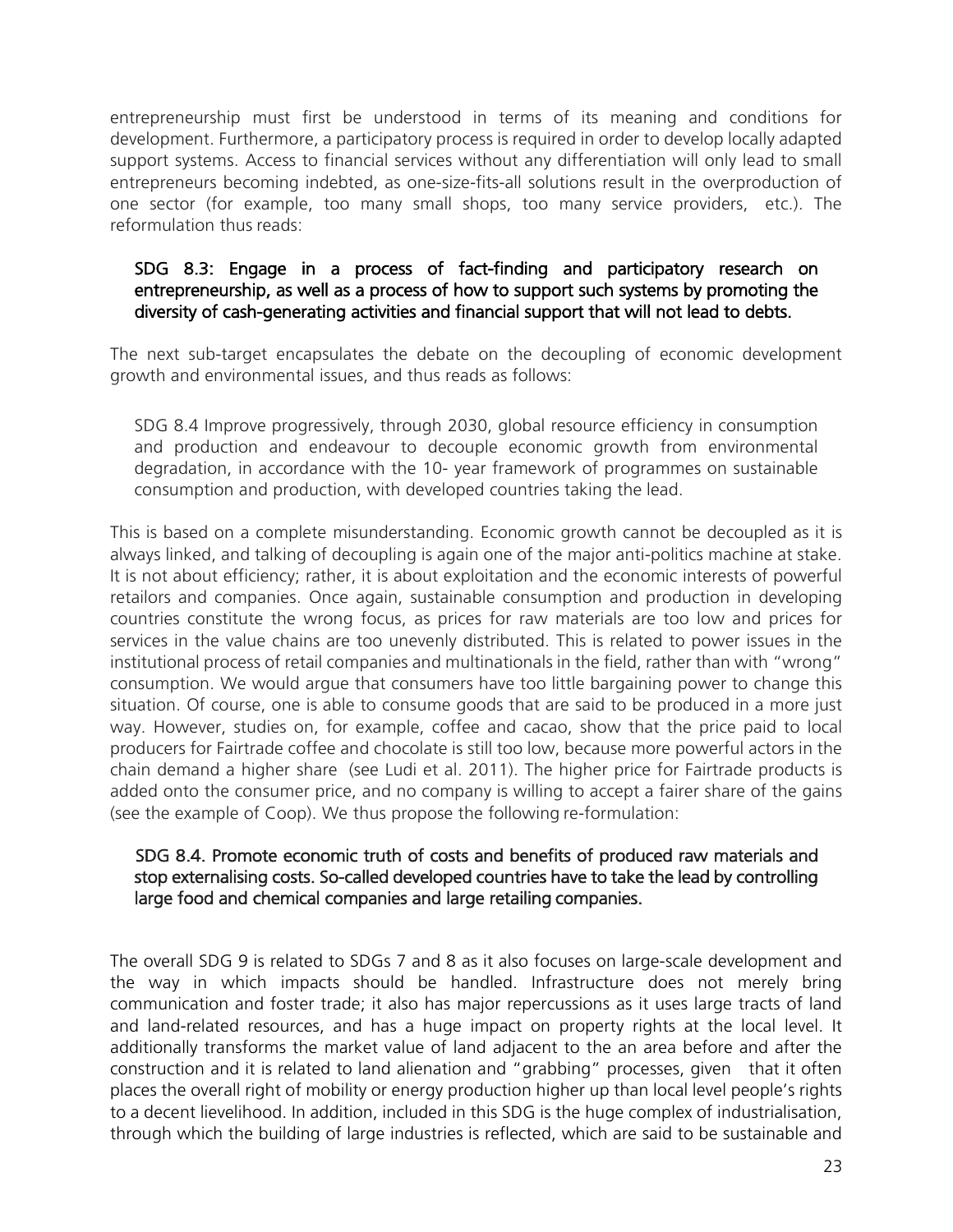also bring innovation. Again, we can observe anti-politics-style contradictions, which reads as follows:

SDG 9: Build resilient infrastructure, promote inclusive and sustainable industrialisation and foster innovation

Our critique focused on several levels regarding this SDG: Grandia (2011) and Abbink (2012) illustrate the problem of roads and dams, indicating that both types of infrastructure face serious challenges in becoming sustainable. Land is often removed by force from locals and if compensated, losses are not in relation to costs. The benefits are minimal, as such infrastructure is not shared locally while it is argued that it is for the common good of a nation. The more obvious impacts emerge for example in the context of oil and gas pipelines as well as with mining and oil infrastructure (see also literature and comparative work by Haller et al 2007, Niederberger et al 2016). Impacts range from expulsion from land to larger-scale pollution of waterways and land by leaks as well as by fire (flaring). Pollution pertains to land-related common pool resource (for example drinking water and fish), which become dangerous for local consumption. In many cases such costs are externalised and are only internalised if local actors are in alliance with international organisations and the public in the media react. The state also often encounters resistance, resulting in countless acts of brutal suppression and human rights violations, especially in the Global South and often against companies that have their headquarters in the North. Haller et al (2007) and Niederberger et al (2016) summarise a total of 42 such cases across two volumes, indicating that newer conflicts occur related to extractive industries. Even in countries in Latin America such as Bolivia, Peru and Ecuador, whose governments have openly supported indigenous people's interests, such a destructive path of development has been pursued. In this respect, the discourse followed by governments is to endeavour to reduce damage socially and economically; in contrast, the exctractivist development is considered too pressurising, undermining basic human and local land rights.

Even worse, the discourse that such large-scale impacts will be sustainable reduces the critical aspects of such development and helps governments under the worst-case scenario in finding an environmentally sound excuse for such developments. However, it is difficult to claim such operations are sustainable. While Abbink indicates a newer case in terms of dams, flooding and upstream and downstream issues, Grandia (2011) highlights the hidden and more subtle impacts of road infrastructure in a case study of the impacts of large road networks on the Mayan people in Guatemala. Indeed, she highlights the effects of the Puebla to Panama Plan (PPP) road network, arguing that large-scale road networks can accelerate land concentration (via changes in relative prices for land) in order to render Mesoamerica more 'legible' to the outside, such as in terms of free trade arrangements, land administration and other forms of state control (see Scott 1995). This leads to the privatisation and alienation of land and society. She additionally considers small-scale, participatory approaches to developing road network, which she perceives as less harmful and more sustainable (Grandia 2011).

Abbink (2012) also describes the impacts of a dam project in Ethiopia, claiming that smaller dams might have fewer negative impacts than their larger counterparts while also storing sufficient amounts of water. Large-scale road infrastructure does not simply dispossess smallholders, but also produces what she calls the "projectization" of civil society, uninvolved in the decisionmaking process (Abbink 2012). This is not to suggest that no roads should be constructed, but that a more participatory and slower form of infrastructure-building is critical, given the anticipated and unanticipated effects. This element also needs to be considered by the private sector and is a basic issue of infrastructure, leading to the following new formulation of SDG 9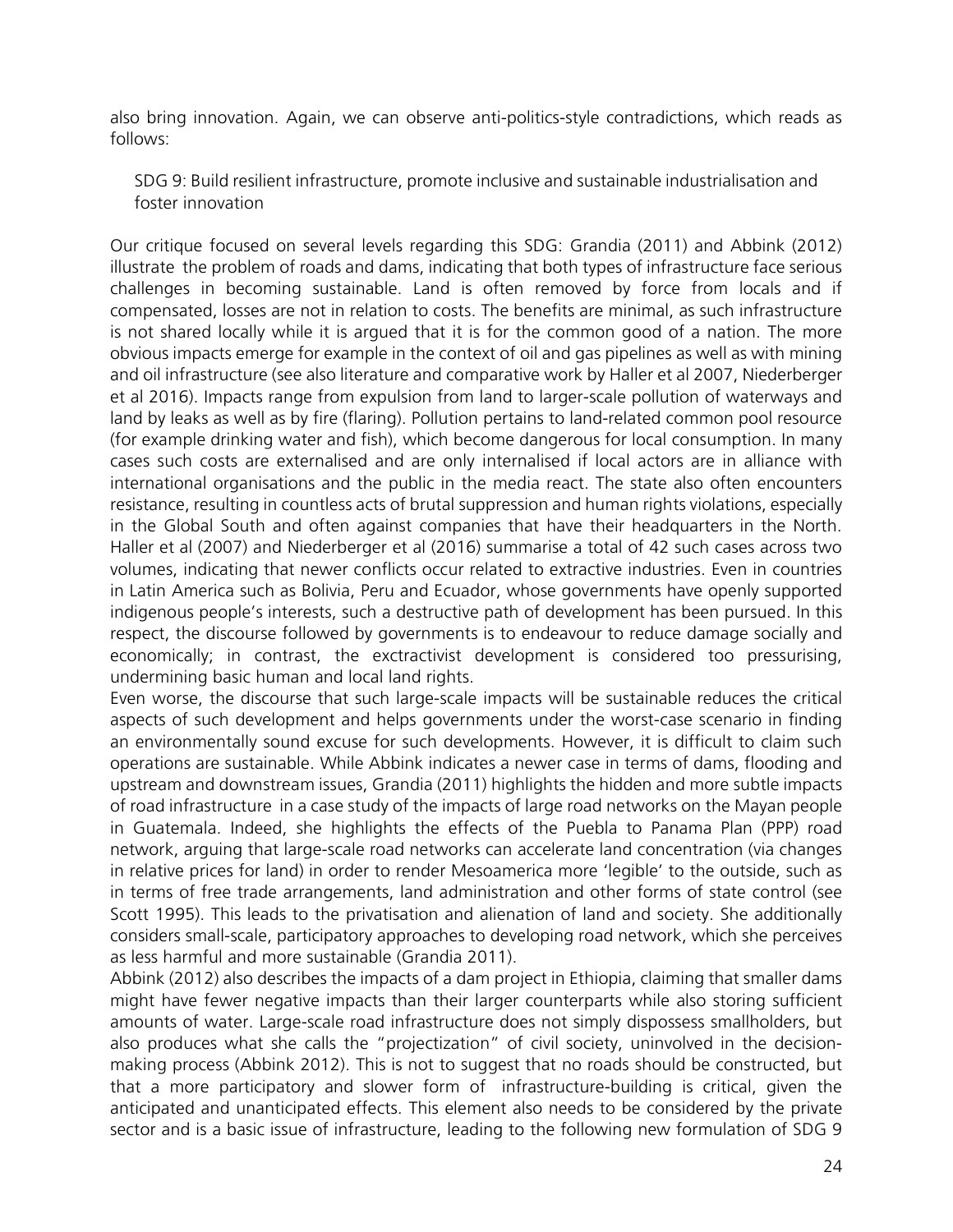and related sub-goals:

#### SDG 9: Build resilient infrastructure, promote sustainable industrialisation and foster innovation as long as it does not harm residents. In order to achieve this aim, greater participation in decision-making is required to preclude land-grabbing by the state or national or international companies.

Developmentalists would argue that for the sake of development as a wider and broader social objective, it is not feasible for all stakeholders to always be asked or included. However, it is fair to say that for many infrastructure projects, in Europe and especially in Switzerland, local involvement and recognition is demanded. If this is key to European policies, no reasons exist for why this should not apply to the rest of the world.

## 5) The Climate change debate:

In this part we regrouped the SDG directly related to climate issues, whilst additionally linking it to SDG 11 (on cities) and 12 (on consumption), as directly related themes. We discussed several of these issues based on the literature dealing with cities and their emissions, consumption and food systems for SDG 12 and climate change initiatives such as REDD and REDD+. In the case of Africa, Wisner et al. (2015) convincingly argue that many issues related to climate change and the participatory development of smaller and peri-urban areas can mitigate sustainable urbanisation. This in turn reduces mobility and creates working-living spaces required for a reduction in emissions. Using case studies from Eastern, Southern and Western Africa, they propound the potential of small cities in creating dense infrastructure and serving "as catalysts of climate-smart development in their hinterlands". They suggest that small cities face financial challenges but that such issues can also be mitigated through local participatory measures. However, more research on good cases of peri-urban climate change development is required in order to draw conclusions on local development options and to learn from innovations. The relevant measures draw on elements of "smart cities", as these also connect with their hinterlands. In addition, in such cases, administrative actors often interconnect more closely than is true in larger cities. However, there is also the possibility that climate smart cities will provide local elites with the means of exploiting the hinterland to a greater extent. This is why wider and broader participation from rural areas is important.

We then focused on the sub-target 11.3., which reads:

SDG 11.3: By 2030, enhance inclusive and sustainable urbanisation and capacity for participatory, integrated and sustainable human settlement planning and management in all countries.

We reformulated it as follows:

SDG 11.3: By 2030, enhance inclusive and sustainable urbanisation and the capacity for local participatory, integrated and sustainable human settlement planning and management in all countries in order to generate local environments that are liveable and empower local decision-making.

SDG 12, focusing on sustainable consumption and production, was selected as an indirect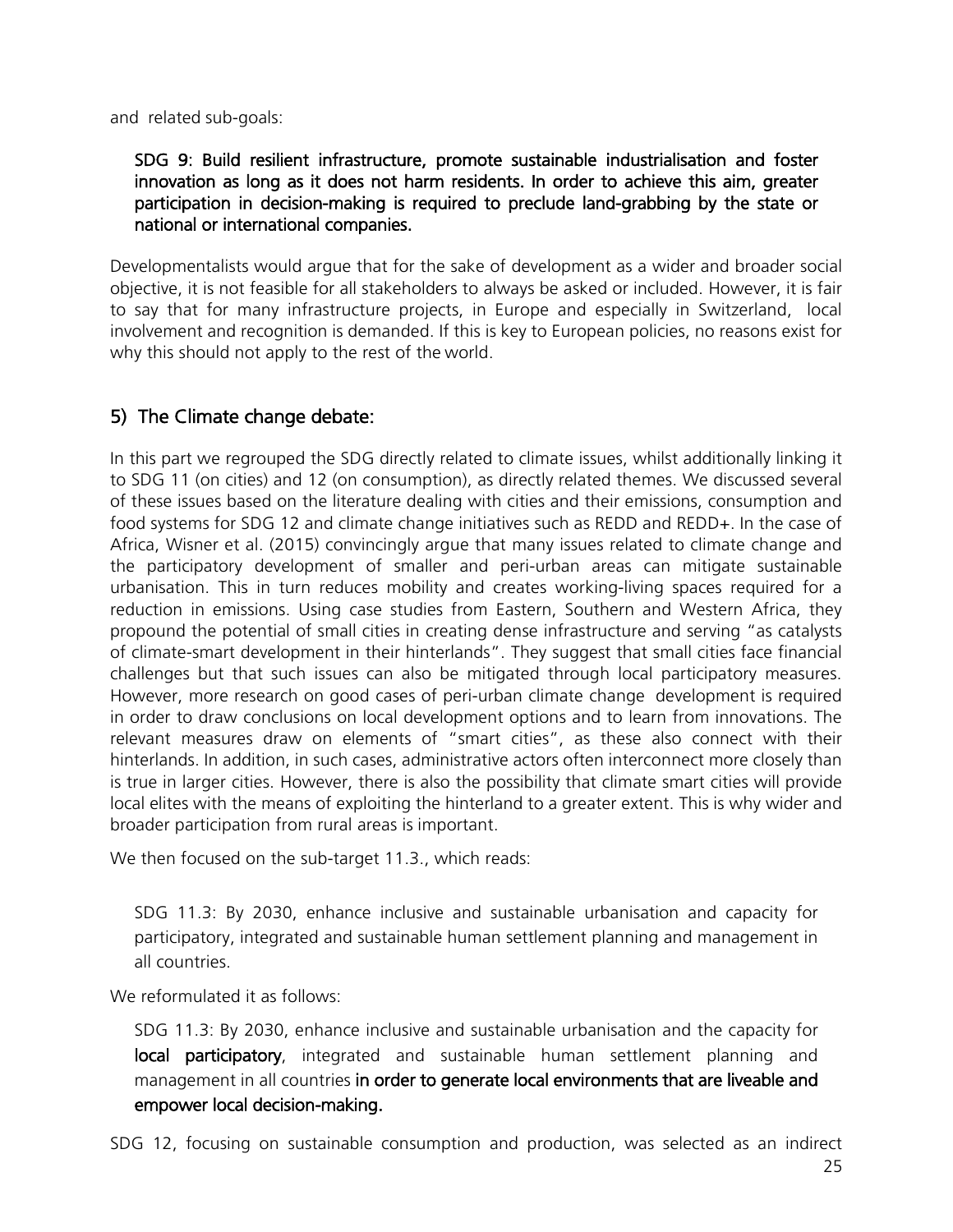element of the climate change issue, yet the report of Vermeulen et al (2012) presents us with a peculiar challenge: while the dominant climate change and development discourse treats local agricultural techniques of shifting cultivation or swidden/slash-and-burn agriculture as an additional important driver of climate change, the paper argues that large-scale agro-industrial production creates even greater emissions and destroys more forests (and thus potential carbon storage) than local agricultural techniques. This finding is significant and highlights how what may be officially promoted as the path of development does not necessarily correspond with the issue of sustainability. It also demonstrates how local actors are blamed for a situation that is actually created by the promoters of development and the most powerful actors in the capitalist system. This can additionally include pre-production, post-production and consumption. Incorporating these calculations, large-scale producers with considerable climate emissions in the pre- and post-production process, increases their impact on global climate change, yet global warming may have the most severe impact on smallholders by way of extreme weather events, rising water levels, droughts, floods and storms.

Although sub-target 12.1 addresses all countries, we opted for particular changes in light of the discussion regarding Vermeulen et al's paper. SDG 12.1 thus reads:

SDG 12.1: Implement the 10-year framework of programmes on sustainable consumption and production, all countries taking action, with developed countries taking the lead, taking into account the development and capabilities of developing countries.

This was reframed as follows. First, we propose a closer partnership between the countries and not just the issue of leadership. Second, the emphasis must be placed on large-scale producers in the pre- and post-production process, strengthening smallholders and stimulating food crop industries to consider their share of climate emissions seriously, or alternatively include states and local actors in the monitoring process:

SDG 12.1: Implement the 10-year framework of programmes on sustainable consumption and production, all countries taking action, with developed countries taking the lead, taking into account the development and capabilities of developing countries, working in partnership together and ensuring equal possibilities of bargaining power for all countries and strict use of the principle that actors producing the highest impact shall also take a larger share in mitigating climate change's influencing factors.

Moving onto the main SDG 13 on climate change, we focused on the issue of national policies, such as REDD and REED+. Nevertheless, we did not consider the vast literature on climate change and the International Panel on Climate Change (IPPC) debate, but rather emphasised the disjuncture in policies due to ignoring local contexts. Indeed, Sikor and Cam (2016) on Vietnam and Marquardt and Pain (2016) on Nepal highlight how states' measures to reduce climate emissions in the form of REDD and REDD+ can create strange conditions owing to a failure to involve local actors. In Vietnam, state administrators referring to the programme created a situation whereby a territory is proposed for protection, and is thus used as compensation in the REDD+ philosophy, consisting of a rocky area without forest. This had the aim of meeting REDD administrative criteria rather than climate mitigation goals. The forest area that local people sought for protection was ignored by state officials. A similar issue occurred in Nepal, where local knowledge would have facilitated better climate protection measures and forest protection.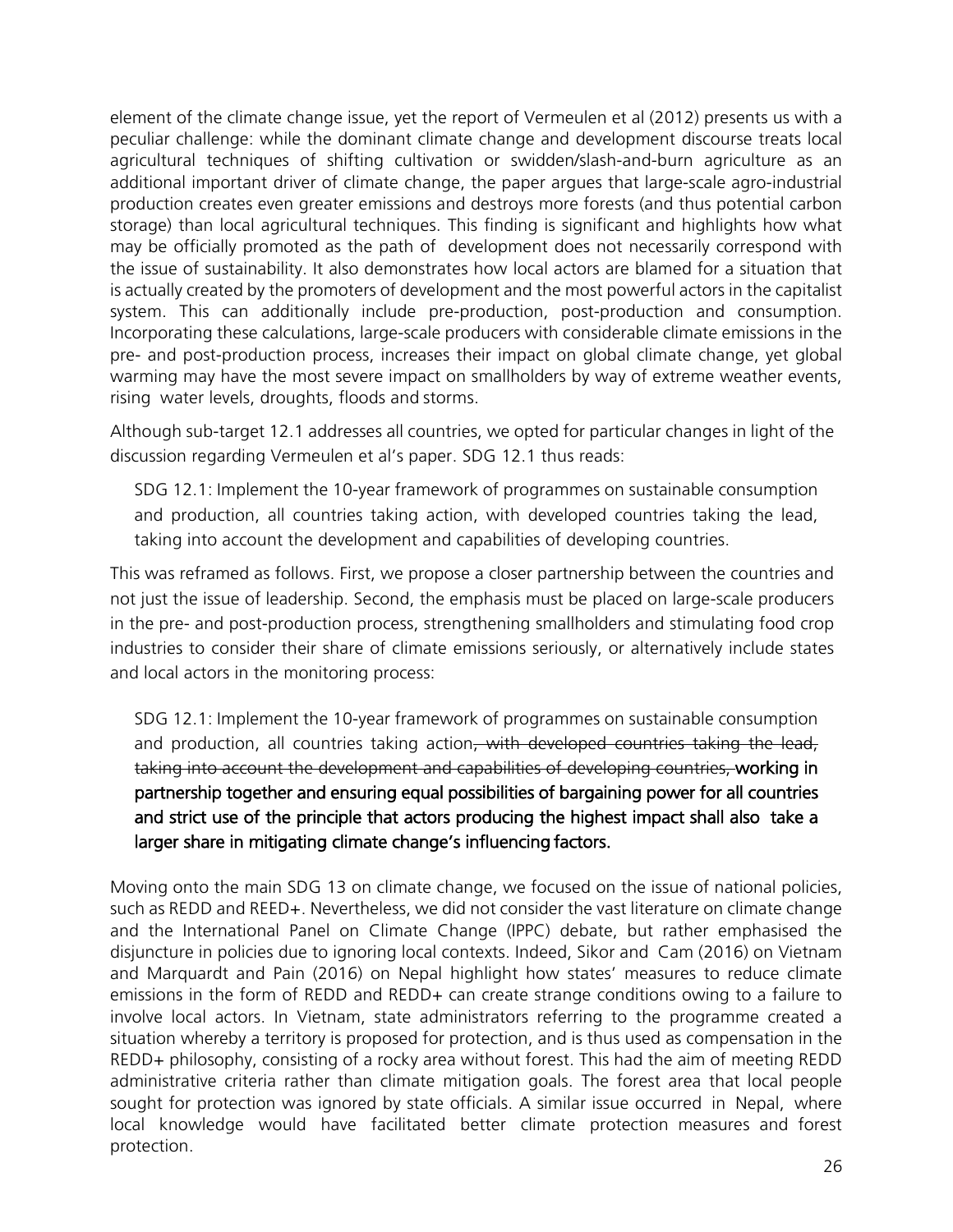In addition, Haller's (2015) comparative study of pro-poor climate change cases indicates that the capacity of climate change resilience is not profoundly driven by state measures but by the diversity and strength of local institutions such as land tenure, rights of access to commons and a relatively high degree of bargaining power among actors to use local resources and create rules as to its use. On the one hand, this could be enhanced by more participatory measures in governance and through securing communal resource rights. On the other hand, if climate change has a more severe impact, it is due to institutional change that has occurred BEFORE climate change and has already lowered local bargaining power in access to buffer resources and thus weakened local resilience capacity.

Therefore, sub-target 2 was reformulated by adding the demand of a local form of government and local-level participation and decision-making options based on local robust institutions:

SDG 12.2: Integrate climate change measures into national policies, strategies and planning, and integrate climate change measures into national policies, via a participatory process of developing strategies and planning procedures at all governmental levels, but especially in local forms of government and locally developed institutions and ecological knowledge.

## 6) The distributional justice debate:

This section combines SDGs that comprised part of the Millennium Development Goals (MDGs) and that are interconnected. For instance, extreme poverty can lead to hunger and affect health issues, especially for mothers and babies, children and elderly people. Consequently, ending poverty as a means of additionally tackling hunger and health problems is vital. While the perceived success of MDGs is mixed, and development is increasingly seen as requiring an environment orientation (see Sachs 2012), we consider the ways in which these goals may be interlinked. We again focus both generally as well as on case study examples. In considering the literature, the starting point must be Escobar's seminal work (1995), which highlights how hunger is not just a fact but a constructed fact. In the fourth chapter of his book, entitled "Dispersion of power: Tales of food and hunger", Escobar dares to ask who talks about hunger and in what context. The point is not to contest that hunger as a problem exists. Rather, it questions its magnitude and its construction and discursive emergence as a label imposed by the Global North on the Global South, and especially African countries (see also Ferguson's Global Shadows 2006). Sachs argues that large international organisations create such terms as a means of exercising control and authority, as well as to legitimise their actions and interventions. Yet, the concept neglects issues such as the ways in which local groups cope with issues of poverty, hunger and health. While hunger is central to his reflections, his observations are of additional interest when connected with discourses of poverty and health.

Sachs argues that the type of hunger is often ignored because actors prefer instrumentalizing this label both politically and strategically. The result is that 'hunger' represents an option for governments to intervene in a specific way and to become engaged with the donor community. Hunger is often linked to political manoeuvrings and the political positioning of actors. Indeed, hunger sells and hunger leads to actions that can be justified. Stated briefly, chronic hunger in certain contexts occurs but is ignored, while the reasons for hunger in specific contexts are overlooked. The reasons may include the fact that poverty is often an outcome of resourcegrabbing, while poor health services render people susceptible to health risks, especially when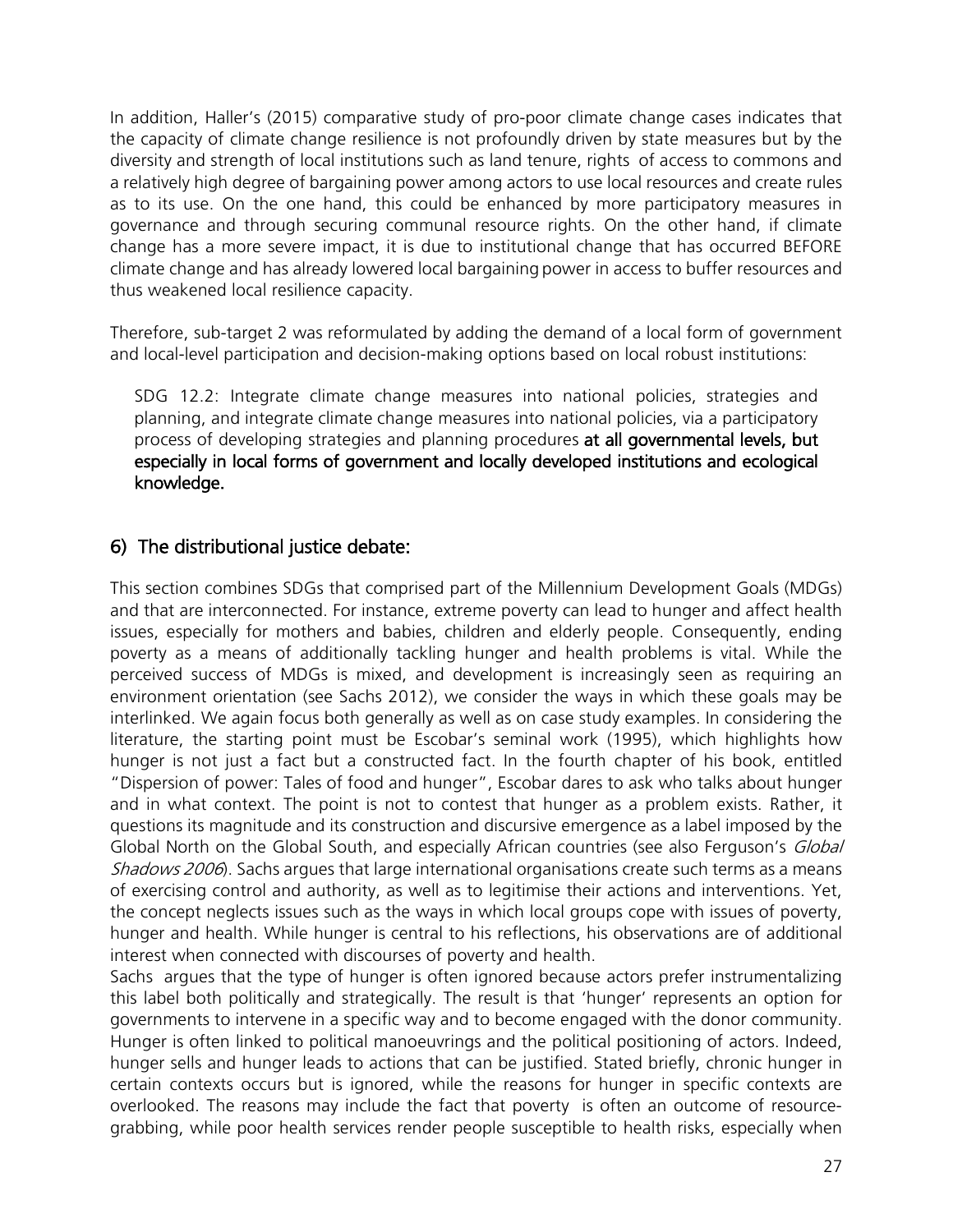they are malnourished. However, in order to appreciate this argument, we need to consider more deeply the ways in which poverty is configured and intertwined with hunger and health. Sachs argues that poverty is additionally a question related to the perspective on what is labelled as poor and what is poverty to local standards for the whole range of society. Many pre-industrial societies were subjected to multiple reciprocal and redistributive mechanisms that buffered poverty in the sense of levelling differences, which can be seen throughout the field of economic anthropology, discussing the classical topic of the discipline on redistributive festivals and giftgiving (see Wilk and Cliggett 2007). In addition, one can recognise the presence of institutions and mechanisms at different social levels in order to reduce risk (see Lipton 1985, Netting 1990, Haller 2003, Haller 2010, 2013, Haller et al. 2013).

An illustrative case of how poverty develops with reference to changing property rights comprises pastoral and peasant societies, in which colonial and post-colonial states introduced encompassing private property rights that excluded numerous people. This process can be seen with issues of land and land-related common-pool resources, as well as the privatisation and uncontrolled sale of animals, which come to be lacked in times of crisis, leading to impoverishment (Haller 2013). Similarly, the introduction of cash requirements puts subsistence households at the edge of being able to gain cash with their activities as these are also expanded and social relations are monetized (see Haller 2017).

In this context, giving out credits will not help poor people recover, but rather only further impoverish them. In particular, women will attempt to access credits, but they will find it hard to hide their money from men and may face difficulties in paying back the credit received. Therefore, it would be advisable to redistribute some cash per household or at a similar level (for example individuals as evaluated in concrete contexts). This is argued by James Ferguson (2015), who refers to experiences of unconditional payments in South Africa from taxation and other sources (Ferguson 2015). This is also in line with findings from several research projects on poverty reduction, which show that what poor people need is a release in daily stress in order to access cash gains. This perspective is based on the argument of reducing transaction costs to relieve programmes, coupled with a popular viewpoint that poor people know best how to allocate money. Reduced pressure, argues Ferguson in line with other literature from social anthropology, would allow people to develop mechanisms to reactivate mini-max strategies, rendering them much more resilient to external changes and internalshocks.

We discussed several papers, which provide ample contextualisation of the dynamics that lead to poverty, and which are related to distributional justice and the way that poverty, hunger and health are intertwined. Merten and Haller (2008) argue that in Zambia (Kafue Flats in the Southern Province), ambiguous property rights and processes of *de facto* open access, as well as partial privatisation, could be used by the most powerful actors led to reduce levels of food security and child nutrition, as poorer households lose access to former commons. During the food crisis of 2002-2003, less powerful households, especially those headed by women, lost access to fish and other resources, while more powerful external actors and households profited from both open access and privatisation. This led to an average 50% lower annual food intake, with considerable inequalities between villages and households. The paper shows that households with reduced access to the common-pool resources (see Haller 2013) also experienced reduced food intake and cash income-generating activities, and more children with impaired growth. The paper recommends discussion of differences in property rights in order to address issues of poverty, hunger and health. Furthermore, on the need to adopt a gender focus, Jones and Chant (2009) indicate that gender-specific contextualisation is central to hunger and poverty. Certainly, research in Gambia and Ghana on the crisis of female youth in relation to education disparities and social life has revealed that women are most vulnerable to education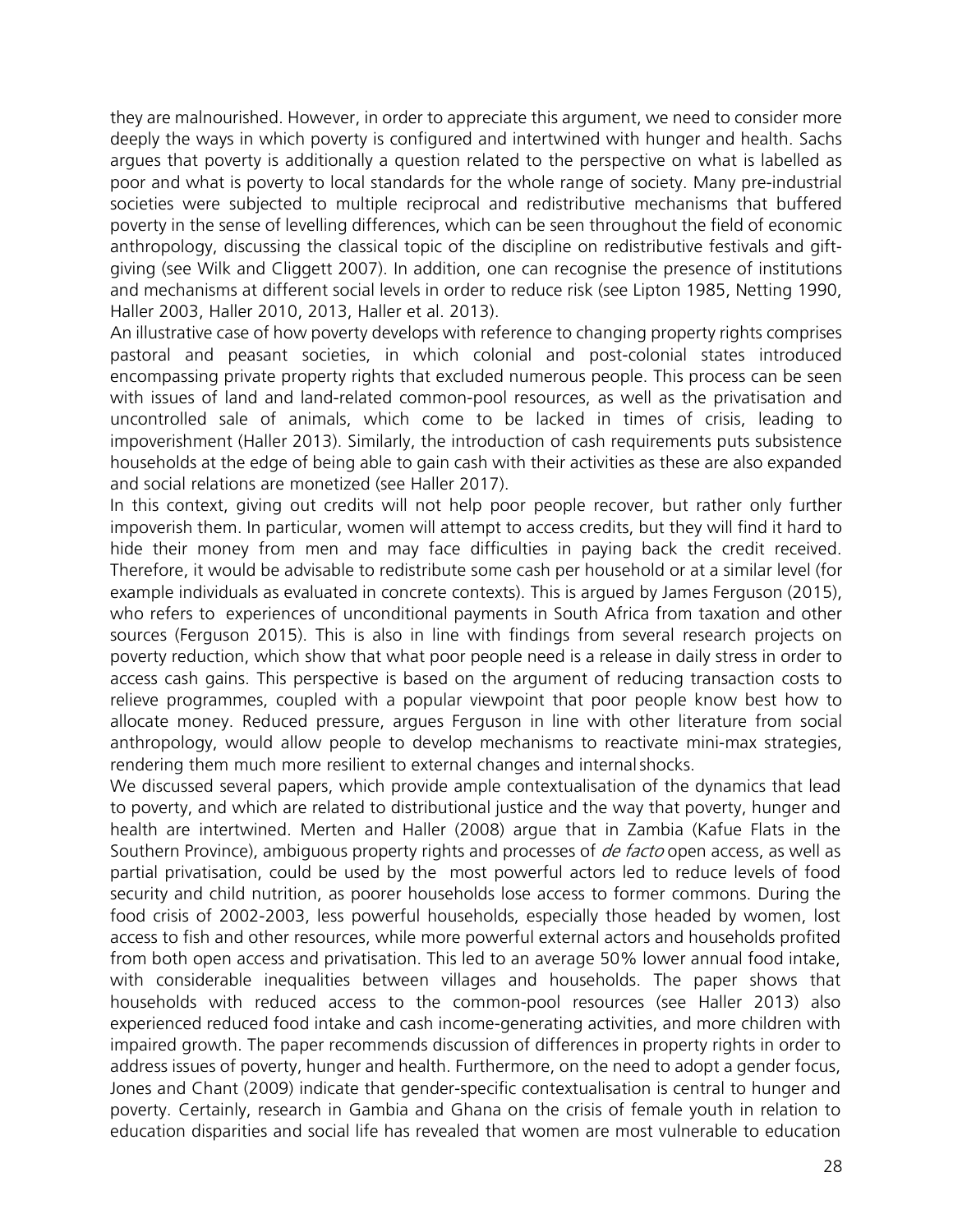and career dynamics, which become reserved to young males. However, it is not simply the case that more education is required, but that due to additionally care and reproductive work obligations, young women find it much harder to enter and remain in school and university and hence escape poverty. The authors argue that one needs to:

(...) explore key gender dimensions of work and education among low-income urban youth noting that despite on- going efforts to increase young women's enrolment in schools and access to employment, gender inequalities have been far from eradicated. Our field interviews reveal how social expectations that women should perform the bulk of reproductive labour in their youth as well as in adulthood and constraints placed on young women's personal freedom in respect of their social relationships reduce time dedicated to education and establish fewer contacts relevant to securing paid employment (Jones and Chant 2008:184).

It is thus more a question of tackling inequalities *within* the educational system than a matter of best practices regarding poverty, hunger and health per se, as these are based on institutional contexts that limit or prohibit access to resources in many forms. Therefore, we tried to reformulate some of the SDGs in this section including a genuine gender focus (see Meinzen-Dick et al 2014) as follows.

#### SDG 1: End poverty everywhere in all its forms

Here we extended and amended sub-target 1.4 as follows:

SDG 1.4: By 2030, ensure that all men and women-people, in particular the poor and the vulnerable – among them often women -, as additionally defined using local concepts of poverty, have equal rights to economic resources, as well as access to basic services, ownership and control over land and other forms of property, inheritance, natural resources, appropriate new technology and financial services, including unconditional cash payments, thereby respecting already existing regulations and specific contexts in order not to disturb functioning mechanisms by imposing Western or other ideas, norms and values. In addition, previous and newly debated access to common-pool resources should be guaranteed to local people, especially women and girls, to provide access to vital resources such as food, cash and education. However, access does not suffice, as continued institutionalised use and support for women's bargaining power is required to guarantee that this will endure. Respecting institutionalised and enduring access, based on more balanced common property rights, has positive impacts on nutrition and health, especially for women and children.

Target 1.5 then deals with the issue of resilience in the context of climate change and other economic shocks. As we have outlined, we see this as the outcome of institutional change and external economic processes, reducing resilience capacity. Therefore, we would completely reformulate the passage, which currently reads:

SDG 1.5: By 2030, build the resilience of the poor and those in vulnerable situations and reduce their exposure and vulnerability to climate-related extreme events and other economic, social and environmental shocks and disasters.

We would replace it by paying attention to a collaborative research process on the ways in which local institutions for the management of the commons are undermined: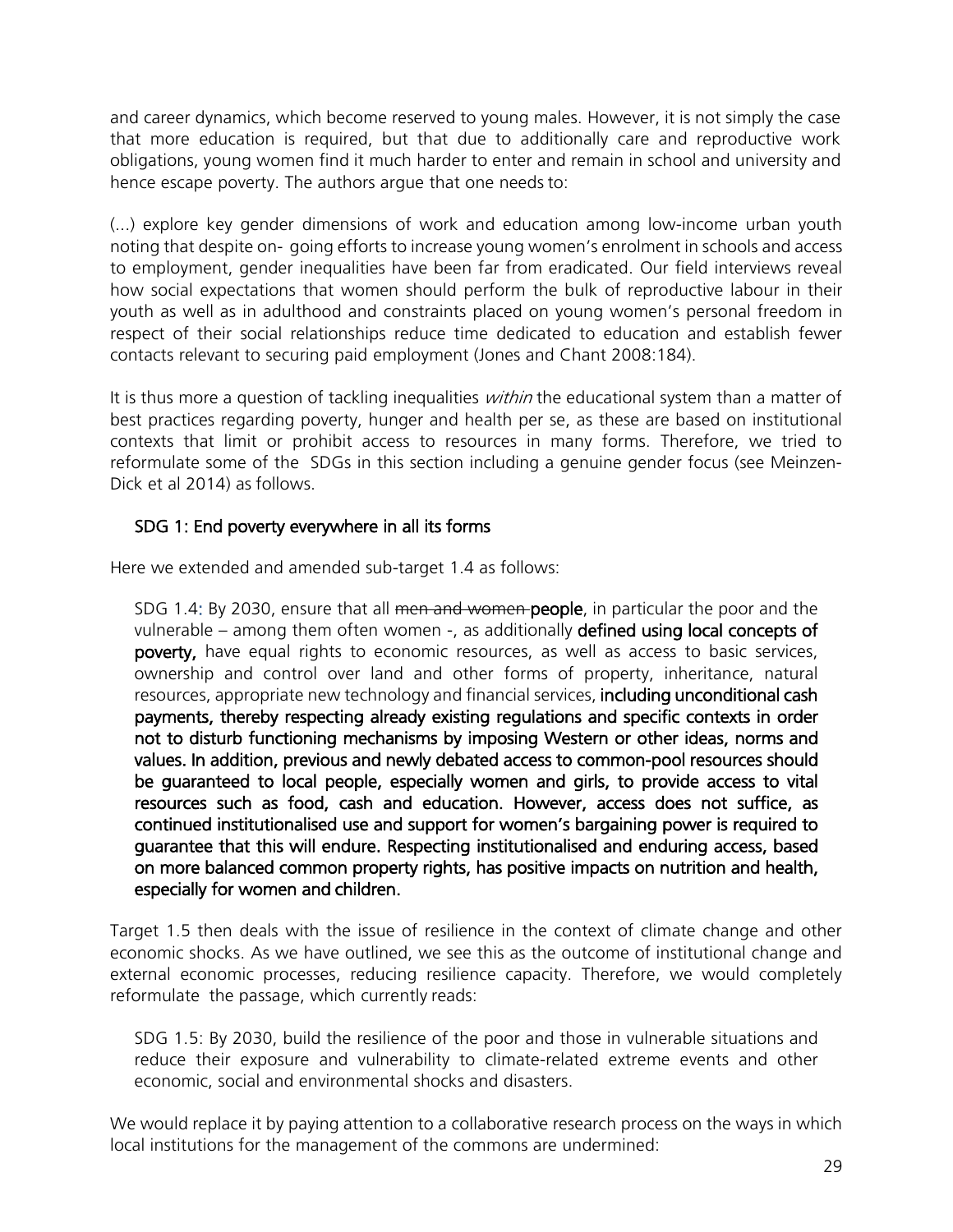SDG 1.5: By 2030 scrutinise economic, political, social and environmental processes in a participatory way, which undermine local livelihood and crisis management strategies and thus the resilience of people in vulnerable situations so as to react to marginalising developments. Reviving, readapting, reconfiguring and strengthening locally developed institutions (especially communal resource rights) and strategies in order to create longterm and inclusive measures, lowering vulnerability and inequities among gender, age and wealth groups shall be achieved.

Similarly, SDG 2: to "End hunger, achieve food security and improved nutrition and promote sustainable agriculture" should be completely rewritten, especially part 3, which reads:

SDG 2.3: By 2030, double the agricultural productivity and incomes of small-scale food producers, in particular women, indigenous peoples, family farmers, pastoralists and fishers, including through secure and equal access to land, other productive resources and inputs, knowledge, financial services, markets and opportunities for value addition and non-farm employment

We have seen in the literature on poverty that low food production per se is *not* a variable; rather, institutionalized access to food production assets and the right to use these assets as well as the failure of markets to bring food to those who need it are key causes leading to hunger. In the Sahel and other pastoral areas, pastoralists were traders who brought food to villages (see Fuchs 1974, Haller et al 2013). However, this was necessarily be based on fluid institutions of mobility, which have become severely curtailed both today and in the past (ibid). Thus, it is a matter of controlling markets and helping local trade networks and production to provide subsistence, cash and tradable goods, adapted and controlled under local conditions, rather than simply producing more food.

We therefore reformulate 2.3:

SDG 2.3. Consider and alter economic, political, social and environmental processes that render small-scale food producers' access to resources insecure and unequal. There is a need to develop transparent, reliable and inclusive institutions in participatory ways in order to provide more equal and controlled access to resources so as to rebuild and strengthen local people's flexible livelihood strategies and thus adaptability to a constantly changing environment.

## 7) The New institutional politics of distribution debate:

SDG 10 deals with inequalities. These are not the same as causes of poverty, but they are related. We discussed the economic approaches of Picketty and colleagues (2014, 2015), as well as Oxfam (2016), and discussed the ways in which SDGs were formulated, and why they fail to consider the alleviation of basic elements of inequalities, which are also the basis for undermining peace and again require strong, state-centred institutions. The starting point is that wealth inequalities are

increasing enormously, as Picketty outlines in his work "The Capital in the 21<sup>th</sup> Century", in which he states that we have now reached the inequalities of the nineteenth century, but with the tendency that inherited wealth by far exceeds the economic growth potential of nation-states (Picketty 2015). This means that inequality has increased immensely and that the few wealthy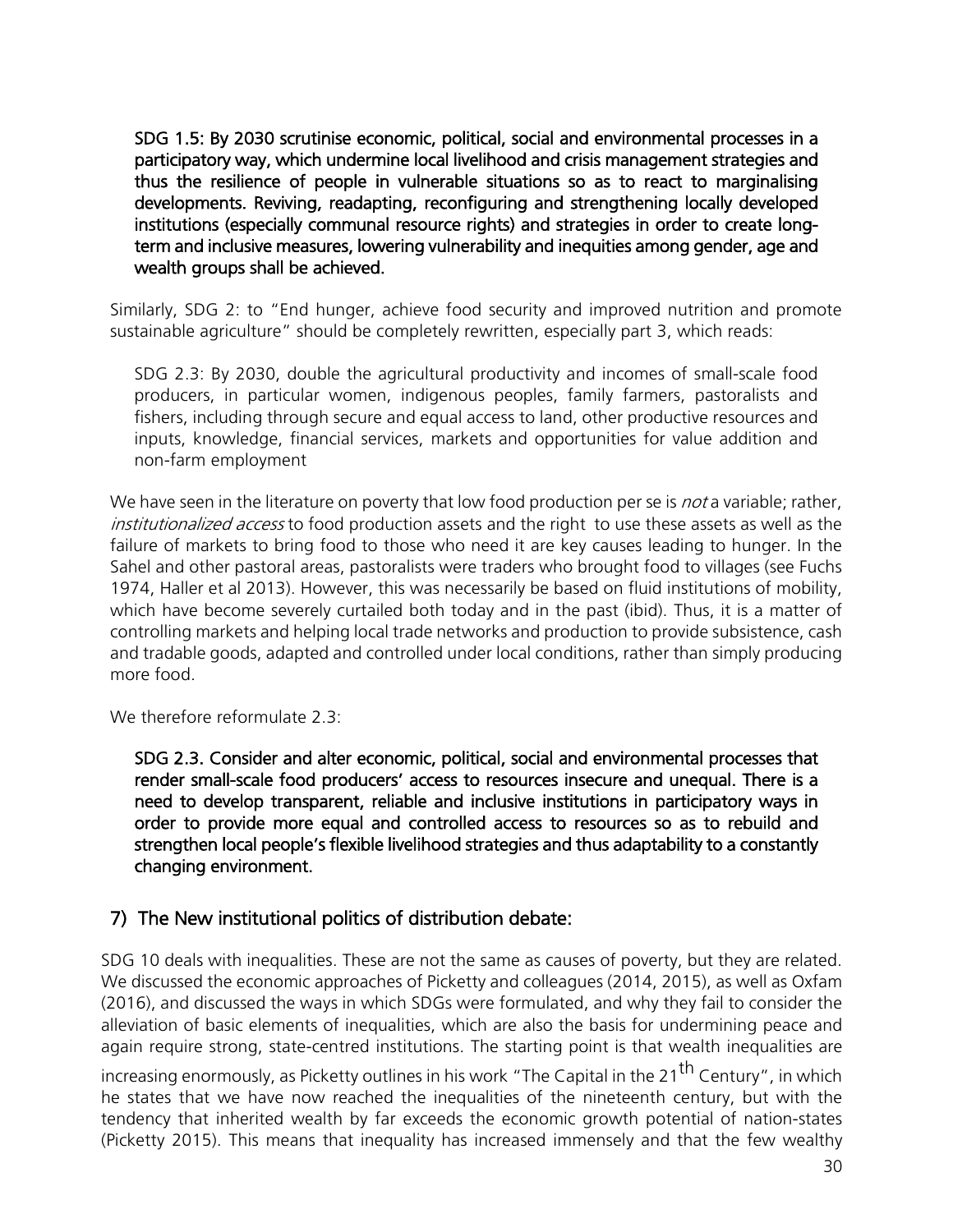owners of capital ameliorate their gains by investing their capital, without really being obligated to redistribute these profits in order to stimulate a sustainable economy. In contrast, investments seek to reduce variable capital (employment) by fixed capital (technology), leading to less work and the decreased bargaining power of workers and employees, as well as a shortage of available employment opportunities (see Li 2010, Ferguson 2015). These developments have led to what can be termed "The World of 1%", meaning that 1% of the population in the world own more than 99% of the wealth. Viewed differently, this means that 60 people own more than the 50% of the lowest income segment in the world. The income of these 60 people rose by 45% between 2010 and 2015. These figures from Credit Suisse and calculated by Oxfam (2016) underline what Picketty (2015) argues in his historic comparison between Europe and the USA, and in which he and others outline the importance of identifying a type of redistribution using the tax systems. Oxfam argue that there is an economically imminent need to close tax havens. Furthermore, Piketty and colleagues outline how the continued accumulation of wealth in the hands of very few people might lead to a basic economic crisis, as growth rates of private wealth exceed the growth rates of GDP (Alvaredo et al 2013, Piketty 2015, Oxfam 2016). These data only reinforce the claim by Sexsmith and McMichael (2015) that SDGs should be shaped towards a more causedriven analysis formulation that transcends the state level, as capital is moved across borders and its owners act globally. This has engendered an argument that these issues have to be tackled at a global level and that nationalising the debate will not yield the solutions required. The authors claim that they have:

(...) emphasized the importance of exchanging methodological nationalism for a new, transnational model of accountability for regulating capital, nurturing ecosystems and protecting land-user and labour rights. We have also signalled the need to conceptualize rural livelihoods as meaningful, and the right to land as fundamental rather than simply as a transitional stage in an inevitable urbanization process. Finally, we have argued for complementing (or perhaps even replacing) universal global targets with locally owned, democratically developed plans for envisioning and implementing transformative social change (Sexsmith and McMichael 2015:592).

The desired means of protecting vital rights will not be achieved via methodological nationalism, from which capital owners can easily escape. Rather, protecting these rights, including the critical integration of customary rights, represents the only means for these actors to withstand conditions of extreme concentrations of wealth. We examined some of the sub-targets and proposed changes based on the discussion mentioned above. Our insights are not reflected in various sub-targets, such as targets 10.1, 2 and 6:

We thus propose the following reformulations, which now read:

SDG 10.1 By 2030, empower and promote the social, economic and political inclusion and participation of all, irrespective of age, sex, disability, race, ethnicity, origin, religion or economic or other status, in consideration of the respectively given local context, to be achieved via local platforms.

SDG 10.2 Ensure equal opportunity and reduce inequalities of outcome, including customary and indigenous laws where local actors view these as appropriate, policies and practices and promoting appropriate legislation, policies and action in this regard.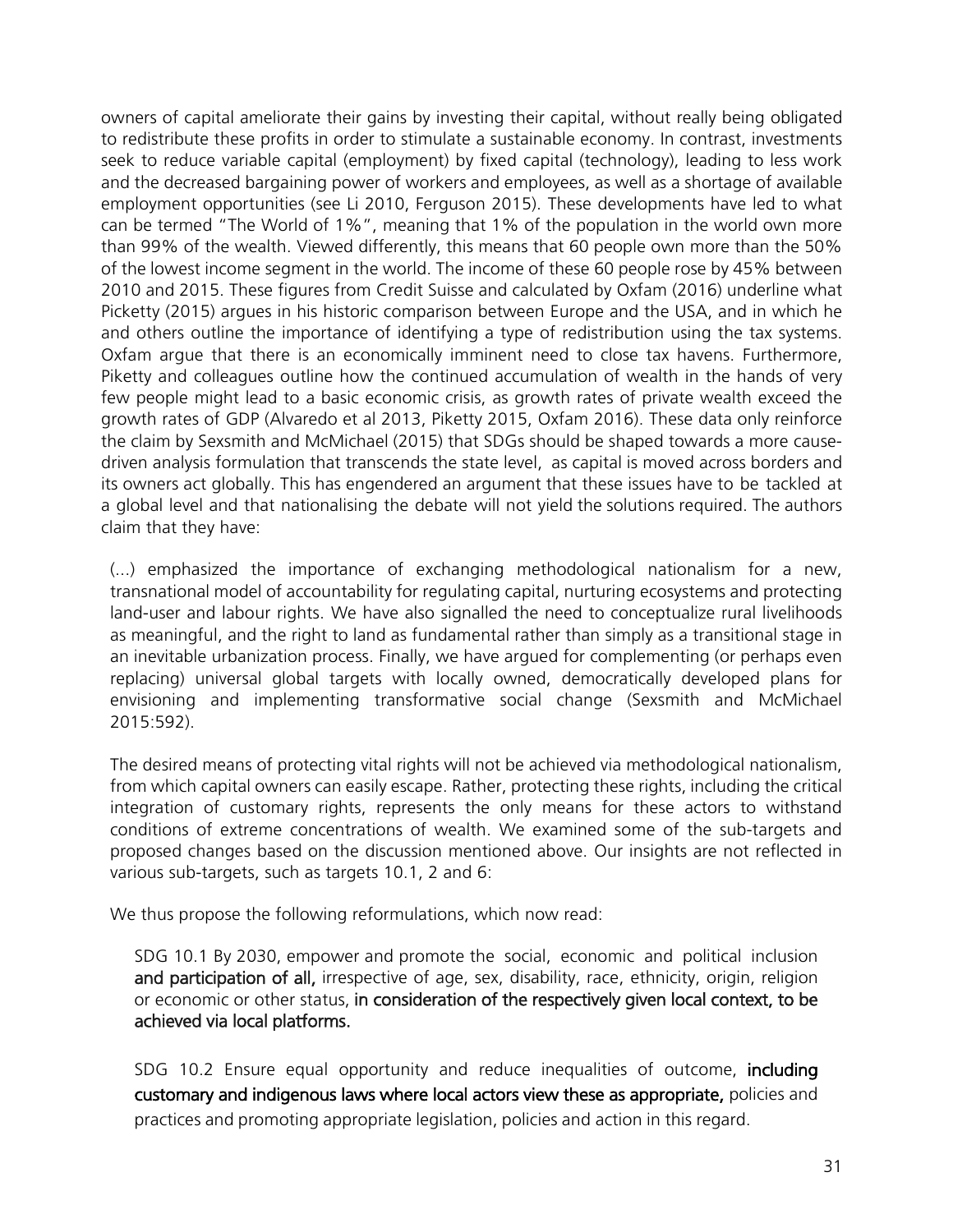SDG 10.6 Ensure enhanced unconditional representation and voice for developing countries in decision-making in global international economic and financial institutions in order to deliver more effective, credible, accountable and legitimate institutions.

We also reviewed 10a and 10b, upon which we had reservations regarding problematic issues of definition, as discussed by Escobar: The issue of so-called least developed countries and the issue of the differential treatment deserved requires a degree of questioning on the definition of least developed countries and regarding who has the autonomy to define special and differential treatment. 10a now reads:

SDG 10a: Implement the principle of special and differential treatment for developing countries, in particular least developed countries, in accordance with World Trade Organization agreements.

Again, a more locally driven agenda would help. The sub-target should then be completely reformulated as follows:

SDG 10a: Countries in the Global South and their populations should, via a participatory process, define major development targets, and such discussions should be upscaled regarding several of the key countries involved in a particular region in the South regarding trade agreements in dialogue with the World Trade Organization.

10b then deals with issues of investment. This should consider with seriousness some of the issues related to the land-grabbing discussion. Reformulation should read as:

SDG 10b: Encourage debate regarding official development assistance and financial flows, including foreign direct investment, to states where the need is greatest, but halt it where negative impacts on communal land and resource ownership, local livelihoods, human rights and the environment can and do occur. Particular emphasis should be placed on the least developed countries, including African countries, small island developing states and landlocked developing countries, in accordance with their national plans and programmes based on a participatory process of understanding and incorporating local grassroot demands rather than merely elite and state demands.

This final paragraph refers to the question of strong institutions governing sustainable use of resources. SDG 16 reads:

SDG 16: Strengthen relevant national institutions, including through international cooperation, for building capacity at all levels, in particular in developing countries, to prevent violence and combat terrorism and crime.

This goal implies the strengthening of control mechanisms over national institutions, in particular in developing countries, through international cooperation to address the problems prioritised in the Western world. Thus, the discourse on "international cooperation" can be interpreted as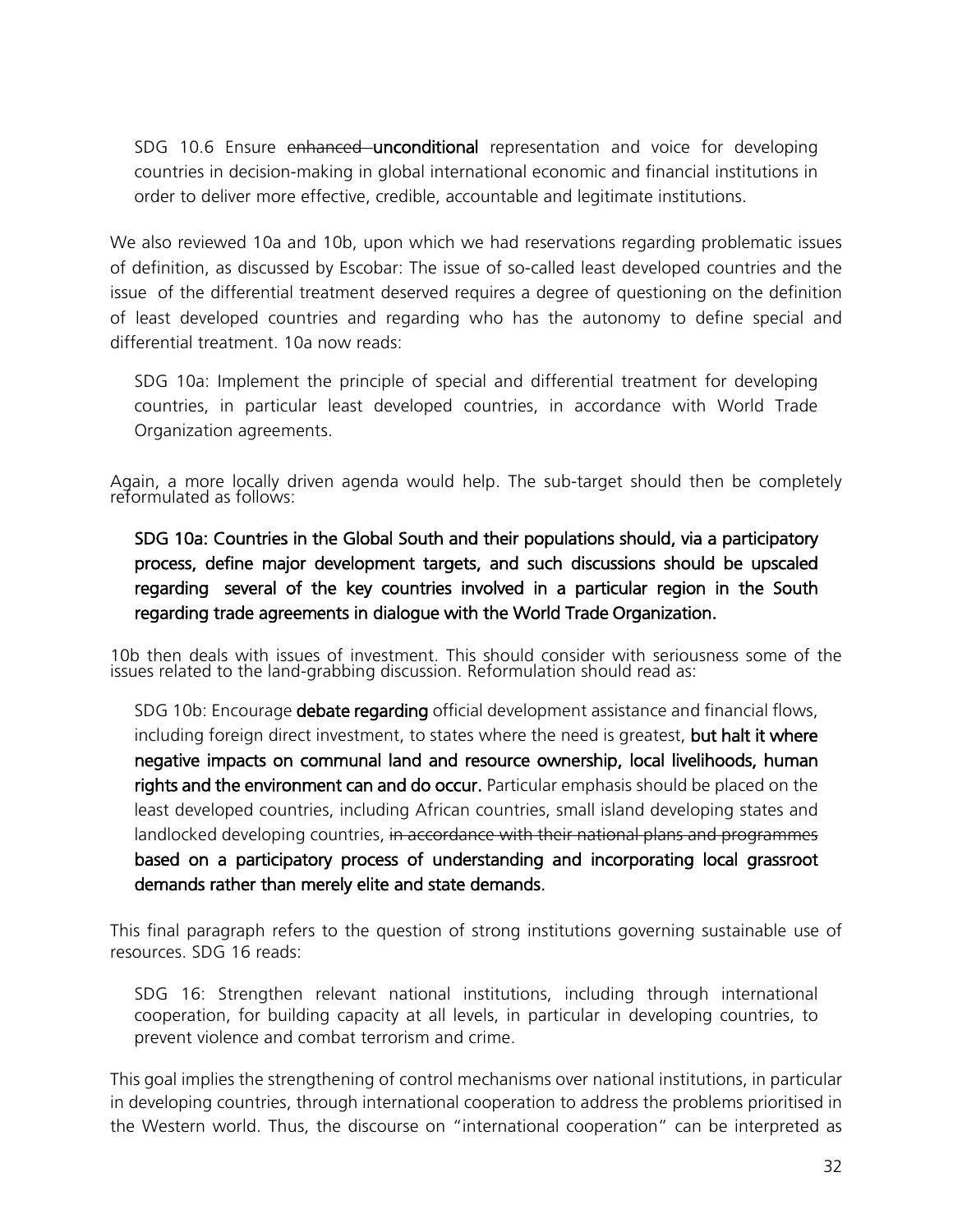Western hegemony, which will change little in the countries discussed. We thus propose the reformulation as follows:

SDG 16: Strengthen relevant national institutions (including indigenous and local institutions) to build institutional capacity at the national and international levels to address problems of crime and violence.

## 8) The local initiatives and participation debate:

SDG 17 is one of the most essential SDGs. However, on closer inspection, it demonstrates numerous deficiencies related to understandings of local initiatives and participation: Sub-target 17.15 reads that we should

SDG 17.15: [r]espect each country's policy space and leadership to establish and implement policies for poverty eradication and sustainable development.

Thus, yet again the SDGs emphasise the excessively national focus of policies, where we would argue that what is required is a nation functioning as the umbrella for local initiatives and processes, encouraging the nationalisation of community processes and not vice versa. Therefore, we would prefer to speak of adaptive policies than the mere establishment of a country's policies. Principally, the literature on this issue (Bodley, 2011, Burke and Aronja 2015, Baker 2015, Weston and Bollier 2013) suggests that all SDGs should encourage bottom-up initiatives and local participations at all scales. Thus, they should implement various types of partnerships, not just a generic one. In so doing, more research into stakeholder engagement should be generated. In focusing on adaptive policies on the basis that most small nations have experienced examples of good resource management, small-scale (see Bodley 2011) and decentralised political power must be facilitated to permit sustainable development. Therefore, a new architecture of law and policy has to be discussed, which includes the juristic voice from below. There are, as we have seen in preamble 3, challenges faced in innovating, with both the Vivir Bien (or Bien Vivir) and ecovillage approaches revealing deficiencies. With Vivir Bien, a spiritual focus disguises its basis in capitalist technologies and economics related to the rules of the world market. With the ecovillage, the issue concerning how best to survive within a capitalist system with its own contradictions remains. Becker and Burke (2015) and Aronjy (2015) in different ways highlight how ecovillages in affluent European environments are challenging, as the problem of making a difference in a highly monetised neighborhood without personal capital is unrealistic. In the Global South, however, once people are provided with land and common pool resources a way to a ecovillage seems to be feasible, despite cash needs. This is related to the issue of obtaining capital for starting up, which limits ecovillages in Europe to the richer segments of society, while in the Global South fair access to land and a new politics of distribution of cash and resources would help mitigate many problems.

In addition, a very important issue is not so much providing answers but being able to enable participatory processes for find solutions, as Haller, Acciaioli and Rist (2016) outline in their approach, which they term constitutionality. Through four case studies in Zambia, Mali, Bolivia and Indonesia, they describe how a participatory, bottom-up process of crafting local institutions is successful if local actors, who often demonstrate asymmetric power relations, can engage in a way that gives them a sense of ownership. Constitutionality is related to Foucault's notion of governmentality – the embodiment of government rules and becoming subjects – as well as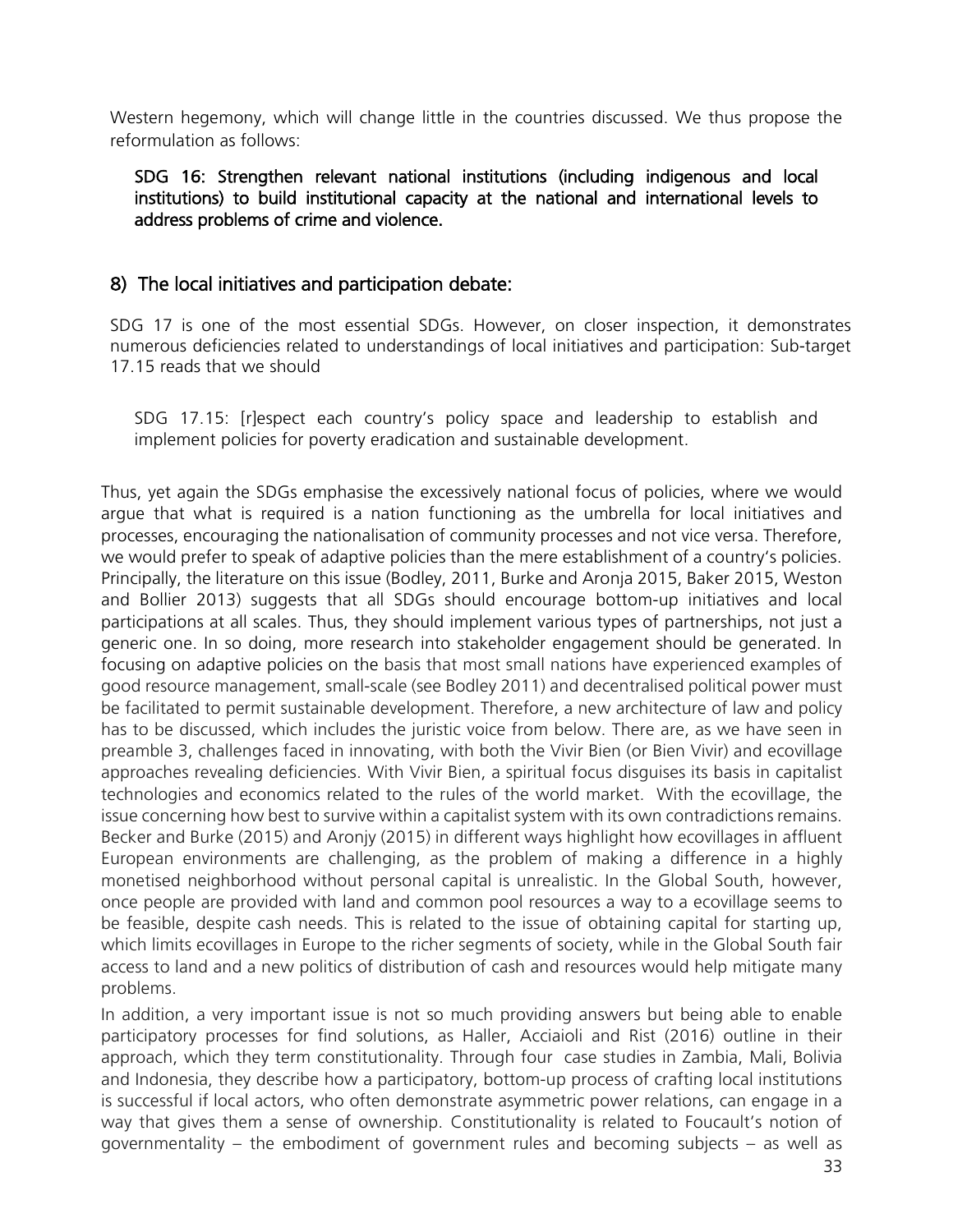Agarwal's notion of environmentality: the ecological embodiment of state rules and becoming an ecologically sound subject. The authors argue that the strategic nature of local actors is not wellunderstood in these approaches, and that what tends to happen instead is a process of local bottom-up institutions becoming successful, creating a self-owned institutional setting, and establishing and embodying a feeling of ownership of this process as part of a local actor's own constitution, hence the term constitutionality (see Haller et al 2016, 2018). Further research on this topic is required in order to elucidate the vital processes to enabling constitutionality. Haller et al. have offered six necessary elements based on empirical work, and this is supported by further work on the issue (see Haller, Belsky and Rist 2018). These elementsinclude:

- (a) Internal or emic perception for the requirement to create new institutions;
- (b) Capacity for engaging participatory processes that address and do not ignore power asymmetries;
- (c) Pre-existing institutions for collective action;
- (d) Outside catalysing agents;
- (e) Recognition of local knowledge and innovations;
- (f) Higher-level state recognition and support (Haller et al 2016).

We thus propose new formulations for SDG 17's overall goal, which reads: "Strengthen the means of implementation and revitalize the global partnership for sustainable development. It contains global partnerships including international solidarity; transfer of technology and more fair tax and trade policies. It should cut across all SDGs and enable the concretisation of the other SDGs. However, the SDG 17 as currently phrased fails to incorporate lessons from successful bottom-up participatory processes that have helped create a sense of ownership. We discussed how all sustainable development goals must principally encourage bottom-up initiatives and local participations at all scales. Thus, they should implement various types of partnerships, not just a generic one. In so doing, further details on the engagement of stakeholders should be generated. With a focus on adaptive policies and on the basis that most small nations have experienced examples of good resource management, the small-scale, decentralised organisation of political power must be supported to facilitate sustainable development. Therefore, a new architecture of law and policy has to be discussed that includes the juristic voice of nature.

We thus reformulated the overall SDG goal 17 as follows:

SDG 17: Strengthen local bottom-up capacities and initiatives in all SDGs to create the conditions for real participatory processes and innovations regarding the governance of resources, and paying attention to local plural needs and enabling the capacity of all interest groups to address their views, needs and knowledge by being open to fusing old and new rules in the crafting process, as well as acknowledging what has been developed at the state and international level. Thus, the role for states and NGOs is to enable such processes and gain back trust for partnerships. Small nations and effective systems of decentralisation might provide ideas as to such a process.

More concretely, we discussed issues of 17.10 and 17.11 related to trade and exports. We were offered an example of an employed coffee buyer for a Fairtrade label, who had experienced through engaging with local people in Latin America that gains are far too low in the value chain, even with Fairtrade. This then stimulated him to set up a new, more participatory cacao trade and chocolate production, providing producers with sufficient gains and reducing discrepancies in the value chain, which are also linked to issues of power relations and unfair distribution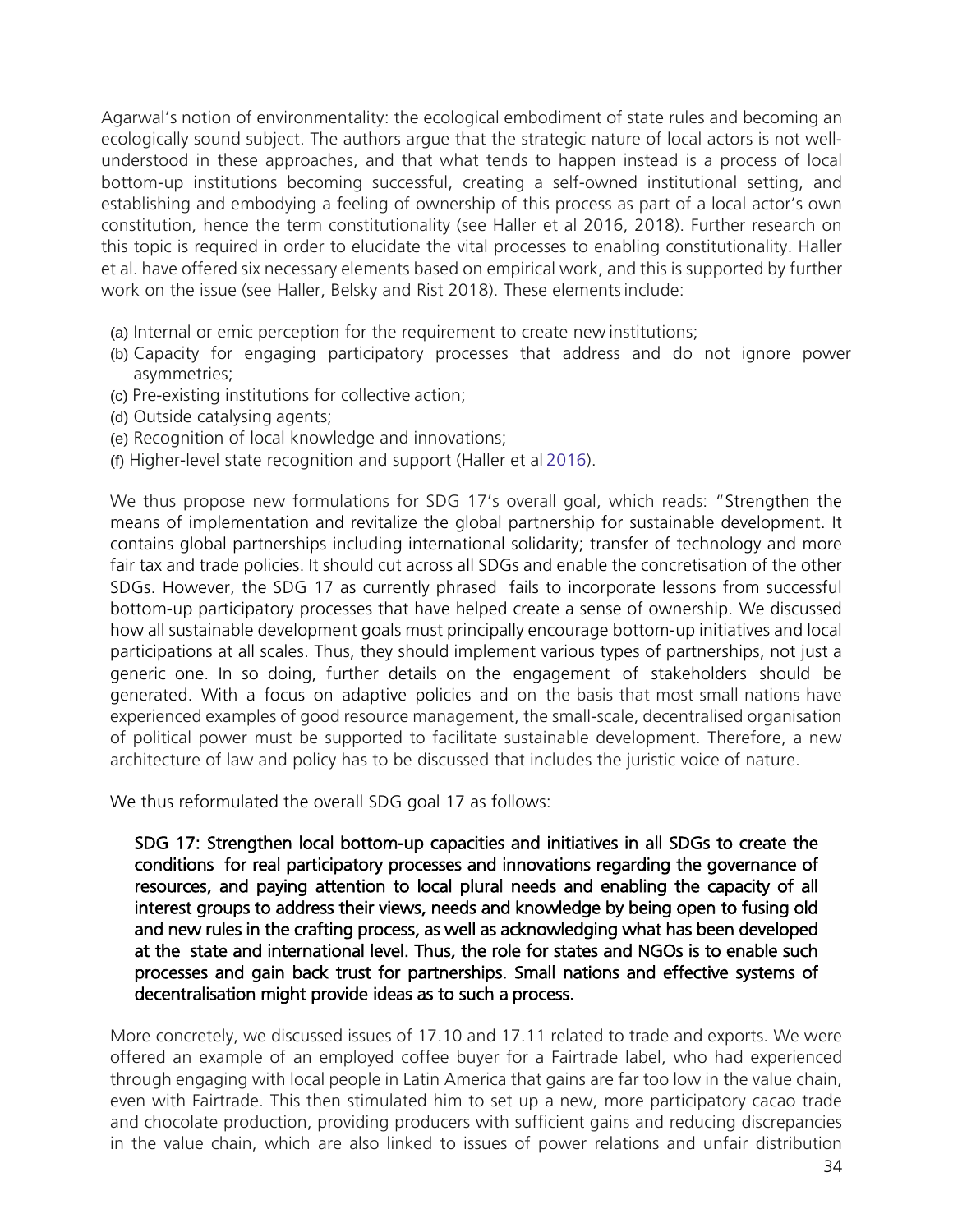institutions. Thus, the SDGs should reflect and incorporate an analysis of value chains and address these, as we reformulated in sub-goals 10 and 11:

SDG 17.10 Promote and enable an individual, bottom-up, open, non-discriminatory and equitable multilateral trading system in a co-working, interdisciplinary as well as transdisciplinary process, including civil society, citizens, the science community and engineers, as well as national and local governments. International trade rules must be discussed and exploitative value gains need to be focused on a fair distribution of gains.

17.11 To not merely increase the exports of developing countries but to empower them in a co-working process, and to receive help from local as well as national experts in order to increase the value of their exports.

Furthermore, SDG 17.6 focuses on technology transfer, which is one concrete example for partnerships. It reads:

SDG 17.6: Enhance North-South, South-South and triangular regional and international cooperation on and access to science, technology and innovation and enhance knowledge sharing on mutually agreed terms, including through improved coordination among existing mechanisms, in particular at the United Nations level, and through a global technology facilitation mechanism

It was reformulated as follows:

SDG 17.6: Enhance employment and appreciation of local knowledge and local technologies, including in North-South, South-South and triangular international cooperation. Enhance participatory research and knowledge sharing on mutually agreed terms, including through improved global mechanisms, whereby developing countries and non-governmental actors are given a greater voice.

## 9) Synthesis and final conclusions:

In the final discussion, we returned to the preambles and reflected on them in light of the literature discussed for the reformulations. The key issue was that a new politics of distribution is required because:

a) it reduces poverty more effectively than any development and social help programme, as well as reducing the transaction costs of such distributions;

b) it reduces disparities according to gender, wealth and education, as everybody would receive the same amount unconditionally;

c) there is reduced stigma of rich and poor, as everyone receives a rightful share of the wealth (Ferguson 2015); and

d) it would reduce the problem of the double pressure of the poor overusing the resources owing to poverty and the rich overusing the resources due to their desire for high-gain investments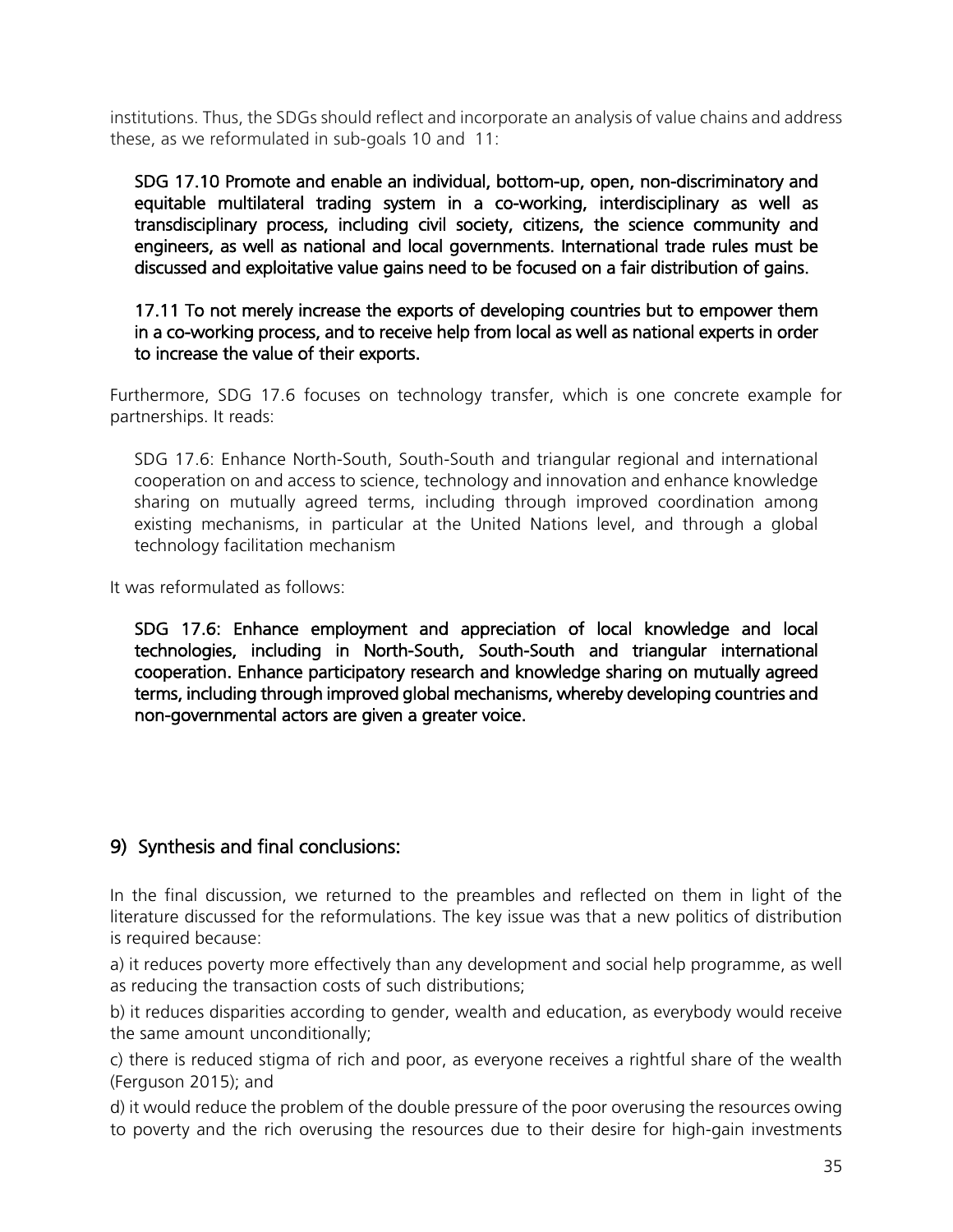(Haller and team discussion 2016).

The overall justification of such a new politics of distribution is the main argument by the philosopher Kropotkin, who stated that it is ultimately very difficult to show who has exactly contributed what element to the global wealth existent on the planet (see Ferguson 2015).

What we generally propose are the following elements based on research, which should be incorporated into the SDGs:

- First, basic processes of inequalities at all levels must be reduced. As stated above, this means not merely paying lip service to **redistribution**, but undertaking concrete debates regarding how this can be achieved. It is interesting to state that this is not just a leftwing and Marxist postulation, since global equality has reached a dimension that endangers basic economic, political and environmental processes upon which we are all dependent.
- Second, we require better information on these processes. The excessively strong and hegemonic orientation on quantitative data such as GDP as well as other variables fails to represent local and global processes. More locally based research is required, in addition to the more effective use of qualitative and mixed-methods research in a participatory way, with the objective of working towards a **process of shared research** in order to avoid a Northern hegemonic research bias so as the SGDs remain a mechanism of an Anti-Politics Machine. This also necessitates the incorporation of local knowledge and processes of co-research. This cannot be achieved via universities, and instead requires a more inter- and transdisciplinary critical focus.
	- Third, participatory processes of bottom-up institution-building in a decentralised but subsidiary context are required. Not everything can be achieved at the local level, but the local level needs to be involved in a way that is not naïve. This means paying attention to local as well as national and global power asymmetries. In this way, new forms of sustainable lifestyle as well as participatory and locally owned processes of institutionbuilding can emerge to access and use resources. Moreover, interactions can become securely defined, providing a feeling of self-governance and security. These represent, as research has demonstrated, the key ingredients for sustainable development in a "glocal" world.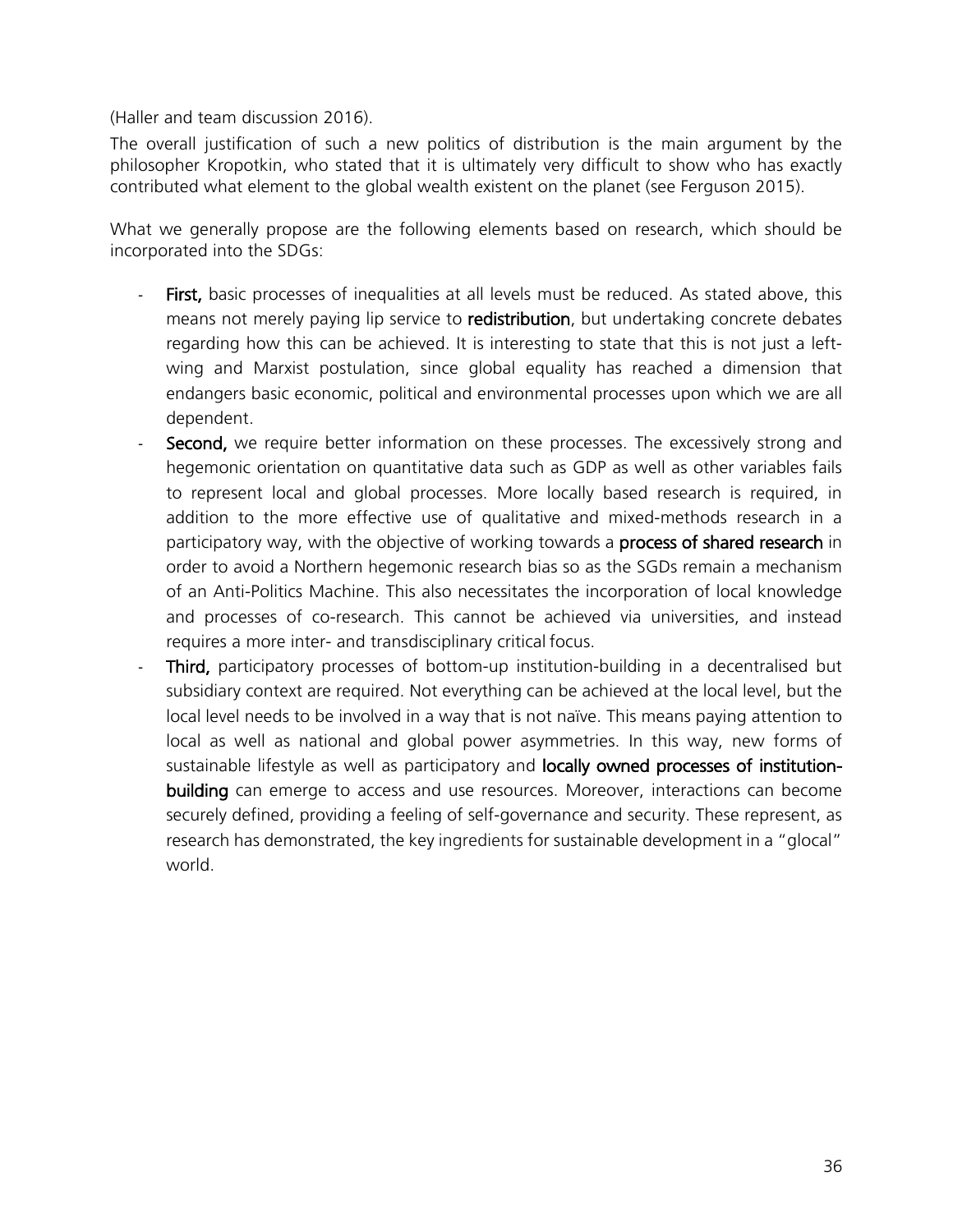#### **Bibliography**

- Abbink J., Askew K., Dori. D.F., Fratkin E., Gabbert E.C., Galaty J., LaTosky S., Lydall J., Mahmoud AH., Markakis J., Schlee G., Strecker I. & Turton D. (2014). – Lands of the Future: Transforming Pastoral Lands and Livelihoods in Eastern Africa. Working Paper No. 154. Max Planck Institute for Social Anthropology. Halle.
- Abbink, J. (2012). Dam Controversies: Contested Governance and Developmental Discourse on the Ethiopian Omo River Dam. Social Anthropology, 20(2), 125---144.
- Afroz, S., Cramb, R., & Grunbuhel, C. (2016). Collective Management of Water Resources in Coastal Bangladesh: Formal and Substantive Approaches. Human Ecology, 44(1), 17---31.
- Alvaredo, F., Atkinson, A. B., Piketty, T., & Saez, E. (2013). The Top 1 Percent in International and Historical Perspective. The Journal of Economic Perspectives, 27(3), 3---20.
- Baker, T. (2015). Ecovillages and Capitalism. In Environmental Anthropology Engaging Ecotopia, Lockyer, J. and Veteto, JR, (eds). Berhan: Oxford/New York: pp.285---300.
- Bakker, K. (2011). Commons versus Commodities. The Political Ecologies of Water Privatization. In: In: Global Political Ecology, Peet, R., Robbins, P. and Watts, M.J. (eds.). Routledge: London/New York. Pp. 347---370.
- Becker, C. D., and Ostrom, E. (1995). Human ecology and resource sustainability: the importance of institutional diversity. Annual review of ecology and systematics, 26(1), 113-133.
- Behnke, Roy, Mortimore, Michael (Eds.) (2016). The End of Desertification? Disputing Environmental Change in the Drylands. Berlin: Springer.
- Berkes, F. (1999). Sacred ecology: traditional ecological knowledge and management systems. Taylor and Frances. Philadelphia.
- Brockington, D. (2002). Fortress conservation: the preservation of the Mkomazi Game Reserve, Tanzania. Indiana University Press.
- Bodley, J. H. (2011). Cultural Anthropology: Tribes, States, and the Global System. Rowman Altamira. Chapters 13: Tribes to Nations; 14: Small Nations solving Global Problems. pp. 461-‐541.
- Burke, B.J. and Arjona, B. (2015). Creating Alternative Political Ecologies through the construction of Ecovillages in Colombia. In: Environmental Anthropology Engaging Ecotopia, Lockyer, J. and Veteto, JR, (eds). Berhan: Oxford/New York: pp.235-‐250.
- Chabwela, H.N. and Haller, T. (2010). Governance Issues, Potentials and Failures of Participative Collective Action in the Kafue Flats, Zambia. International Journal of the Commons 4(2). <http://www.thecommonsjournal.org/index.php/ijc/article/view/189/158>
- Chanock, M. (2005). Customary Law, Sustainable Development and the Failing State. In: The Role of Custimary Law in Sustainable Develoment. Oerebech, P.; Bosselman, F., Bjarup, J., Callies, D. and Chanock, M. Cambridge: Cambridge University Press: pp. 338-383. DiGiano, M., Ellis, E., & Keys, E. (2013). Changing Landscapes for Forest Commons: Linking Land Tenure with Forest Cover Change Following Mexico's 1992 Agrarian Counter-‐Reforms. Human ecology, 41(5), 707-‐ 723.
- Ellen, R. (1982). Environment, Subsistence and System. The ecology of samll scale social formations. Cambridge: Cambridge University Press.
- Escobar, A. 2012 (new edition of 1995). Encountering Development. The Making and Unmaking of the Third World. Princeton/Oxford: Princeton University Press: New Preface of 2012
- Fairhead, J., and Leach, M. (1996). Misreading the African landscape: society and ecology in a forest-savanna mosaic (Vol. 90). Cambridge University Press.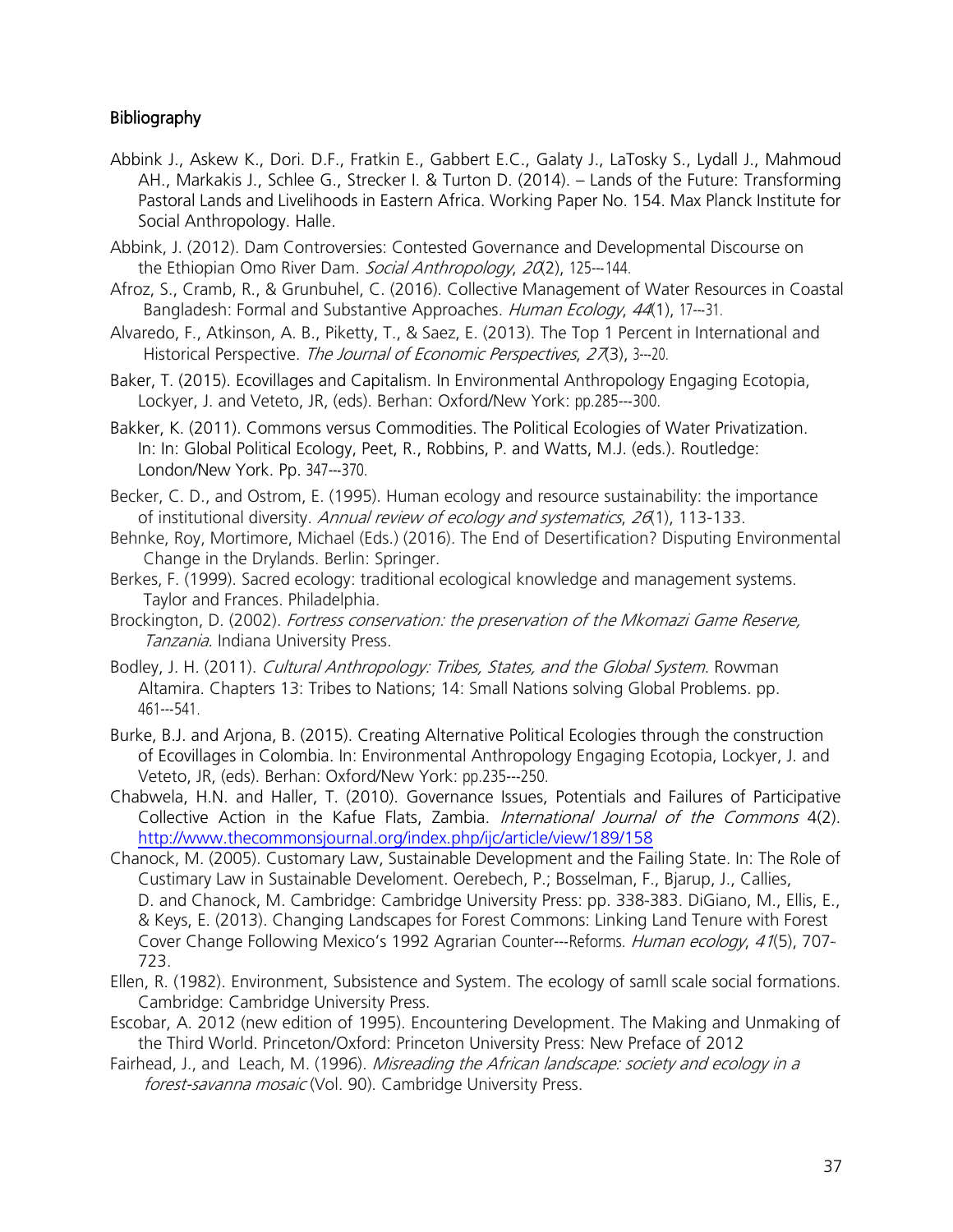- Fairhead, J., & Scoones, I. (2005). Local Knowledge and the Social Shaping of Soil Investments: Critical Perspectives on the Assessment of Soil Degradation in Africa. *Land use policy, 22*(1),  $33--41$ .
- Ferguson, J. (1990). The Anti-Politics Machine. «Development,» Depoliticization and Bureaucratic Power in Lesotho. Cambridge University Press: Cambridge
- Ferguson, J. (2015). Give a Man a Fish: Chapters \*1) From Patriarchal Productionism to the Politics of Distribution in Southern Africa and Beyond"; chapter 3: Distributed Livelihoods; Chapter 6:"A Rightful Share: The Politics of Distribution Beyond Gift and Market".
- Fuchs, P. (1974). Sozio-Ökonomische Aspekte Der Dürrekatastrophe Für Die Sahara-Bevölkerung Von Niger. Africa Spectrum, 308-316.
- Gibson, C. C. (1999). Politicians and poachers: the political economy of wildlife policy in Africa. Cambridge University Press.
- Grandia, L. (2011). Projecting Smallholders: Roads, the Puebla to Panama Plan and Land Grabbing in the Q'eqchi'lowlands of Northern Guatemala. In International conference on global land grabbing (Vol. 34).
- Gudynas, Eduardo. (2016). "Beyond Varieties of Development: Disputes and Alternatives." Third World Quarterly 37(4), 721---732.
- Gudynas, Eduardo, Deutsch von Birte Pedersen, and Miriam Lang. (2014). "Buen Vivir." Degrowth: A Vocabulary for a New Era 201---204.
- Hall, R., Edelman, M., Borras Jr, S. M., Scoones, I., White, B., & Wolford, W. (2015). Resistance, Acquiescence or Incorporation? An Introduction to Land Grabbing and Political Reactions 'From Below'. Journal of Peasant Studies, 42(3---4), 467---488.
- Haller, T. (2015). Climate Change Impacts, Institutional Resilience and Livelihoods Vulnerability: A Comparative Analysis of Climate Change and Adaptation Strategies in Asia, Africa and Latin America. In Rosendhal, J., Zanella, M. and J. Weigelt. Pro---poor Resource Governance under<br>Changing Climates. Potsdam: JASS.pp.160---181.http://publications.jass---Changing Climates. Potsdam: IASS.pp.160-‐181[.http://publications.iass-](http://publications.iass-/)‐ potsdam.de/pubman/item/escidoc:936891:4/component/escidoc:936892/IASS\_Study\_936 891.pdf
- Haller, T. (2016). Managing the Commons with Floods: The Role of Institutions and Power Relations for Water Governance and Food Resilience in African Floodplains. In, Water and Food – Africa in a Global Context. Ed. Ostegard, T. Uppsala: The Nordic African Institute. London: Tauris: pp 369-‐397.
- Haller, T., Acciaioli, G and Rist, S. (2016). Constitutionality: Conditions for Crafting Local Ownership of Institution---Building Processes. Society and Natural Resources 29(1):68---87.
- Haller, T., Fokou, G., Mbeyale, G. and Meroka, P. (2013). How Fit Turns into Misfit and Back: Institutional Transformations of Pastoral Commons in African Floodplains. *Ecology and Society* 18(1): 34. <http://dx.doi.org/10.5751/ES->--05510---180134
- Haller, T. and Van, Dijk, H. (2016). Conflicts, Security and Marginalization: Institutional Change of the Pastoral Commons in a 'Glocal' World. In special issue 'The Future of Pastoralism' Jakob Zinsstag, Esther Schelling and Bassirou Bonfoh. OIE Scientific and Technical Review, Vol. 35 (2): 405---416.
- Hardin, G. (1968). The tragedy of the commons. *science, 162*(3859), 1243-1248.
- Harvey, D. (2003). The new imperialism: accumulation by dispossession. Socialist Register, 63-87.
- Howald, C. and Boscan, KR. (2016). El Cerrejon Coal Mine and the Wayuu in La Guajira, Columbia. In The Open Cut, Niederberger et al. (eds). Lit: Hamburg/London. Pp.219---250---
- Ingram, J., Fry, P., & Mathieu, A. (2010). Revealing Different Understandings of Soil held by Scientists and Farmers in the Context of Soil Protection and Management. Land Use Policy, 27(1), 51---60.
- Jerven, M. (2013). Poor Numbers: How we are misled by African Development Statistics and What to do about it. Ithaca and London: Cornell University Press. Daraus: Kp2: Measuring African Wealth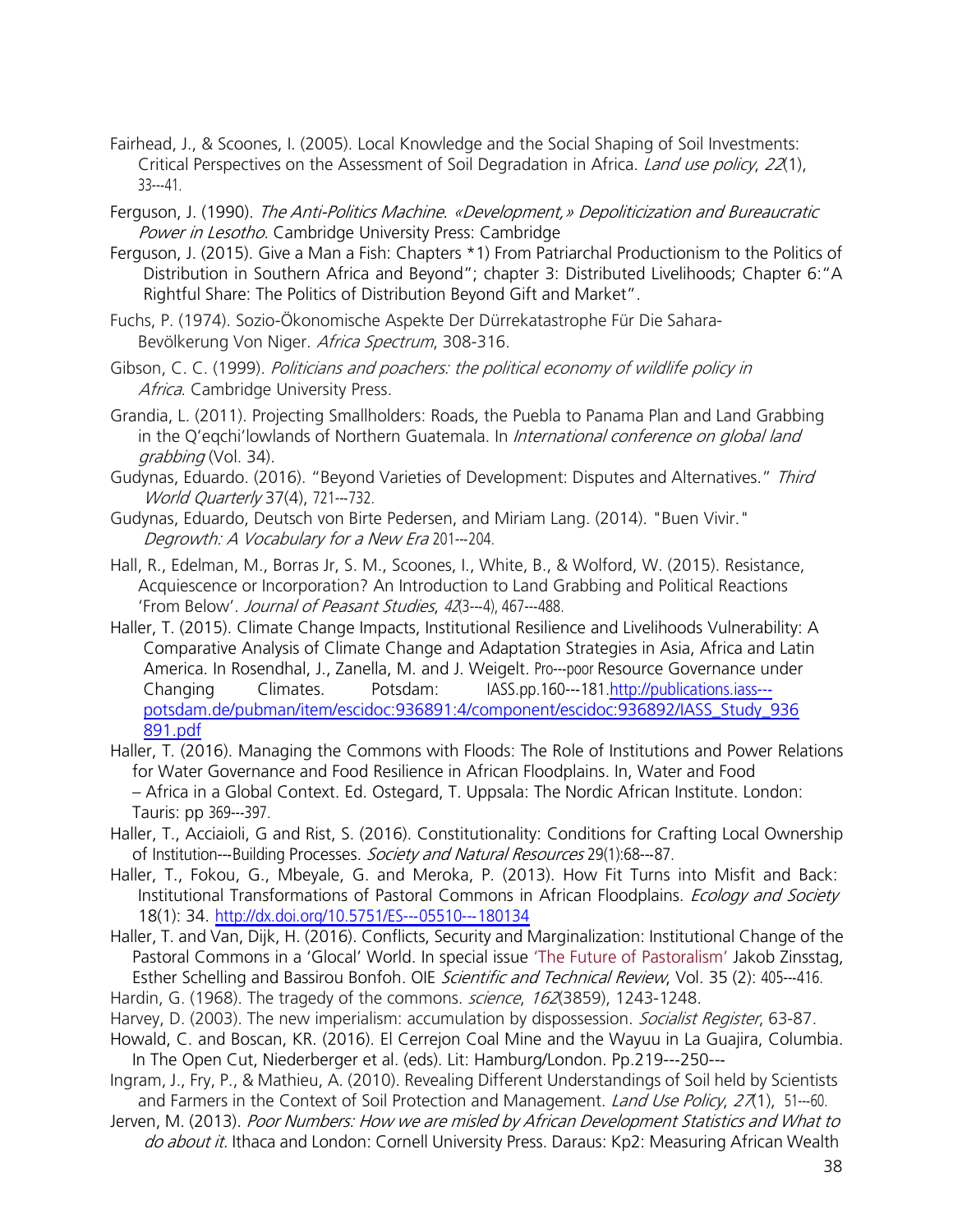and Progress (p33-‐54) und Facts, Assumptions and Controversy: Lessons from the Dataset (p 55- ‐82).

- Jones, G. A., & Chant, S. (2009). Globalising Initiatives for Gender Equality and Poverty Reduction: Exploring 'Failure' with Reference to Education and Work among Urban Youth in The Gambia and Ghana. Geoforum, 40(2), 184---196.
- Jones, B., & Murphree, M. (2001). The evolution of policy on community conservation in Namibia and Zimbabwe. African wildlife and livelihoods: The promise and performance of community conservation, 38-58.
- Lang, T., & Barling, D. (2013). Nutrition and Sustainability: An Emerging Food Policy Discourse. Proceedings of the Nutrition Society, 72(01), 1-‐12.
- Leach, M., Mearns, R., & Scoones, I. (1999). Environmental Entitlements: Dynamics and Institutions in Community-based Natural Resource Management. World Development, 27(2), 225-‐247.
- Li, T. M. (2010). To make live or let die? Rural dispossession and the protection of surplus populations. Antipode, 41, 66-93.

Linera, Alvaro García. (2012) "The Politics of Extractivism".

<http://links.org.au/node/3152>

- Veteto, J. R., and Lockyer, J. (2015). Applying anthropology to what? Tactical/ethical decisions in an age of global neoliberal imperialism. Journal of Political Ecology, 22(1), 357-367.
- Marfurt, F., Käser, F., & Lustenberger, S. (2016). Local Perceptions and Vertical Perspectives of a Large Scale Land Acquisition Project in Northern Sierra Leone. Homo Oeconomicus, 1---19.
- Mansfield, B. (2011). "Modern" Industrial Fisheries and the Crisis of Overfishing. Pp. In: Global Political Ecology, Peet, R., Robbins, P. and Watts, M.J. (eds.). Routledge: London/New York. Pp. 84---99.
- Marquardt, K., & Pain, A. (2016). REDD+, Forest Transition, Agrarian Change and Ecosystem Services in the Hills of Nepal. Human Ecology, 44(2), 229---244.
- Meinzen---Dick, R., Kovarik, C., & Quisumbing, A. R. (2014). Gender and Sustainability. Annual Review of Environment and Resources, 39(1), 29.
- Merten, S. and Haller, T. (2008). Property Rights, Food Security and Child Growth: Dynamics of Insecurity in the Kafue Flats of Zambia," Food Policy 33(5): 434---443.
- Niederberger, T., Haller, T., Gambon, H., Kobi, M., & Wenk, I. (2016). The open cut: Mining, transnational corporations and local populations (Vol. 2). Lit Verlag.
- Mortimore, M. (2003). Long-term Change in African Drylands: Can Recent History Point towards Development Pathways? Oxford Development Studies, 31(4), 503-518.
- Norström, A. V., Dannenberg, A., McCarney, G., Milkoreit, M., Diekert, F., Engström, G., ... & Meng, K. (2014). Three Necessary Conditions for Establishing Effective Sustainable Development Goals in the Anthropocene. Ecology and Society, 19(3), 8.

Ostrom, E. (2015). Governing the commons. Cambridge University Press: Cambridge.

Oxfam. (2016). An Economy for 1%: How Privilege and Power in the Economy Drive Extreme Inequality and how this can be Stopped: Oxam:

[https://www.oxfam.org/sites/www.oxfam.org/files/file\\_attachments/bp210-](http://www.oxfam.org/sites/www.oxfam.org/files/file_attachments/bp210-)--economy---one--- percent---tax---havens---180116---en\_0.pdf

Piketty, T. (2015). Das Kapital im 21. Jahrhundert. Kapitel 13: Ein Sozialstaat für das 21. Jahrhundert 627-660. München: C.H: Beck.

Piketty, T., & Saez, E. (2014). Inequality in the Long Run. Science, 344(6186), 838-843.

Rogers, P., & Hall, A. W. (2003). Effective water governance(Vol. 7). Stockholm: Global water partnership.